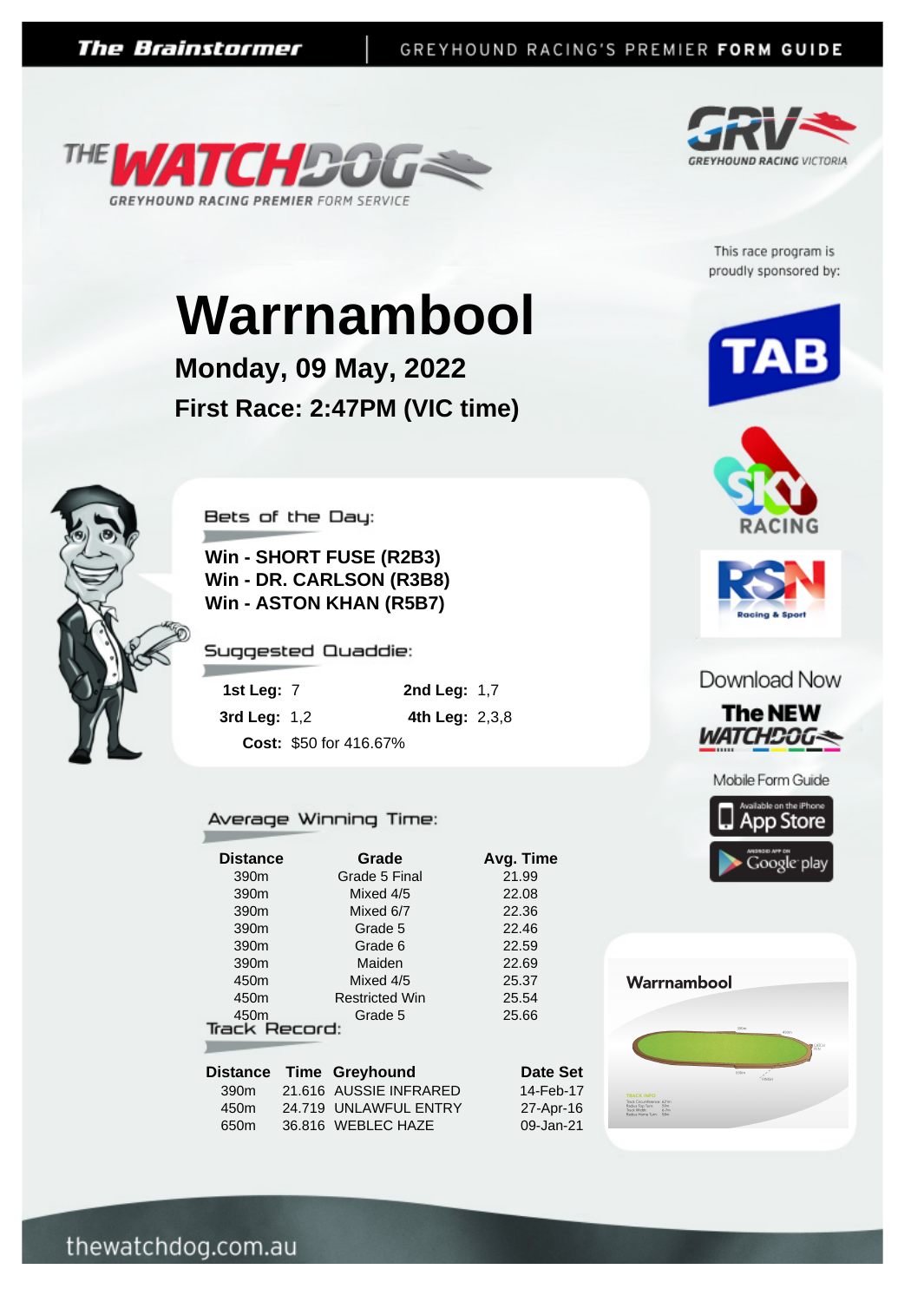#### MACEY'S BISTRO FINAL

**Distance:** 390m, **Race Type:** Maiden, **Total Prizemoney:** \$2,780 **1st: \$1,850, 2nd: \$530, 3rd: \$265, 4th: \$135**



 $2:47\textsf{PM}$  BLAZIN' MASTER (4) is bred to be a star and he is a member of a very powerful kennel. ORSON LEIGH (8) showed improvement last time out and he is suitably drawn out wide. MORAINE LUCY (3) is never too far away.



|                                                                                |                                  | <b>Watchdog Tips:</b>     |                | 4              | 3<br>8                |                                                                        | Bet: I | Exacta 4,8/1,3,4,8 (\$10 for 166.67%) |                |                           |   |              |                    |           |                                  |                                                                   |
|--------------------------------------------------------------------------------|----------------------------------|---------------------------|----------------|----------------|-----------------------|------------------------------------------------------------------------|--------|---------------------------------------|----------------|---------------------------|---|--------------|--------------------|-----------|----------------------------------|-------------------------------------------------------------------|
| <b>Box Weight Dist Track</b><br>Form                                           |                                  | Date                      | Time           | <b>BON</b>     | Margin 1st/2nd (Time) |                                                                        |        | PIR Checked Comment W/R Split 1       |                |                           |   |              |                    | S/P Grade |                                  |                                                                   |
| <b>THAI TIME [M]</b><br>ΒK<br>D                                                |                                  | May-20 ZAMBORA BROCKIE    |                |                |                       | Showed good early burn on debut, must keep safe<br><b>TYCHE ONYX</b>   |        |                                       |                |                           |   |              | \$4.60             |           | 1                                | <b>Winning Boxes</b><br>2 3 4 5 6 7 8                             |
| Trainer: Kevin Quinn (Mt Moriac)<br>3rd (3) 31.6 390<br>BAL                    |                                  | R9 25-Apr-22              | 22.62          | 22.04          |                       | 2.25LKAYLEE ONYX (22.47)                                               |        | M/11                                  |                |                           |   | 8.51         | \$4.60             | M         | Prize                            | \$230.00                                                          |
| 5th (7) 31.9 400<br>GEL                                                        |                                  | R1 02-May-22              | 23.22          | 22.25          |                       | 13.00LJOLIET BALE (22.33)                                              |        | S/23                                  |                |                           |   | 8.63         | \$13.00            | м         | <b>Best</b><br><b>Starts</b>     | <b>FSH</b><br>$2 - 0 - 0 - 1$                                     |
| Owner(s): A Croxford                                                           |                                  |                           |                |                |                       |                                                                        |        |                                       |                |                           |   |              |                    |           | Trk/Dst                          | $0 - 0 - 0 - 0$                                                   |
|                                                                                |                                  |                           |                |                |                       |                                                                        |        |                                       |                |                           |   |              |                    |           | <b>APM</b>                       | \$230                                                             |
| <b>BLAZING JOE [M]</b><br>2                                                    |                                  |                           |                |                |                       | Steady to date, likely to get back early, tested                       |        |                                       |                |                           |   |              |                    |           |                                  | <b>Winning Boxes</b>                                              |
| ΒK<br>D                                                                        |                                  | May-20 MEPUNGA BLAZER     |                |                |                       | <b>YOU RIPPA PIPPA</b>                                                 |        |                                       |                |                           |   |              | \$21.00            |           | 1                                | 2 3 4 5 6 7 8                                                     |
| Trainer: Peter Fulton (Ecklin South)<br>7th (1) 30.0<br>450<br>WBL             |                                  | R2 17-Feb-22              | 26.45          | 25.24          |                       | 7.50LNICOLSON BALE (25.93)                                             |        | S/677                                 |                | V5<br>$\sim$              |   | 6.95         | \$24.70            | M         | Prize                            | \$290.00                                                          |
| 2nd (4) 29.5<br>450<br>WBL                                                     |                                  | R4 28-Feb-22              | 26.38          | 25.82          |                       | 7.00LMORAINE SUZIE (25.91)                                             |        | M/543                                 | C <sub>5</sub> | $\sim$ 10 $\pm$<br>$\sim$ |   | 6.92         | \$2.80             | М         | <b>Best</b><br><b>Starts</b>     | <b>FSTD</b><br>$3 - 0 - 1 - 0$                                    |
| WBL<br>$(5)$ 29.2<br>390                                                       |                                  | R2 24-Mar-22              | 0.00           | 22.21          |                       | <b>BANK HEIST (22.60)</b>                                              |        | M/3                                   | C7             | $V28$ .                   |   | 8.83         | \$47.10            | M         | Trk/Dst<br><b>APM</b>            | $0 - 0 - 0 - 0$<br>\$174                                          |
| Owner(s): B Fulton                                                             |                                  |                           |                |                |                       |                                                                        |        |                                       |                |                           |   |              |                    |           |                                  |                                                                   |
| <b>MORAINE LUCY [M]</b><br>3                                                   |                                  |                           |                |                |                       | Had a few chances but never far away, threat                           |        |                                       |                |                           |   |              |                    |           | 1 <sup>1</sup>                   | <b>Winning Boxes</b><br>2 3 4 5 6 7 8                             |
| BE<br>в<br>Trainer: Peter Fulton (Ecklin South)                                |                                  | May-19 MY REDEEMER        |                |                |                       | <b>MISS MONTEYA</b>                                                    |        |                                       |                |                           |   |              | \$8.00             |           |                                  |                                                                   |
| 5th (4) 27.0<br>450<br>WBL                                                     |                                  | R2 21-Apr-22              | 25.96          | 25.17          |                       | 2.75LMILKMAN NEIL (25.76)                                              |        | Q/665                                 |                |                           |   | 6.89         | \$15.70            | MF        | Prize<br><b>Best</b>             | \$4,755.00<br><b>NBT</b>                                          |
| 3rd (4) 27.3<br>450<br>BAL                                                     |                                  | R1 25-Apr-22              | 25.94          | 25.41          |                       | 4.25LOX THE MAN (25.66)                                                |        | M/353                                 |                | SW.                       |   | 6.86         | \$6.60             | M         | <b>Starts</b>                    | $26 - 0 - 8 - 7$                                                  |
| 3rd (1) 26.9 450<br>WBL<br>4th (4) 27.2 450 WBL R1 07-May-22                   |                                  | R1 04-May-22              | 25.84<br>26.30 | 25.02<br>25.73 | 2.75LIVERSON (26.11)  | 4.00LSPARTAN LEGEND (25.58)                                            |        | Q/333<br>M/533                        |                |                           |   | 6.84<br>6.91 | \$7.00<br>\$3.70   | M<br>M    | Trk/Dst<br><b>APM</b>            | $8 - 0 - 2 - 1$<br>\$2617                                         |
| Owner(s): MORAINE (SYN), G Judd, S Judd                                        |                                  |                           |                |                |                       |                                                                        |        |                                       |                |                           |   |              |                    |           |                                  |                                                                   |
| <b>BLAZIN' MASTER [M]</b><br>4                                                 |                                  |                           |                |                |                       | Well bred, in good hands, expected to fire                             |        |                                       |                |                           |   |              |                    |           |                                  | <b>Winning Boxes</b>                                              |
| D<br>BK                                                                        |                                  | Oct-20 MEPUNGA BLAZER     |                |                |                       | <b>MEPUNGA MOLLY</b>                                                   |        |                                       |                |                           |   |              | \$2.60             |           | 2 <sup>1</sup><br>1 <sup>1</sup> | 3   4   5   6   7   8                                             |
| <b>Trainer: Jeffrey Britton (Anakie)</b><br>Owner(s): A Smith                  |                                  |                           |                |                |                       |                                                                        |        |                                       |                |                           |   |              |                    |           | Prize                            | \$0                                                               |
|                                                                                |                                  |                           |                |                |                       |                                                                        |        |                                       |                |                           |   |              |                    |           | <b>Best</b><br><b>Starts</b>     | <b>FSH</b><br>$0 - 0 - 0 - 0$                                     |
|                                                                                |                                  |                           |                |                |                       |                                                                        |        |                                       |                |                           |   |              |                    |           | Trk/Dst<br><b>APM</b>            | $0 - 0 - 0 - 0$<br>\$0                                            |
|                                                                                |                                  |                           |                |                |                       |                                                                        |        |                                       |                |                           |   |              |                    |           |                                  | <b>Winning Boxes</b>                                              |
| THAI GEM [M]<br>ა<br>в                                                         |                                  |                           |                |                |                       | Yet to make an impact, draw is a worry, tested<br><b>TYCHE ONYX</b>    |        |                                       |                |                           |   |              |                    |           | 2 <br>3 <br>$\vert$ 1 $\vert$    | 4 <br>5 6 <br>7   8                                               |
| ΒK<br>Trainer: Kevin Quinn (Mt Moriac)                                         |                                  | May-20 ZAMBORA BROCKIE    |                |                |                       |                                                                        |        |                                       |                |                           |   |              | \$16.00            |           |                                  |                                                                   |
| $(7)$ 25.9<br>390<br>BAL                                                       |                                  | R3 25-Apr-22              | 23.51          | 22.04          |                       | 16.00LMASTER SPENCER (22.45)                                           |        | S/77                                  |                |                           | W | 8.95         | \$28.80            | M         | Prize<br><b>Best</b>             | \$0.00<br><b>FSH</b>                                              |
| 6th (6) 26.0 400<br>GEL                                                        |                                  | R3 02-May-22              | 23.24          | 22.25          |                       | 8.50LBLACKPOOL MAY (22.65)                                             |        | S/76                                  |                |                           | W | 8.90         | \$31.30            | M         | <b>Starts</b>                    | $2 - 0 - 0 - 0$<br>$0 - 0 - 0 - 0$                                |
|                                                                                |                                  |                           |                |                |                       |                                                                        |        |                                       |                |                           |   |              |                    |           |                                  |                                                                   |
| Owner(s): A Croxford                                                           |                                  |                           |                |                |                       |                                                                        |        |                                       |                |                           |   |              |                    |           | Trk/Dst<br><b>APM</b>            | \$O                                                               |
|                                                                                |                                  |                           |                |                |                       |                                                                        |        |                                       |                |                           |   |              |                    |           |                                  | <b>Winning Boxes</b>                                              |
| <b>HEY TOOTLE IMI</b><br>6<br>в<br>ΒK                                          |                                  | Dec-19 MY REDEEMER        |                |                |                       | Far from disgraced last time, can run a drum<br><b>MIRACLES HAPPEN</b> |        |                                       |                |                           |   |              |                    |           | 3 <br>1<br>2                     | 4 <br>5   6   7   8                                               |
| Trainer: Elizabeth Steel (Nullawarre North)                                    |                                  |                           |                |                |                       |                                                                        |        |                                       |                |                           |   |              | \$8.00             |           | Prize                            | \$260.00                                                          |
| $(3)$ 28.6 390                                                                 |                                  | WBL R1 21-Apr-22          |                | 23.12 21.95    |                       | 8.50LZULU ANGEL (22.54)                                                |        | S/44                                  |                |                           |   | 9.09         | \$8.20             | M<br>M    | <b>Best</b>                      | <b>NBT</b>                                                        |
| 3rd (6) 28.3 390 WBL R3 02-May-22<br>Owner(s): E Steel                         |                                  |                           | 22.75          | 22.22          |                       | 3.75LPENNY REIKO (22.49)                                               |        | M/33                                  |                |                           |   | 8.98         | \$14.50            |           | <b>Starts</b><br>Trk/Dst         | 2-0-0-1<br>$2 - 0 - 0 - 1$                                        |
|                                                                                |                                  |                           |                |                |                       |                                                                        |        |                                       |                |                           |   |              |                    |           | <b>APM</b>                       | \$260                                                             |
| <b>ROCKSTAR AUSTIN (NSW)[M]</b>                                                |                                  |                           |                |                |                       | Resuming, may need the run, next time                                  |        |                                       |                |                           |   |              |                    |           |                                  | <b>Winning Boxes</b>                                              |
| D<br>ΒK                                                                        |                                  | May-19 SH AVATAR          |                |                |                       | <b>ROCKSTAR STRATUS</b>                                                |        |                                       |                |                           |   |              | \$14.00            |           | 1                                | 2 3 4 5 6 7 8                                                     |
| Trainer: Clifford Smith (Wonwondah)<br>(2)<br>32.4<br>472<br><b>BUL</b><br>3rd |                                  | R2 25-Aug-21              | 26.96          | 26.04          |                       | 7.50LCAMPBELL GAMBLES (26.45) 133                                      |        |                                       | 133            |                           |   | 10.43        | \$5.80             | M         | $ $ Prize                        | \$1,630.00                                                        |
| 2nd<br>(1)<br>32.2<br>520<br><b>DTO</b>                                        | R1                               | 02-Sep-21                 | 30.29          | 29.82          |                       | 0.25LFERNANDO'S GLORY (30.27) 212                                      |        |                                       | 212            |                           |   | 5.53         | \$3.20             | M         | <b>Best</b><br><b>Starts</b>     | FSH<br>$13 - 0 - 2 - 5$                                           |
| 32.1<br>520<br>5th<br>(6)<br><b>DTO</b><br>350<br>HVL<br>$(1)$ 31.1            | R <sub>2</sub><br>R <sub>1</sub> | 09-Sep-21<br>20-Feb-22    | 30.87<br>0.00  | 29.74<br>19.04 |                       | 10.00LMY MATE KATE (30.17)<br>.IRINKA GLADYS (19.36)                   |        | 155<br>M/7                            | 155            | $V14$ .                   |   | 5.50<br>7.31 | \$8.50<br>\$8.10   | M<br>MН   | Trk/Dst<br><b>APM</b>            | $0 - 0 - 0 - 0$<br>\$245                                          |
| Owner(s): Classified Racing (SYN), D Jolley, A Cullen                          |                                  |                           |                |                |                       |                                                                        |        |                                       |                |                           |   |              |                    |           |                                  |                                                                   |
| 8<br><b>ORSON LEIGH [M]</b>                                                    |                                  |                           |                |                |                       | Showed improvement last time, danger if steps                          |        |                                       |                |                           |   |              |                    |           | $2 \mid 3 \mid$<br>$\mathbf{1}$  | <b>Winning Boxes</b><br>$4 \mid 5 \mid$<br>$6 \mid$<br>$7 \mid 8$ |
| ΒK<br>D<br>Trainer: Joy Mcdowall (Nullawarre)                                  |                                  | Aug-20 ORSON ALLEN        |                |                |                       | <b>MEPUNGA MIDGET</b>                                                  |        |                                       |                |                           |   |              | \$6.00             |           |                                  |                                                                   |
| $(2)$ 32.2 450<br>4th                                                          |                                  | WBL R3 14-Apr-22          | 25.98          | 25.14          |                       | 5.50LLOVES TO TALK (25.62)                                             |        | S/433                                 |                |                           |   | 6.70         | \$6.50             | MН        | Prize<br><b>Best</b>             | \$690.00<br><b>FSTD</b>                                           |
| (6)<br>31.7<br>450<br>WBL<br>6th                                               |                                  | R2 21-Apr-22              | 25.97          | 25.17          |                       | 3.00LMILKMAN NEIL (25.76)                                              |        | M/544                                 |                |                           |   | 6.87         | \$21.50            | MF        | <b>Starts</b>                    | $4 - 0 - 1 - 0$                                                   |
| WBL<br>4th (5)<br>31.4<br>450<br>2nd (7) 31.5 450<br>WBL                       | R <sub>1</sub>                   | 28-Apr-22<br>R1 04-May-22 | 26.08<br>25.78 | 24.93<br>25.02 |                       | 14.00LSHOT OF RED (25.16)<br>3.00LSPARTAN LEGEND (25.58)               |        | S/764<br>M/222                        |                |                           |   | 7.06<br>6.82 | \$12.70<br>\$5.20  | M<br>M    | Trk/Dst<br><b>APM</b>            | $0 - 0 - 0 - 0$<br>\$690                                          |
| Owner(s): J Mcdowall                                                           |                                  |                           |                |                |                       |                                                                        |        |                                       |                |                           |   |              |                    |           |                                  |                                                                   |
| <b>DR. DULCIE [M]Res.</b>                                                      |                                  |                           |                |                |                       | *** SCRATCHED                                                          |        | ***                                   |                |                           |   |              |                    |           | 2 <br>$\mathbf{1}$               | <b>Winning Boxes</b><br>3   4   5   6   7   8                     |
| в<br>Trainer: Kevin Quinn (Mt Moriac)                                          |                                  | Oct-19 BERNARDO           |                |                |                       | <b>DR. MURTLE</b>                                                      |        |                                       |                |                           |   |              |                    | \$8.00    |                                  |                                                                   |
| 6th (5) 27.0<br>400<br>GEL                                                     |                                  | R2 12-Apr-22              | 23.43          | 22.50          |                       | 9.50LPIERRE BALE (22.78)                                               |        | M/88                                  |                |                           |   | 8.96         | \$17.60            | M         | Prize<br><b>Best</b>             | \$1,552.14<br>NBT                                                 |
| 390<br>WBL<br>(4)<br>26.8<br>3rd                                               |                                  | R3 18-Apr-22              | 23.16          | 22.34          |                       | 8.50LIMPACTUS (22.59)                                                  |        | Q/42                                  |                |                           |   | 9.19         | \$7.30             | M         | <b>Starts</b>                    | $11 - 0 - 2 - 3$                                                  |
| 400<br>GEL<br>2nd (6)<br>26.7<br>400<br>GEL<br>4th (7) 26.8                    | R <sub>1</sub>                   | 26-Apr-22<br>R2 02-May-22 | 22.86<br>23.04 | 22.53<br>22.25 |                       | 2.50LSHORT FUSE (22.69)<br>8.50LBLACKPOOL DILL (22.48)                 |        | S/43<br>M/55                          |                |                           |   | 8.70<br>8.83 | \$22.90<br>\$14.50 | М<br>M    | Trk/Dst<br><b>APM</b>            | $6 - 0 - 1 - 3$<br>\$1196                                         |
| Owner(s): GOREY SEVEN (SYN), G Malcolm, D Gore, J Couzens, G Kent              |                                  |                           |                |                |                       |                                                                        |        |                                       |                |                           |   |              |                    |           |                                  | ENG GEL 2022-05-10                                                |
| 10                                                                             |                                  | GIRL [M]Res.              |                |                |                       | *** SCRATCHED                                                          |        | ***                                   |                |                           |   |              |                    |           | $\mathbf{1}$                     | <b>Winning Boxes</b><br>2 3 4 5 6 7 8                             |
| ΒK<br>в<br>Trainer: Joy Mcdowall (Nullawarre)                                  |                                  | Aug-20 ORSON ALLEN        |                |                |                       | <b>MEPUNGA MIDGET</b>                                                  |        |                                       |                |                           |   |              |                    | \$21.00   |                                  |                                                                   |
| 26.5<br>450<br>WBL<br>6th (2)                                                  |                                  | R2 14-Apr-22              | 26.38          | 25.14          |                       | 9.00LLOCHAN AURA (25.77)                                               |        | S/666                                 |                |                           |   | 6.91         | \$10.40            | MН        | Prize<br><b>Best</b>             | \$0.00<br><b>NBT</b>                                              |
| <b>WBL</b><br>5th<br>$(1)$ 26.3<br>390<br>WBL<br>8th (7) 26.1<br>450           | R1                               | 21-Apr-22<br>R1 28-Apr-22 | 23.22<br>26.62 | 21.95<br>24.93 |                       | 10.00LZULU ANGEL (22.54)<br>21.00LSHOT OF RED (25.16)                  |        | S/65<br>M/688                         |                |                           |   | 9.32<br>7.04 | \$16.70<br>\$62.70 | м<br>M    | <b>Starts</b><br>Trk/Dst         | $3 - 0 - 0 - 0$<br>$1 - 0 - 0 - 0$                                |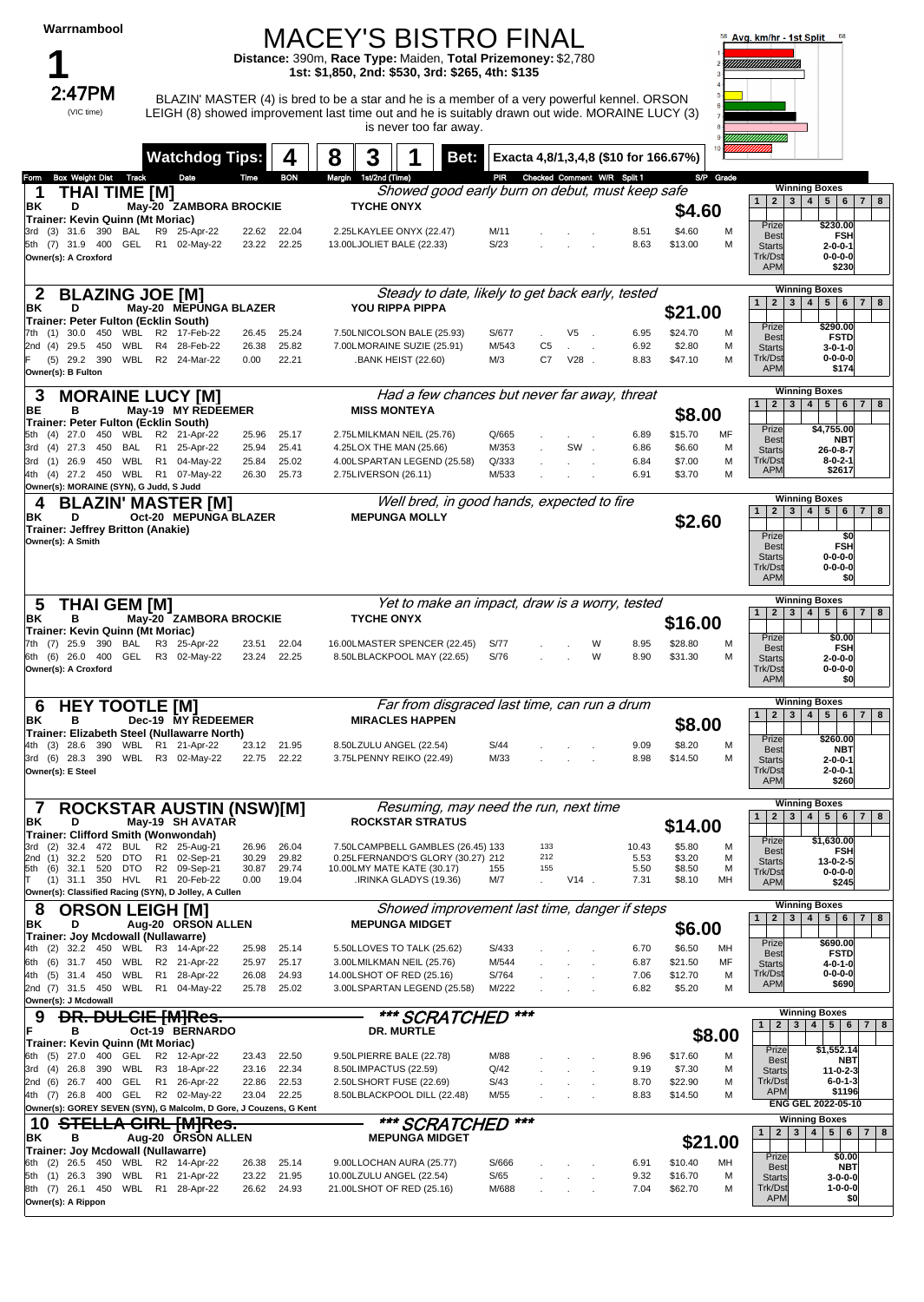| Warrnambool                                                            |                              |                   |                      | WANNON PARK BINGO - THURSDAYS                                                                                                                                                                 |                |                |                                                        |                    |                        |                                                                                                                     |                |                                  |                                       |                                    |                     |                  | Avg. km/hr - 1st Split                           | 68                                                                            |
|------------------------------------------------------------------------|------------------------------|-------------------|----------------------|-----------------------------------------------------------------------------------------------------------------------------------------------------------------------------------------------|----------------|----------------|--------------------------------------------------------|--------------------|------------------------|---------------------------------------------------------------------------------------------------------------------|----------------|----------------------------------|---------------------------------------|------------------------------------|---------------------|------------------|--------------------------------------------------|-------------------------------------------------------------------------------|
|                                                                        |                              |                   |                      |                                                                                                                                                                                               |                |                |                                                        |                    |                        | Distance: 390m, Race Type: Mixed 6/7, Total Prizemoney: \$2,780<br>1st: \$1,850, 2nd: \$530, 3rd: \$265, 4th: \$135 |                |                                  |                                       |                                    |                     |                  |                                                  |                                                                               |
|                                                                        | 3:07PM<br>(VIC time)         |                   |                      | SHORT FUSE (3) has been ultra impressive since moving to Victoria and she looks suited in this<br>event. MAXIMUM ANG (1) has been racing in consistent style and she is drawn to be prominent |                |                |                                                        |                    |                        | throughout. MOONLIGHT KISS (7) won't be too far away.                                                               |                |                                  |                                       |                                    |                     |                  |                                                  |                                                                               |
|                                                                        |                              |                   |                      | <b>Watchdog Tips:</b>                                                                                                                                                                         |                | 3              |                                                        |                    | 8                      | Bet:                                                                                                                |                |                                  | 83.33%)                               | Trifecta 3/1,7,8/1,2,6,7,8 (\$10 - |                     |                  |                                                  |                                                                               |
| Form<br>1                                                              | <b>Box Weight Dist Track</b> |                   |                      | Date<br><b>MAXIMUM ANG [7]</b>                                                                                                                                                                | Time           | <b>BON</b>     | Margin                                                 | 1st/2nd (Time)     |                        | <b>SCRATCHED</b>                                                                                                    | PIR            | ***                              |                                       | Checked Comment W/R Split 1        |                     | S/P Grade        |                                                  | <b>Winning Boxes</b>                                                          |
| F<br>в                                                                 |                              |                   |                      | Apr-20 SE TALI SUNDANCE                                                                                                                                                                       |                |                |                                                        |                    | <b>MAXIMUM MAK</b>     |                                                                                                                     |                |                                  |                                       |                                    |                     | \$8.00           | 2 <br>$\mathbf{1}$<br>$\mathbf{1}$               | 3   4   5   6   7   8                                                         |
| Trainer: Jordan Cooper (Lethbridge)<br>(4)<br>27.9<br>5th              | - 410                        | HOR               |                      | R2 16-Mar-22                                                                                                                                                                                  | 23.66          | 23.15          | 7.50LELITE JET (23.15)                                 |                    |                        |                                                                                                                     | M/56           | C1                               |                                       | 10.52                              | \$15.10             | X67              | Prize                                            | \$3,910.00                                                                    |
| (4)<br>27.8<br>4th                                                     | 390                          | BAL               | R <sub>2</sub>       | 26-Mar-22                                                                                                                                                                                     | 22.36          | 21.95          | 6.00LENAMOURED (21.95)                                 |                    |                        |                                                                                                                     | M/33           | C <sub>4</sub>                   |                                       | 8.68                               | \$12.30             | 7                | Best<br><b>Starts</b>                            | <b>NBT</b><br>$19 - 1 - 5 - 1$                                                |
| 28.0<br>3rd (7)<br>7th (6) 28.0                                        | 390<br>410                   | WBL<br>HOR        |                      | R3 31-Mar-22<br>R2 05-Apr-22                                                                                                                                                                  | 22.76<br>24.06 | 22.12<br>22.91 | 6.50LALTER PADDY (22.32)<br>11.00LELITE BULLET (23.35) |                    |                        |                                                                                                                     | M/33<br>M/35   | C <sub>1</sub><br>C <sub>1</sub> |                                       | 8.92<br>10.67                      | \$15.20<br>\$4.00   | X67<br>7         | Trk/Dst<br><b>APM</b>                            | $6 - 0 - 1 - 1$<br>\$2339                                                     |
| Owner(s): J Cooper                                                     |                              |                   |                      |                                                                                                                                                                                               |                |                |                                                        |                    |                        |                                                                                                                     |                |                                  |                                       |                                    |                     |                  |                                                  |                                                                               |
| 2<br>ΒK<br>D                                                           | <b>CHESSMEN [7]</b>          |                   |                      | Dec-19 MY REDEEMER                                                                                                                                                                            |                |                |                                                        |                    | <b>MIRACLES HAPPEN</b> | Resuming, has shown some talent, place                                                                              |                |                                  |                                       |                                    |                     |                  | 2 <br>$\mathbf{1}$                               | <b>Winning Boxes</b><br>3   4   5   6<br>7 8                                  |
|                                                                        |                              |                   |                      | Trainer: Elizabeth Steel (Nullawarre North)                                                                                                                                                   |                |                |                                                        |                    |                        |                                                                                                                     |                |                                  |                                       |                                    | \$14.00             |                  | Prize                                            | \$2,350.00                                                                    |
| 32.9<br>(4)<br>8th<br>(3)<br>4th                                       | 390<br>33.4 390              | WBL<br>WBL        | R3<br>R9             | 04-Nov-21<br>25-Nov-21                                                                                                                                                                        | 23.11<br>22.83 | 22.09<br>22.22 | 14.00LORSON MICK (22.19)                               |                    |                        | 2.50LZARA'S PRINCESS (22.66)                                                                                        | M/88<br>M/75   | C4<br>C <sub>5</sub>             |                                       | 9.29<br>8.82                       | \$16.00<br>\$9.50   | X67<br>7         | <b>Best</b><br><b>Starts</b>                     | 22.60<br>$7 - 1 - 0 - 1$                                                      |
| (2)<br>4th                                                             | 34.1 390                     | WBL               |                      | R4 02-Dec-21                                                                                                                                                                                  | 22.83          | 22.09          |                                                        |                    |                        | 4.25LSLINGSHOT SUDOKU (22.55) S/44                                                                                  |                | C <sub>1</sub>                   |                                       | 8.96                               | \$8.10              | X67              | Trk/Dst                                          | $7 - 1 - 0 - 1$                                                               |
| 4th (7)<br>Owner(s): E Steel                                           | 33.3 390                     |                   |                      | WBL R2 20-Jan-22                                                                                                                                                                              | 23.41          | 21.94          |                                                        |                    |                        | 17.00LMY BOY CHARLOTT (22.29) M/44                                                                                  |                | C <sub>4</sub>                   |                                       | 8.93                               | \$21.60             | X67              | <b>APM</b>                                       | \$578                                                                         |
| 3                                                                      | <b>SHORT FUSE [7]</b>        |                   |                      |                                                                                                                                                                                               |                |                |                                                        |                    |                        | Impressive since moving to Vic. looks good                                                                          |                |                                  |                                       |                                    |                     |                  |                                                  | <b>Winning Boxes</b>                                                          |
| ΒK<br>в<br>Trainer: Robert Camilleri (Lara)                            |                              |                   |                      | Jan-20 ZAMBORA BROCKIE                                                                                                                                                                        |                |                |                                                        | <b>DISPUTIVE</b>   |                        |                                                                                                                     |                |                                  |                                       | <b>BEST</b><br>-0)<br>нĚт          | \$1.70              |                  | $\mathbf{1}$<br>$\mathbf{1}$                     | 2 3 4 5 6 7 8                                                                 |
| 30.0<br>2nd<br>(2)                                                     | 395                          | <b>BGC</b>        | R <sub>2</sub>       | 29-Dec-21                                                                                                                                                                                     | 23.41          | 22.47          |                                                        |                    |                        | 4.75LHAY YOU BEAST (23.08)                                                                                          | 4              | 4                                |                                       | 11.00                              | \$2.70              | M                | Prize<br><b>Best</b>                             | \$1,730.00<br><b>FSH</b>                                                      |
| (6)<br>30.3<br>4th.<br>(2)<br>29.3<br>1st                              | 520<br>400                   | <b>IPS</b><br>GEL | R6<br>R <sub>1</sub> | 22-Jan-22<br>26-Apr-22                                                                                                                                                                        | 31.38<br>22.69 | 30.32<br>22.53 | 5.50LSILVER STICKS (30.99)<br>2.50LDR. DULCIE (22.86)  |                    |                        |                                                                                                                     | 53<br>M/21     | 53                               | SW.                                   | 5.48<br>8.45                       | \$11.00<br>\$2.40   | <b>SH</b><br>M   | <b>Starts</b><br>Trk/Dst                         | $5 - 1 - 1 - 0$<br>$0 - 0 - 0 - 0$                                            |
| 5th (3) 29.7 390<br>Owner(s): S Boreland                               |                              | <b>BAL</b>        | R9                   | 05-May-22                                                                                                                                                                                     | 23.05          | 22.25          |                                                        |                    |                        | 4.75LLAUGHING LARRY (22.72)                                                                                         | M/33           |                                  |                                       | 8.83                               | \$5.20              | X67              | <b>APM</b>                                       | \$1334                                                                        |
| 4                                                                      | <b>NOT ARANDT [6]</b>        |                   |                      |                                                                                                                                                                                               |                |                |                                                        |                    |                        | One paced and does not win enough races                                                                             |                |                                  |                                       |                                    |                     |                  |                                                  | <b>Winning Boxes</b>                                                          |
| WBK<br>D                                                               |                              |                   |                      | Apr-18 BANJO BOY                                                                                                                                                                              |                |                |                                                        | <b>DYNA SHINKO</b> |                        |                                                                                                                     |                |                                  |                                       |                                    | \$51.00             |                  | $\mathbf{1}$<br>$\mathbf{1}$                     | 2   3   4   5   6<br>$7 \mid 8$                                               |
| Trainer: Jeanette Spruyt (Glenorchy)<br>31.3<br>5th (8)                | 410                          | HOR               |                      | R3 19-Apr-22                                                                                                                                                                                  | 24.01          | 23.08          | 2.25LNATURALISTIC (23.85)                              |                    |                        |                                                                                                                     | S/64           |                                  |                                       | 10.85                              | \$61.30             | X67              | Prize<br><b>Best</b>                             | \$5,348.96<br><b>FSTD</b>                                                     |
| (3)<br>6th                                                             | 31.4 410                     | HOR               | R3                   | 23-Apr-22                                                                                                                                                                                     | 23.95          | 23.08          | 13.00LASTON KHAN (23.08)                               |                    |                        |                                                                                                                     | M/76           |                                  |                                       | 11.11                              | \$78.30             | X67              | <b>Starts</b>                                    | 67-2-2-6                                                                      |
| 6th (7) 31.6<br>5th (2) 31.4 450                                       | 410                          | HOR R3            |                      | 26-Apr-22<br>WBL R7 02-May-22                                                                                                                                                                 | 23.69<br>26.11 | 23.05<br>25.72 | 7.00LDIOPTASE (23.23)<br>5.00LLEKTRA ASHA (25.78)      |                    |                        |                                                                                                                     | M/66<br>M/223  |                                  |                                       | 10.82<br>6.91                      | \$130.20<br>\$58.70 | X67<br><b>RW</b> | Trk/Dst<br><b>APM</b>                            | $0 - 0 - 0 - 0$<br>\$623                                                      |
| Owner(s): J Spruyt                                                     |                              |                   |                      |                                                                                                                                                                                               |                |                |                                                        |                    |                        |                                                                                                                     |                |                                  |                                       |                                    |                     |                  |                                                  | <b>Winning Boxes</b>                                                          |
| 5                                                                      |                              |                   |                      | *** VACANT BOX ***                                                                                                                                                                            |                |                |                                                        |                    |                        |                                                                                                                     |                |                                  |                                       |                                    |                     |                  |                                                  |                                                                               |
| Trainer:<br>Owner(s):                                                  |                              |                   |                      |                                                                                                                                                                                               |                |                |                                                        |                    |                        |                                                                                                                     |                |                                  |                                       |                                    |                     |                  |                                                  |                                                                               |
| 6                                                                      | <b>INGA LEAH [7]</b>         |                   |                      |                                                                                                                                                                                               |                |                |                                                        |                    |                        | Can show early speed at times, place hope                                                                           |                |                                  |                                       |                                    |                     |                  | $\overline{2}$<br>$\mathbf{3}$                   | <b>Winning Boxes</b><br>4 <sup>1</sup><br>5 <sup>1</sup><br>$6 \mid 7 \mid 8$ |
| ΒK<br>в<br>Trainer: Peter Inguanti (Gnotuk)                            |                              |                   |                      | Mar-20 SULZANTI                                                                                                                                                                               |                |                |                                                        | <b>MISS SHIEKA</b> |                        |                                                                                                                     |                |                                  |                                       |                                    | \$8.00              |                  |                                                  | $\mathbf{1}$                                                                  |
| 3rd (1) 25.0 450 WBL R5 28-Mar-22                                      |                              |                   |                      |                                                                                                                                                                                               | 26.30          | 25.62          |                                                        |                    |                        | 6.50LCRACKERJACK PA (25.86) M/222                                                                                   |                |                                  |                                       | 6.75                               | \$3.40              |                  | Prize<br><b>Best</b>                             | \$3,345.00<br>22.62                                                           |
| 4th (2) 24.9 390<br>7th (7) 25.1 450                                   |                              | WBL               |                      | R10 04-Apr-22<br>WBL R4 14-Apr-22                                                                                                                                                             | 22.84<br>26.10 | 22.41<br>25.14 | 5.50LHAILEY LAINEY (22.49)<br>12.00LSLICK LASS (25.31) |                    |                        |                                                                                                                     | M/44<br>Q/124  | C1                               |                                       | 9.09<br>6.65                       | \$2.90<br>\$39.70   | X67<br>X67       | <b>Starts</b><br>Trk/Dst                         | $17 - 1 - 2 - 5$<br>$8 - 1 - 1 - 3$                                           |
| 6th (1) 24.9 400                                                       |                              |                   |                      | GEL R10 03-May-22                                                                                                                                                                             | 23.49          | 22.32          | 8.00LRUBBLE (22.95)                                    |                    |                        |                                                                                                                     | M/36           |                                  |                                       | 8.64                               | \$7.30              | 7                | <b>APM</b>                                       | \$2204                                                                        |
| Owner(s): P Inguanti<br>$\mathcal{L}$                                  |                              |                   |                      | <b>MOONLIGHT KISS [7]</b>                                                                                                                                                                     |                |                |                                                        |                    |                        | Can unwind a strong finish, threat with luck                                                                        |                |                                  |                                       |                                    |                     |                  |                                                  | <b>Winning Boxes</b>                                                          |
| WBK<br>в                                                               |                              |                   |                      | Feb-20 ORSON ALLEN                                                                                                                                                                            |                |                |                                                        |                    | <b>MEPUNGA FAME</b>    |                                                                                                                     |                |                                  |                                       |                                    | \$10.00             |                  | $\mathbf{1}$<br>$\mathbf{1}$                     | 2 3 4 5 6 7 8                                                                 |
| Trainer: Robert Gore (Warrnambool)<br>3rd (8) 26.7 515 SAP             |                              |                   |                      | R12 27-Mar-22                                                                                                                                                                                 | 30.11          | 29.26          |                                                        |                    |                        | 8.50LTARGET MASTER (29.54)                                                                                          | M/2222         |                                  |                                       | 5.23                               | \$16.60             | SH               | Prize<br><b>Best</b>                             | \$4,547.14<br>22.57                                                           |
| 8th (8) 26.7 515 SAP                                                   |                              |                   |                      | R5 03-Apr-22                                                                                                                                                                                  | 31.42          | 29.46          | 8.50LGOODBYE BEN (30.84)                               |                    |                        |                                                                                                                     | M/2558         |                                  | C12 SW.                               | 5.19                               | \$6.40              | S                | <b>Starts</b>                                    | $15 - 1 - 3 - 3$                                                              |
| 6th (1) 27.0 450 WBL R7 07-Apr-22<br>5th (2) 27.0 450 WBL R4 14-Apr-22 |                              |                   |                      |                                                                                                                                                                                               | 26.46<br>25.99 | 25.37<br>25.14 | 10.00LSLICK LASS (25.31)                               |                    |                        | 15.00LSHOW ME ZIWAY (25.45)                                                                                         | M/456<br>M/676 | C4                               | <b>Contractor</b><br>$\sim$ 100 $\mu$ | 6.76<br>6.79                       | \$14.70<br>\$27.30  | <b>RW</b><br>X67 | Trk/Dst<br><b>APM</b>                            | 3-1-1-0<br>\$2441                                                             |
| Owner(s): L Gore                                                       |                              |                   |                      |                                                                                                                                                                                               |                |                |                                                        |                    |                        |                                                                                                                     |                |                                  |                                       |                                    |                     |                  |                                                  | <b>Winning Boxes</b>                                                          |
| 8.<br>WBK<br>- D                                                       | RIP THE PIP [7]              |                   |                      | May-20 MEPUNGA BLAZER                                                                                                                                                                         |                |                |                                                        |                    | <b>YOU RIPPA PIPPA</b> | Only win came from this draw, keep safe                                                                             |                |                                  |                                       |                                    |                     |                  | $\overline{2}$<br>3 <sup>1</sup><br>$\mathbf{1}$ | 4   5   6   7   8                                                             |
| Trainer: Peter Fulton (Ecklin South)                                   |                              |                   |                      |                                                                                                                                                                                               |                |                |                                                        |                    |                        |                                                                                                                     |                |                                  |                                       |                                    | \$8.00              |                  | Prize                                            | $\mathbf{1}$<br>\$2,442.50                                                    |
| 5th (5) 26.8 390 WBL R4 24-Mar-22<br>3rd (3) 27.0 390 WBL R9 14-Apr-22 |                              |                   |                      |                                                                                                                                                                                               | 22.87<br>22.92 | 22.21<br>22.00 |                                                        |                    |                        | 7.00LGECKO FERNANDO (22.40)<br>3.25LFEND THEM OFF (22.70)                                                           | M/54<br>S/33   | C4                               |                                       | 8.92<br>8.85                       | \$14.50<br>\$17.40  | X67<br>X67       | <b>Best</b><br><b>Starts</b>                     | 22.78<br>$9 - 1 - 1 - 3$                                                      |
| 4th (4) 27.2 410 HOR R3 19-Apr-22                                      |                              |                   |                      |                                                                                                                                                                                               | 23.91          | 23.08          | 1.00LNATURALISTIC (23.85)                              |                    |                        |                                                                                                                     | M/35           |                                  |                                       | 10.60                              | \$3.70              | X67              | Trk/Dst<br><b>APM</b>                            | $6 - 1 - 0 - 3$<br>\$1758                                                     |
| 6th (5) 27.2 390 BAL R11 25-Apr-22<br>Owner(s): S Negrello             |                              |                   |                      |                                                                                                                                                                                               |                | 23.18 22.04    |                                                        |                    |                        | 12.00LSLINGSHOT AVRIL (22.37)                                                                                       | S/67           |                                  |                                       | 8.77                               | \$32.40             | 7                |                                                  |                                                                               |
| 9                                                                      |                              |                   |                      | *** NO RESERVE ***                                                                                                                                                                            |                |                |                                                        |                    |                        |                                                                                                                     |                |                                  |                                       |                                    |                     |                  |                                                  | <b>Winning Boxes</b>                                                          |
|                                                                        |                              |                   |                      |                                                                                                                                                                                               |                |                |                                                        |                    |                        |                                                                                                                     |                |                                  |                                       |                                    |                     |                  |                                                  |                                                                               |
| Trainer:<br>Owner(s):                                                  |                              |                   |                      |                                                                                                                                                                                               |                |                |                                                        |                    |                        |                                                                                                                     |                |                                  |                                       |                                    |                     |                  |                                                  |                                                                               |
|                                                                        |                              |                   |                      | 10 *** NO RESERVE ***                                                                                                                                                                         |                |                |                                                        |                    |                        |                                                                                                                     |                |                                  |                                       |                                    |                     |                  |                                                  | <b>Winning Boxes</b>                                                          |
| Trainer:                                                               |                              |                   |                      |                                                                                                                                                                                               |                |                |                                                        |                    |                        |                                                                                                                     |                |                                  |                                       |                                    |                     |                  |                                                  |                                                                               |
| Owner(s):                                                              |                              |                   |                      |                                                                                                                                                                                               |                |                |                                                        |                    |                        |                                                                                                                     |                |                                  |                                       |                                    |                     |                  |                                                  |                                                                               |
|                                                                        |                              |                   |                      |                                                                                                                                                                                               |                |                |                                                        |                    |                        |                                                                                                                     |                |                                  |                                       |                                    |                     |                  |                                                  |                                                                               |
|                                                                        |                              |                   |                      |                                                                                                                                                                                               |                |                |                                                        |                    |                        |                                                                                                                     |                |                                  |                                       |                                    |                     |                  |                                                  |                                                                               |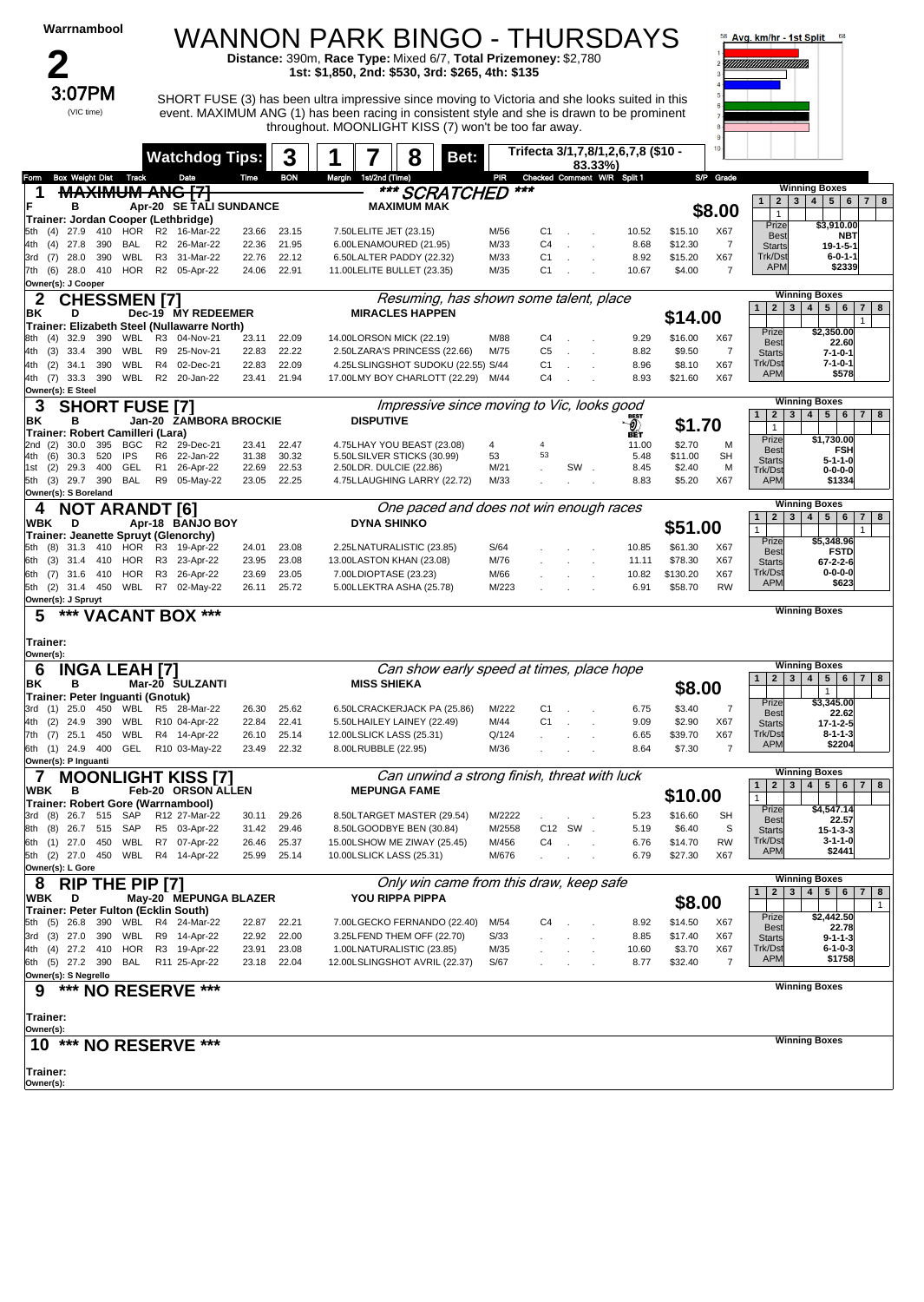#### NORFOLK BUTCHERS

**Distance:** 390m, **Race Type:** Grade 6, **Total Prizemoney:** \$2,780 **1st: \$1,850, 2nd: \$530, 3rd: \$265, 4th: \$135**



 $3:28PM$  DR. CARLSON (8) was brilliant when placed at Geelong last time and he looks very well graded in this event. JOFFA'S NEPTUNE (2) has a good record here and he should be on the pace from the outset. OUR LEGACY (3) can run a cheeky race



|                                                                      |                | <b>Watchdog Tips:</b>     |                | 8              | 2      | 3                                                                  | Bet: |              |                                 |     |   | Exacta 8/1,2,3 (\$10 for 333.33%) |                   | 10                       |                                      |                                                       |
|----------------------------------------------------------------------|----------------|---------------------------|----------------|----------------|--------|--------------------------------------------------------------------|------|--------------|---------------------------------|-----|---|-----------------------------------|-------------------|--------------------------|--------------------------------------|-------------------------------------------------------|
| <b>Box Weight Dist Track</b><br>om                                   |                | Date                      | Time           | <b>BON</b>     | Margin | 1st/2nd (Time)                                                     |      |              | PIR Checked Comment W/R Split 1 |     |   |                                   |                   | S/P Grade                |                                      |                                                       |
| <b>OKAY FLASH [6]</b><br>1                                           |                |                           |                |                |        | Strong effort to score last time, must keep safe                   |      |              |                                 |     |   |                                   |                   |                          | $\mathbf{1}$<br>2 <br>3 <sup>1</sup> | <b>Winning Boxes</b><br>4   5   6<br>78               |
| в<br>ΒK                                                              |                | Oct-19 ASTON DEE BEE      |                |                |        | <b>GOLD AIR</b>                                                    |      |              |                                 |     |   |                                   | \$8.00            |                          | $\mathbf{1}$<br>$\mathbf{1}$         |                                                       |
| Trainer: Robert Walsh (Koroit)                                       |                |                           |                |                |        |                                                                    |      |              |                                 |     |   |                                   |                   |                          | Prize                                | \$3,490.00                                            |
| (4)<br>29.3<br>450<br>WBL<br>2nd                                     | R5             | 22-Mar-22                 | 26.40          | 25.63          |        | 4.25LMT. VIEW BUCK (26.12)                                         |      | M/432        | C2                              |     |   | 6.96                              | \$13.00           | 7<br><b>RW</b>           | Best                                 | NBT                                                   |
| (8)<br>29.4<br>400<br>MTG<br>5th<br>3rd<br>(7)<br>29.1<br>400<br>MTG | R5             | R2 14-Apr-22<br>21-Apr-22 | 23.79<br>23.99 | 22.99<br>23.27 |        | 3.5LEVIDENT (23.54)<br>2.25LCAWBOURNE PIN (23.83)                  |      |              |                                 |     |   | 11.30<br>11.41                    | \$3.30<br>\$5.50  | <b>RW</b>                | <b>Starts</b><br>Trk/Dst             | 26-2-4-2<br>$6 - 0 - 2 - 0$                           |
| (2)<br>29.1<br>400<br>MTG<br>1st                                     |                | R2 28-Apr-22              | 23.39          | 23.04          |        | 1.00LCRUSOE KID (23.46)                                            |      | 0            | SAMP                            |     |   | 11.10                             | \$4.00            | RW                       | <b>APM</b>                           | \$1603                                                |
| Owner(s): R Walsh                                                    |                |                           |                |                |        |                                                                    |      |              |                                 |     |   |                                   |                   |                          |                                      |                                                       |
| <b>JOFFA'S NEPTUNE [6]</b>                                           |                |                           |                |                |        | Solid record here, settles on the pace, danger                     |      |              |                                 |     |   |                                   |                   |                          | $\mathbf{1}$<br>3                    | <b>Winning Boxes</b><br>$5 \mid 6$                    |
| BKW<br>D                                                             |                | Apr-19 MEPUNGA BLAZER     |                |                |        | <b>JOFFA'S OLD GIRL</b>                                            |      |              |                                 |     |   |                                   | \$4.60            |                          | $\mathbf{2}$<br>$\mathbf{1}$         | 4 <sup>1</sup><br>$\overline{7}$<br>8<br>$\mathbf{1}$ |
| Trainer: Narelle Byrne (Koroit)                                      |                |                           |                |                |        |                                                                    |      |              |                                 |     |   |                                   |                   |                          | Prize                                | \$5,252.50                                            |
| 35.6<br>390<br>WBL<br>(6)<br>4=<br>35.6<br>390<br>WBL                | R9             | 27-Jan-22                 | 22.82<br>22.50 | 22.18<br>22.41 |        | 5.00LCOLD DIESEL (22.48)<br>1.00LFIBULARIS (22.57)                 |      | M/34<br>Q/11 | C <sub>2</sub>                  | SW. |   | 9.06<br>8.72                      | \$6.40<br>\$10.60 | <b>RW</b><br>7           | <b>Best</b>                          | 22.50                                                 |
| (8)<br>1st<br>WBL<br>390<br>3rd<br>(4)<br>35.4                       | R3             | R4 04-Apr-22<br>07-Apr-22 | 22.41          | 22.14          |        | 4.00LIMPRESS BROWNING (22.14) M/33                                 |      |              |                                 |     |   | 8.73                              | \$32.00           | X67                      | <b>Starts</b><br>Trk/Dst             | 25-2-5-3<br>$7 - 1 - 1 - 2$                           |
| (3)<br>35.5 390 WBL<br>3rd                                           |                | R6 25-Apr-22              | 22.71          | 22.18          |        | 3.00LJOSIE'S CALL (22.52)                                          |      | M/45         |                                 |     |   | 8.82                              | \$4.20            | <b>SH</b>                | <b>APM</b>                           | \$2022                                                |
| Owner(s): Raldham (SYN), G Wickham, K Wickham, V Wickham             |                |                           |                |                |        |                                                                    |      |              |                                 |     |   |                                   |                   |                          |                                      |                                                       |
| 3<br><b>OUR LEGAC</b>                                                |                | Y [6]                     |                |                |        | Good early burn, getting stronger, can threaten                    |      |              |                                 |     |   |                                   |                   |                          |                                      | <b>Winning Boxes</b>                                  |
| ΒK<br>D                                                              |                | Apr-19 MEPUNGA BLAZER     |                |                |        | <b>BAMBI BOUCHEAU</b>                                              |      |              |                                 |     |   |                                   | \$6.00            |                          | $\mathbf{1}$<br>$\mathbf{2}$<br>3    | 5<br>4<br>6<br>$7 \mid 8$                             |
| Trainer: Jason Wickham (Lara)                                        |                |                           |                |                |        |                                                                    |      |              |                                 |     |   |                                   |                   |                          | Prize                                | $\mathbf{1}$<br>$\mathbf{1}$<br>\$3,390.00            |
| (2)<br>35.0<br>390<br>WBL<br>2nd                                     |                | R9 14-Mar-22              | 22.69          | 22.47          |        | 2.00LMY NAME'S JOE (22.56)                                         |      | M/43         | C1                              |     |   | 8.85                              | \$10.70           | 7                        | <b>Best</b>                          | 23.01                                                 |
| 34.8<br>385<br><b>SHP</b><br>(7)<br>1st                              |                | R3 23-Apr-22              | 22.35          | 21.80          |        | 0.50LOUR BOY ZIGGY (22.39)                                         |      | M/21         |                                 |     |   | 8.37                              | \$10.70           | $\overline{7}$           | <b>Starts</b>                        | 10-2-2-2                                              |
| 385<br><b>SHP</b><br>2nd (1)<br>34.6                                 |                | R11 28-Apr-22             | 22.29          | 21.83          |        | 2.50LTWILIGHT HARRY (22.12)                                        |      | Q/22         |                                 |     |   | 8.36                              | \$8.80            | 6G                       | Trk/Dst<br><b>APN</b>                | $3 - 1 - 1 - 0$<br>\$2606                             |
| 390<br>(5)<br>34.9<br>BAL<br>8th<br>Owner(s): J Wickham              |                | R9 05-May-22              | 23.18          | 22.25          |        | 6.50LLAUGHING LARRY (22.72)                                        |      | M/88         |                                 |     |   | 9.06                              | \$37.60           | X67                      |                                      |                                                       |
| 4                                                                    |                | <del>ZING ROCKS [6]</del> |                |                |        | *** SCRATCHED                                                      |      |              | ***                             |     |   |                                   |                   |                          |                                      | <b>Winning Boxes</b>                                  |
| в<br>ΒK                                                              |                | Mar-20 MEPUNGA BLAZER     |                |                |        | <b>ROSIE ROCKS</b>                                                 |      |              |                                 |     |   |                                   |                   |                          | $\mathbf{1}$<br>$2 \mid 3$           | 4 <br>5   6   7   8                                   |
| Trainer: Peter Fulton (Ecklin South)                                 |                |                           |                |                |        |                                                                    |      |              |                                 |     |   |                                   |                   | \$21.00                  |                                      | $\mathbf{1}$<br>$\overline{1}$                        |
| 30.9<br>410<br>HOR<br>(8)                                            |                | R2 21-Mar-22              | 23.83          | 22.99          |        | 9.50LHE'S FOR US (23.20)                                           |      | S/55         |                                 |     |   | 10.87                             | \$23.70           | X67                      | Prize<br><b>Best</b>                 | \$3,862.50<br>22.92                                   |
| (5)<br>31.3<br>390<br>WBL                                            | R9             | 14-Apr-22                 | 0.00           | 22.00          |        | FEND THEM OFF (22.70)                                              |      | M/77         |                                 | V7  |   | 10.27                             | \$49.50           | X67                      | <b>Starts</b>                        | 22-2-4-2                                              |
| 390<br>WBL<br>(5)<br>31.1<br>5th                                     | R9             | 02-May-22                 | 23.03          | 22.22          |        | 8.50LGOLDEN HANDS (22.45)                                          |      | M/77         |                                 |     |   | 9.43                              | \$8.20            | 6G                       | Trk/Dst                              | $9 - 1 - 1 - 1$                                       |
| $(4)$ 31.2 390<br>WBL<br>3rd                                         |                | R4 07-May-22              | 23.19          | 22.38          |        | 9.00LSUGAR FREAK (22.58)                                           |      | M/33         |                                 |     |   | 9.31                              | \$5.70            | 6G                       | <b>APM</b>                           | \$1984                                                |
| Owner(s): S Negrello                                                 |                |                           |                |                |        |                                                                    |      |              |                                 |     |   |                                   |                   |                          |                                      | <b>Winning Boxes</b>                                  |
| 5<br>***<br><b>VACANT BOX ***</b>                                    |                |                           |                |                |        |                                                                    |      |              |                                 |     |   |                                   |                   |                          |                                      |                                                       |
|                                                                      |                |                           |                |                |        |                                                                    |      |              |                                 |     |   |                                   |                   |                          |                                      |                                                       |
|                                                                      |                |                           |                |                |        |                                                                    |      |              |                                 |     |   |                                   |                   |                          |                                      |                                                       |
| Trainer:<br>Owner(s):                                                |                |                           |                |                |        |                                                                    |      |              |                                 |     |   |                                   |                   |                          |                                      |                                                       |
|                                                                      |                |                           |                |                |        |                                                                    |      |              |                                 |     |   |                                   |                   |                          |                                      | <b>Winning Boxes</b>                                  |
| 6<br><b>STRIKING HOLLY [6]</b><br>ΒK<br>в                            |                | May-20 ZAMBORA BROCKIE    |                |                |        | Rises in class but showing promise, place<br><b>CRYMELON HOLLY</b> |      |              |                                 |     |   |                                   |                   |                          | $2 \mid 3 \mid$<br>$\mathbf{1}$      | 4   5   6  <br>78                                     |
| Trainer: Brendan Casey (Penshurst)                                   |                |                           |                |                |        |                                                                    |      |              |                                 |     |   |                                   | \$9.00            |                          |                                      | $\mathbf{1}$                                          |
| 25.6<br>400<br>MTG<br>(4)<br>8th                                     |                | R1 03-Apr-22              | 23.87          | 23.06          |        | 12.00LDUNDEE REACTOR (23.08)                                       |      |              |                                 |     |   | 11.48                             | \$81.00           | O                        | Prize<br><b>Best</b>                 | \$2,920.00<br><b>FSH</b>                              |
| (7)<br>25.9<br>400<br>MTG<br>2nd<br>(8)<br>25.7<br>400<br>MTG<br>2nd | R <sub>6</sub> | 07-Apr-22                 | 23.41<br>23.27 | 22.92<br>22.99 |        | 0.75LCOMPTON BANJO (23.37)                                         |      |              |                                 |     |   | 10.89<br>10.90                    | \$23.00<br>\$5.50 | <b>RWH</b><br><b>RWF</b> | <b>Starts</b>                        | 10-2-4-1                                              |
| 26.3<br>400<br>MTG<br>3rd<br>(3)                                     | R8             | R7 14-Apr-22<br>01-May-22 | 23.75          | 23.01          |        | 4.00LLUBBOCK LAD (22.99)<br>3.75LOUR ANDO (23.48)                  |      |              |                                 |     |   | 10.92                             | \$10.00           | 5                        | Trk/Dst<br><b>APM</b>                | $0 - 0 - 0 - 0$<br>\$2406                             |
| Owner(s): B Casey                                                    |                |                           |                |                |        |                                                                    |      |              |                                 |     |   |                                   |                   |                          |                                      |                                                       |
| 7<br><b>PAT MAY JOY [6]</b>                                          |                |                           |                |                |        | Racing well below her best, must show more                         |      |              |                                 |     |   |                                   |                   |                          |                                      | <b>Winning Boxes</b>                                  |
| ΒK<br>в                                                              |                | Aug-18 BARCIA BALE        |                |                |        | <b>CRYMELON HOLLY</b>                                              |      |              |                                 |     |   |                                   |                   |                          | 2 <sub>1</sub><br>3 <br>$\mathbf{1}$ | 5 6 <br>4 <sup>1</sup><br>7 8                         |
| Trainer: Jeanette Spruyt (Glenorchy)                                 |                |                           |                |                |        |                                                                    |      |              |                                 |     |   |                                   | \$14.00           |                          | Prize                                | $\overline{2}$<br>\$4,650.00                          |
| HOR<br>2nd (1) 26.9<br>410                                           |                | R3 19-Apr-22              | 23.91          | 23.08          |        | 1.00LNATURALISTIC (23.85)                                          |      | S/53         |                                 |     |   | 10.80                             | \$50.20           | X67                      | <b>Best</b>                          | 23.21                                                 |
| 4th (6) 26.8 410 HOR R3 23-Apr-22                                    |                |                           | 23.90          | 23.08          |        | 12.00LASTON KHAN (23.08)                                           |      | S/44         |                                 |     |   | 11.02                             | \$84.30           | X67                      | <b>Starts</b>                        | 55-2-2-5                                              |
| 6th (5) 27.0 410 HOR R11 26-Apr-22                                   |                |                           | 23.98          | 23.05          |        | 11.00LCARAJILLO (23.23)                                            |      | M/88         |                                 |     |   | 10.93                             | \$54.40           | RW                       | Trk/Ds<br><b>APM</b>                 | 9-2-0-1<br>\$1472                                     |
| 4th (1) 27.0 390 WBL R9 02-May-22<br>Owner(s): J Spruyt              |                |                           |                | 22.93 22.22    |        | 7.00LGOLDEN HANDS (22.45)                                          |      | S/64         |                                 |     |   | 9.32                              | \$20.40           | 6G                       |                                      |                                                       |
|                                                                      |                |                           |                |                |        | Brilliant performance at Geelong, looks the goods                  |      |              |                                 |     |   |                                   |                   |                          |                                      | <b>Winning Boxes</b>                                  |
| 8 DR. CARLSON [6]<br>BEBD D                                          |                | Jan-20 BERNARDO           |                |                |        | DR. HARLEE                                                         |      |              |                                 |     |   |                                   |                   |                          | $2^{\circ}$<br>1                     | $3 \mid 4 \mid$<br>5   6   7   8                      |
| Trainer: Kevin Quinn (Mt Moriac)                                     |                |                           |                |                |        |                                                                    |      |              |                                 |     |   | J.                                | \$2.40            |                          | $\mathbf{1}$                         | $\mathbf{1}$                                          |
| 1st (3) 28.6 390 WBL R3 11-Apr-22                                    |                |                           | 22.42          | 22.36          |        | 5.50LRIVERDALE PEGGY (22.79)                                       |      | M/11         |                                 |     |   | 8.66                              | \$3.20            | M                        | Prize<br><b>Best</b>                 | \$2,660.00<br>22.34                                   |
| 1st (6) 28.5 390                                                     |                | WBL R9 18-Apr-22          | 22.34          | 22.34          |        | 1.75LSUPERBLOOM (22.46)                                            |      | Q/11         |                                 |     |   | 8.64                              | \$6.60            | 7                        | <b>Starts</b>                        | $8 - 2 - 0 - 2$                                       |
| 4th (8) 28.7 390 BAL                                                 |                | R7 25-Apr-22              | 22.58          | 22.04          |        | 7.50LARCHIE (22.07)                                                |      | M/24         |                                 |     | W | 8.53                              | \$9.80            | 6G                       | Trk/Dst<br><b>APM</b>                | $3 - 2 - 0 - 1$<br>\$2585                             |
| 3rd (1) 28.8 400 GEL R9 02-May-22                                    |                |                           |                | 22.67 22.25    |        | 2.00LBLUE CANS (22.54)                                             |      | M/22         |                                 |     |   | 8.58                              | \$9.80            | 6G                       |                                      |                                                       |
| Owner(s): S Hose                                                     |                |                           |                |                |        |                                                                    |      |              |                                 |     |   |                                   |                   |                          |                                      | <b>Winning Boxes</b>                                  |
| *** NO RESERVE ***<br>9                                              |                |                           |                |                |        |                                                                    |      |              |                                 |     |   |                                   |                   |                          |                                      |                                                       |
| Trainer:                                                             |                |                           |                |                |        |                                                                    |      |              |                                 |     |   |                                   |                   |                          |                                      |                                                       |
| Owner(s):                                                            |                |                           |                |                |        |                                                                    |      |              |                                 |     |   |                                   |                   |                          |                                      |                                                       |
| 10 *** NO RESERVE ***                                                |                |                           |                |                |        |                                                                    |      |              |                                 |     |   |                                   |                   |                          |                                      | <b>Winning Boxes</b>                                  |
|                                                                      |                |                           |                |                |        |                                                                    |      |              |                                 |     |   |                                   |                   |                          |                                      |                                                       |
| Trainer:<br>Owner(s):                                                |                |                           |                |                |        |                                                                    |      |              |                                 |     |   |                                   |                   |                          |                                      |                                                       |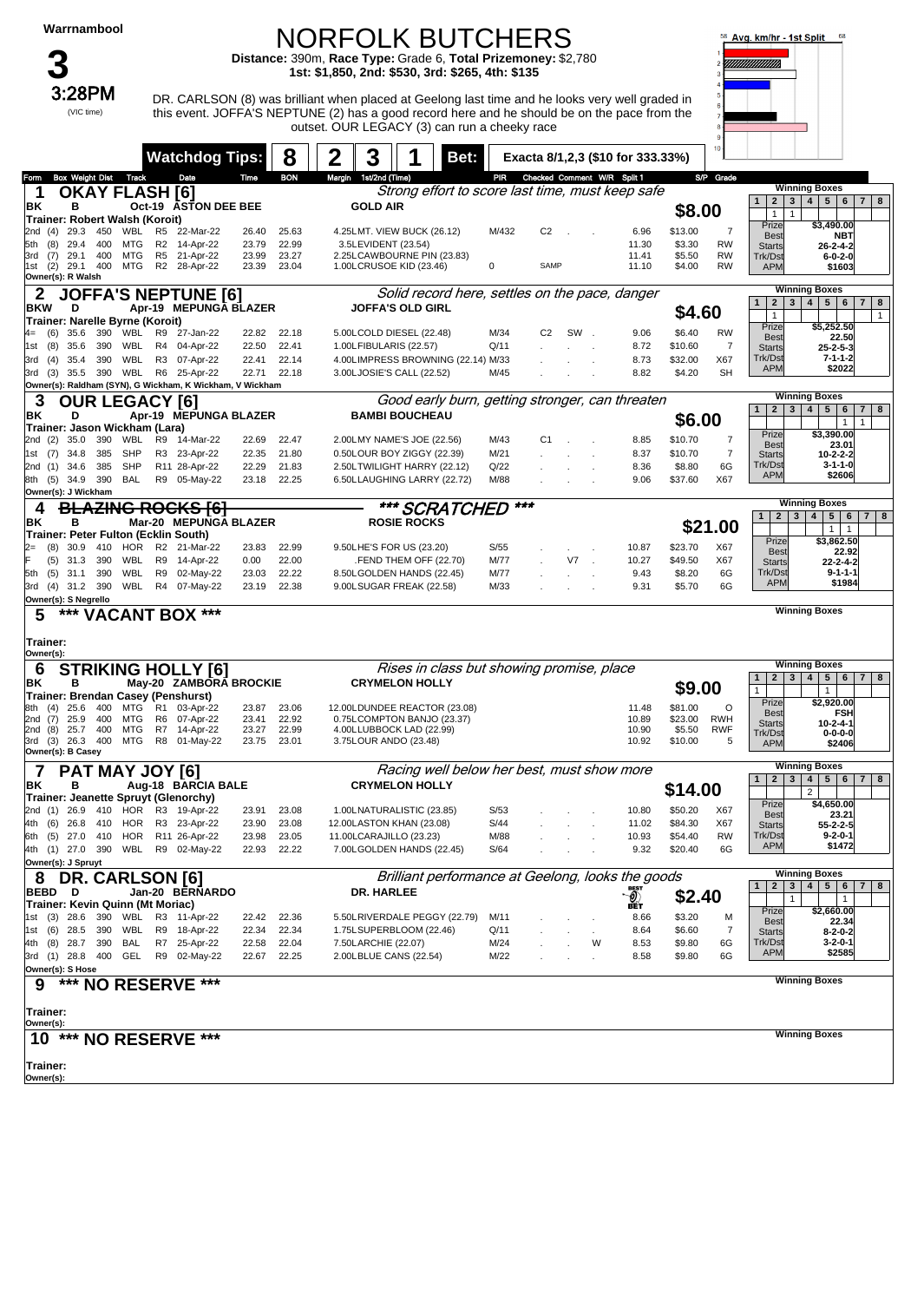|                          | Warrnambool                               |            |                       |                |                                                                       |                |                |        |                                                       |                       | <b>GRV VICBRED ROAD TO THE DIAMOND F</b><br>Distance: 390m, Race Type: Grade 5 Final, Total Prizemoney: \$15,550                                                                                                                                                                               |                  |                                  |         |                             |              |                                          |                  | 58 Avg. km/hr - 1st Split                                 | 68                                                                                                                                         |                   |
|--------------------------|-------------------------------------------|------------|-----------------------|----------------|-----------------------------------------------------------------------|----------------|----------------|--------|-------------------------------------------------------|-----------------------|------------------------------------------------------------------------------------------------------------------------------------------------------------------------------------------------------------------------------------------------------------------------------------------------|------------------|----------------------------------|---------|-----------------------------|--------------|------------------------------------------|------------------|-----------------------------------------------------------|--------------------------------------------------------------------------------------------------------------------------------------------|-------------------|
|                          | 3:52PM<br>(VIC time)                      |            |                       |                |                                                                       |                |                |        |                                                       |                       | 1st: \$10,300, 2nd: \$3,000, 3rd: \$1,500, 4th: \$750<br>PANAMA CANAL (7) obliterated the clock here last week and he should take a power of beating<br>again. SLINGSHOT RUSTY (3) continues to impress and he will keep the pressure on from the<br>outset. SAGRANTINO (2) must be respected. |                  |                                  |         |                             |              |                                          |                  |                                                           |                                                                                                                                            |                   |
|                          |                                           |            |                       |                | <b>Watchdog Tips:</b>                                                 |                |                | 3      | 2                                                     |                       | Bet:                                                                                                                                                                                                                                                                                           |                  |                                  |         | 41.67%)                     |              | - Trifecta 3,7/2,3,5,7/1,2,3,5,6,7 (\$10 |                  |                                                           |                                                                                                                                            |                   |
| Form                     | <b>Box Weight Dist</b>                    |            | Track                 |                | Date                                                                  | Time           | <b>BON</b>     | Margin | 1st/2nd (Time)                                        |                       | Strong type, drawn to get the breaks, place                                                                                                                                                                                                                                                    | PR               |                                  |         | Checked Comment W/R Split 1 |              | SP                                       | Grade            |                                                           | <b>Winning Boxes</b>                                                                                                                       |                   |
| 1<br>BD                  | D                                         |            |                       |                | <b>WEBLEC FLARE [5]</b><br>Nov-19 KINLOCH BRAE                        |                |                |        | <b>WEBLEC ROSE</b>                                    |                       |                                                                                                                                                                                                                                                                                                |                  |                                  |         |                             |              | \$10.00                                  |                  | $\mathbf{2}$<br>$\mathbf{1}$                              | 4 <br>$5 \mid 6$<br>3 <br>$\overline{7}$                                                                                                   | 8                 |
| (7)<br>4th.              | Trainer: Jeffrey Britton (Anakie)<br>32.4 | 530        | MBR                   |                | R5 20-Mar-22                                                          | 30.20          | 29.92          |        | 4.00LDANYO'S CHARLIE (29.92)                          |                       |                                                                                                                                                                                                                                                                                                | 6444             | 6444                             |         |                             | 12.08        | \$2.80                                   | <b>SNP</b>       | $\overline{2}$<br>$\mathbf{1}$<br>$\overline{2}$<br>Prize | $\mathbf{1}$<br>$\mathbf{1}$<br>\$39,665.00                                                                                                |                   |
| 3rd<br>(7)               | 32.0                                      | 520        | GEL                   |                | R8 25-Mar-22                                                          | 30.57          | 30.28          |        | 4.25LKISS YOUR LIPS (30.28)                           |                       |                                                                                                                                                                                                                                                                                                | M/5453           | CЗ                               |         |                             | 5.55         | \$2.90                                   | 5                | Best<br><b>Starts</b>                                     | <b>NBT</b><br>24-7-7-5                                                                                                                     |                   |
| 4th<br>(4)               | 32.0                                      | 400        | GEL                   |                | R12 22-Apr-22<br>2nd (1) 31.8 390 WBL R11 04-May-22                   | 22.63<br>22.13 | 22.43<br>21.79 |        | 5.00LPANAMA CANAL (21.79)                             |                       | 2.25LTIGGERLONG FLYER (22.49) M/74                                                                                                                                                                                                                                                             | M/33             |                                  |         |                             | 8.64<br>8.82 | \$2.60<br>\$5.60                         | X45<br>5H        | Trk/Dst<br><b>APM</b>                                     | $1 - 0 - 1 - 0$<br>\$15573                                                                                                                 |                   |
|                          |                                           |            |                       |                | Owner(s): WEBLANG (SYN), A Langton, J Weber, N Loechel                |                |                |        |                                                       |                       |                                                                                                                                                                                                                                                                                                |                  |                                  |         |                             |              |                                          |                  |                                                           |                                                                                                                                            |                   |
| 2<br>RF                  | D                                         |            | <b>SAGRANTINO [5]</b> |                | Dec-19 ASTON DEE BEE                                                  |                |                |        | <b>WEEPING LASS</b>                                   |                       | Impressive type, terrific muster, threat                                                                                                                                                                                                                                                       |                  |                                  |         |                             |              | \$8.00                                   |                  | $\mathbf{2}$<br>$\mathbf{3}$<br>$\mathbf{1}$              | <b>Winning Boxes</b><br>$4 \mid 5$<br>$\overline{7}$<br>6                                                                                  | 8                 |
|                          | Trainer: Gary Peach (Cape Clear)          |            |                       |                |                                                                       |                |                |        |                                                       |                       |                                                                                                                                                                                                                                                                                                |                  |                                  |         |                             |              |                                          |                  | $\mathbf{1}$<br>$\mathbf{1}$<br>Prize                     | $\mathbf{1}$<br>$\mathbf{1}$<br>\$8,540.00                                                                                                 | $\mathbf{1}$      |
| 3rd<br>(2)<br>3rd<br>(2) | 35.8<br>36.3                              | 390<br>390 | WBL<br>WBL            | R6             | 31-Mar-22<br>R11 07-Apr-22                                            | 22.38<br>22.74 | 22.12<br>22.14 |        | 5.50LIEISHA BALE (22.37)                              |                       | 2.75LNITROGEN OUTLAW (22.19) M/33                                                                                                                                                                                                                                                              | S/44             | C <sub>1</sub><br>C <sub>4</sub> |         |                             | 8.83<br>9.02 | \$2.70<br>\$1.60                         | 5<br>5H          | Best<br><b>Starts</b>                                     | 22.63<br>$12 - 5 - 2 - 3$                                                                                                                  |                   |
| 2nd (1)                  | 36.2                                      | 400        | <b>GEL</b>            |                | R12 15-Apr-22                                                         | 22.47          | 22.44          |        | 0.50LASTON PROFIT (22.44)                             |                       |                                                                                                                                                                                                                                                                                                | Q/22             |                                  |         |                             | 8.33         | \$4.10                                   | X45              | Trk/Dst<br><b>APM</b>                                     | $5 - 1 - 1 - 2$<br>\$5862                                                                                                                  |                   |
|                          | 2nd (3) 35.9 390<br>Owner(s): G Peach     |            | WBL                   |                | R10 04-May-22                                                         | 22.21          | 21.79          |        | 2.00LBANG (22.08)                                     |                       |                                                                                                                                                                                                                                                                                                | M/32             |                                  |         |                             | 8.71         | \$9.40                                   | 5H               |                                                           |                                                                                                                                            |                   |
| 3<br>RF                  | D                                         |            |                       |                | <b>SLINGSHOT RUSTY [5]</b><br>Mar-20 BARCIA BALE                      |                |                |        | <b>SLINGSHOT GYPSY</b>                                |                       | Continues to impress, burns early, danger                                                                                                                                                                                                                                                      |                  |                                  |         |                             |              | \$6.50                                   |                  | $\overline{2}$<br>$\mathbf{1}$                            | <b>Winning Boxes</b><br>$\mathbf{3}$<br>4 <sup>1</sup><br>5 <sub>5</sub><br>6<br>$\overline{7}$                                            | 8                 |
| 4th<br>(6)               | Trainer: David Geall (Lara)<br>33.1       | 400        | GEL                   | R7             | 22-Apr-22                                                             | 22.92          | 22.43          |        | 2.75LASTON SALMA (22.74)                              |                       |                                                                                                                                                                                                                                                                                                | M/22             |                                  |         |                             | 8.47         | \$1.90                                   | RWH              | $\mathbf{1}$<br>Prize                                     | $\mathbf{1}$<br>$\mathbf{1}$<br>$\mathbf{1}$<br>\$27,495.00                                                                                | $\mathbf{1}$      |
| (6)<br>1st               | 32.7                                      | 385        | SHP                   | R <sub>3</sub> | 25-Apr-22                                                             | 21.68          | 21.68          |        | 1.75LMASTER OGILVIE (21.78)                           |                       |                                                                                                                                                                                                                                                                                                | M/21             |                                  |         |                             | 8.09         | \$1.30                                   | X67F             | <b>Best</b><br><b>Starts</b>                              | <b>NBT</b><br>$10 - 5 - 2 - 1$                                                                                                             |                   |
| 1st<br>(3)               | 32.9                                      | 400        | <b>GEL</b><br>WBL     | R <sub>5</sub> | 29-Apr-22                                                             | 22.60          | 22.41          |        | 0.25LASTON SALMA (22.62)                              |                       |                                                                                                                                                                                                                                                                                                | M/21<br>S/22     |                                  | SW      |                             | 8.41         | \$3.30                                   | <b>RWF</b><br>5H | Trk/Dst<br><b>APM</b>                                     | $1 - 0 - 1 - 0$<br>\$21093                                                                                                                 |                   |
| 2nd (3)                  | 32.6<br>Owner(s): J Ferguson              | 390        |                       | R9             | 04-May-22                                                             | 22.15          | 21.79          |        | 1.25LEPHEMERAL (22.06)                                |                       |                                                                                                                                                                                                                                                                                                |                  |                                  |         |                             | 8.61         | \$1.80                                   |                  |                                                           |                                                                                                                                            |                   |
| 4                        | DR.                                       |            | <b>RYKER [5]</b>      |                |                                                                       |                |                |        |                                                       |                       | Runs into a few good ones, out of his depth                                                                                                                                                                                                                                                    |                  |                                  |         |                             |              |                                          |                  | $\mathbf{2}$<br>$\mathbf{3}$<br>$\mathbf{1}$              | <b>Winning Boxes</b><br>5 <sub>5</sub><br>4<br>6<br>$\overline{7}$                                                                         | 8                 |
| ΒK                       | D                                         |            |                       |                | Oct-18 BERNARDO<br>Trainer: Robert Tartaglia (Newcomb)                |                |                |        | DR. DAWN                                              |                       |                                                                                                                                                                                                                                                                                                |                  |                                  |         |                             |              | \$51.00                                  |                  | 1<br>$\mathbf{1}$<br>$\mathbf{1}$                         | $\overline{2}$<br>1<br>$\overline{1}$                                                                                                      |                   |
| 6th (8)                  | 33.8                                      | 525        | MEA                   | R8             | 02-Apr-22                                                             | 30.94          | 29.96          |        | 12.00LZIPPING HEAT (30.12)                            |                       |                                                                                                                                                                                                                                                                                                | M/2223           |                                  | V0      |                             | 5.07         | \$28.70                                  | X34              | Prize<br>Best                                             | \$36,835.00<br>NBT                                                                                                                         |                   |
| 2nd (1)<br>6th (4)       | 33.7<br>33.9                              | 525<br>525 | MEA<br>MEA            | R9<br>R3       | 09-Apr-22<br>16-Apr-22                                                | 30.55<br>31.19 | 29.82<br>29.89 |        | 2.75LTIBERIA BALE (30.37)<br>12.00LSUBTLE ART (30.38) |                       |                                                                                                                                                                                                                                                                                                | Q/1111<br>M/1233 |                                  | $V14$ . | in 1                        | 5.07<br>5.13 | \$7.20<br>\$4.50                         | 5<br>5           | <b>Starts</b><br>Trk/Dst                                  | 39-8-4-5<br>$2 - 0 - 0 - 2$                                                                                                                |                   |
|                          | 3rd (8) 33.4 390                          |            | WBL                   |                | R11 04-May-22                                                         | 22.27          | 21.79          |        | 7.00LPANAMA CANAL (21.79)                             |                       |                                                                                                                                                                                                                                                                                                | Q/22             |                                  |         |                             | 8.54         | \$18.70                                  | 5H               | <b>APM</b>                                                | \$7735                                                                                                                                     |                   |
| 5                        | Owner(s): W Mcmahon                       |            | <b>EPHEMERAL</b>      |                | $\lceil 4 \rceil$                                                     |                |                |        |                                                       |                       | Brilliant 22.06 heat winner, must keep safe                                                                                                                                                                                                                                                    |                  |                                  |         |                             |              |                                          |                  |                                                           | <b>Winning Boxes</b>                                                                                                                       |                   |
| BEBD                     | в                                         |            |                       |                | Jan-20 BARCIA BALE                                                    |                |                |        | <b>MEPUNGA MOLLY</b>                                  |                       |                                                                                                                                                                                                                                                                                                |                  |                                  |         |                             |              | \$10.00                                  |                  | $\overline{2}$<br>$\mathbf{1}$<br>3                       | 4<br>5 <sub>1</sub><br>6<br>$\mathbf{7}$<br>$\overline{2}$<br>1<br>$\mathbf{1}$<br>$\overline{2}$<br>$\mathbf{1}$                          | 8<br>$\mathbf{1}$ |
| 2nd (7)                  | Trainer: Jeffrey Britton (Anakie)<br>29.2 | 515        | SAN                   | R9             | 14-Apr-22                                                             | 29.73          | 28.93          |        | 2.25LWIGRAM ROAD (29.58)                              |                       |                                                                                                                                                                                                                                                                                                | M/2233           |                                  |         |                             | 5.15         | \$4.30                                   | 5H               | Prize                                                     | \$21,945.00                                                                                                                                |                   |
| (8)<br>6th               | 28.8                                      | 515        | SAN                   | R6             | 21-Apr-22                                                             | 29.98          | 29.28          |        |                                                       |                       | 8.00LJEFFERSON COUNTY (29.45) M/4446                                                                                                                                                                                                                                                           |                  |                                  |         |                             | 5.19         | \$12.00                                  | 5F               | <b>Best</b><br><b>Starts</b>                              | 22.06<br>28-8-6-4                                                                                                                          |                   |
| ST<br>$(-)$              | 29.3<br>1st (7) 29.2                      | 390<br>390 | WBL                   |                | 28-Apr-22<br>WBL R9 04-May-22                                         | 22.11<br>22.06 | 21.79          |        | 1.00LTrial Cleared                                    |                       | 1.25LSLINGSHOT RUSTY (22.15)                                                                                                                                                                                                                                                                   | M/11<br>Q/11     |                                  | 1of4.   |                             | 8.59<br>8.54 | \$.<br>\$3.60                            | <b>ST</b><br>5H  | Trk/Dst<br><b>APM</b>                                     | $2 - 1 - 0 - 0$<br>\$12157                                                                                                                 |                   |
|                          |                                           |            |                       |                | Owner(s): KRAMERICA (SYN), G Farrugia, W Gallagher                    |                |                |        |                                                       |                       |                                                                                                                                                                                                                                                                                                |                  |                                  |         |                             |              |                                          |                  |                                                           |                                                                                                                                            |                   |
| 6<br>BEBD D              | <b>BANG [4]</b>                           |            |                       |                | Jan-20 BARCIA BALE                                                    |                |                |        | <b>MEPUNGA MOLLY</b>                                  |                       | Draw helped in his heat win, place preferred                                                                                                                                                                                                                                                   |                  |                                  |         |                             |              | \$4.80                                   |                  | $\mathbf{2}$<br>$\mathbf{1}$<br>$\overline{2}$            | <b>Winning Boxes</b><br>$\overline{\mathbf{4}}$<br>5 <sub>5</sub><br>$\mathbf{3}$<br>6<br>$\overline{7}$<br>$\overline{2}$<br>$\mathbf{1}$ | 8<br>$\mathbf{3}$ |
| 1st (7)                  | Trainer: Jeffrey Britton (Anakie)         |            | 33.7 515 SAN          |                | R3 07-Apr-22                                                          | 29.64          | 29.23          |        | 1.75LSLICK SISTER (29.75)                             |                       |                                                                                                                                                                                                                                                                                                | Q/1111           |                                  | SW.     |                             | 5.18         | \$10.90                                  | SН               | Prize<br><b>Best</b>                                      | \$29,785.00<br>22.08                                                                                                                       |                   |
| 2nd (6)                  | 3rd (4) 33.5 450                          | 33.4 515   | SAN<br>WBL            |                | R5 14-Apr-22<br>R6 28-Apr-22                                          | 29.56<br>25.39 | 28.93<br>24.93 |        | 2.00LGOOD TO GO (29.44)<br>2.00LOLD NEWS (25.25)      |                       |                                                                                                                                                                                                                                                                                                | M/3333<br>M/422  |                                  |         |                             | 5.12<br>6.58 | \$8.80<br>\$3.40                         | <b>SF</b><br>SН  | <b>Starts</b><br>Trk/Dst                                  | $20 - 8 - 4 - 1$<br>$2 - 1 - 0 - 0$                                                                                                        |                   |
|                          | 1st (8) 33.7 390                          |            |                       |                | WBL R10 04-May-22                                                     | 22.08          | 21.79          |        | 2.00LSAGRANTINO (22.21)                               |                       |                                                                                                                                                                                                                                                                                                | M/11             |                                  |         |                             | 8.60         | \$2.20                                   | 5H               | <b>APM</b>                                                | \$19245                                                                                                                                    |                   |
|                          | Owner(s): S O'hehir                       |            |                       |                |                                                                       |                |                |        |                                                       |                       | Amazing talent, explodes mid race, yes                                                                                                                                                                                                                                                         |                  |                                  |         |                             |              |                                          |                  |                                                           | <b>Winning Boxes</b>                                                                                                                       |                   |
| 7<br>ΒK                  | D                                         |            |                       |                | <b>PANAMA CANAL [4]</b><br>Jan-20 SUPERIOR PANAMA                     |                |                |        | <b>ZIPPING YOKO</b>                                   |                       |                                                                                                                                                                                                                                                                                                |                  |                                  |         |                             |              | \$2.20                                   |                  | $\mathbf{2}$<br>$\mathbf{3}$<br>$\mathbf{1}$              | 5 <sup>5</sup><br>4 <br>6<br>$\overline{7}$                                                                                                | 8                 |
|                          |                                           |            |                       |                | Trainer: Jessica Hopkins (Junction Village)                           |                |                |        |                                                       |                       |                                                                                                                                                                                                                                                                                                |                  |                                  |         |                             |              |                                          |                  | $\overline{2}$<br>1<br>$\mathbf{1}$<br>Prize              | $\overline{2}$<br>$\mathbf{1}$<br>\$18,880.00                                                                                              | $\overline{2}$    |
| 1st<br>(2)<br>1st (4)    | 32.4<br>32.4                              | 390<br>400 | BAL<br>WGL            |                | R7 30-Mar-22<br>R10 08-Apr-22                                         | 21.97<br>22.46 | 21.97<br>22.46 |        | 4.25LQUICK SHADOW (22.27)<br>8.50LSECOND PICK (23.05) |                       |                                                                                                                                                                                                                                                                                                | M/11<br>M/11     | C <sub>1</sub><br>C <sub>1</sub> |         |                             | 8.29<br>8.37 | \$1.70<br>\$1.10                         | 5<br>5           | <b>Best</b><br><b>Starts</b>                              | 21.79<br>$10-9-0-1$                                                                                                                        |                   |
| 1st (8)                  |                                           | 32.3 425   | <b>BEN</b><br>WBL     |                | R7 16-Apr-22<br>R11 04-May-22                                         | 23.51          | 23.51          |        | 3.00LAMRON BOY (23.70)                                |                       |                                                                                                                                                                                                                                                                                                | M/221<br>Q/11    |                                  | SW.     |                             | 6.47         | \$2.80                                   | X45              | Trk/Dst<br><b>APM</b>                                     | 1-1-0-0<br>\$12486                                                                                                                         |                   |
|                          | 1st (3) 32.8                              | 390        |                       |                |                                                                       | 21.79          | 21.79          |        | 5.00LWEBLEC FLARE (22.13)                             |                       | Owner(s): Otb Bananas (SYN), N Cutri, C Weise-bozonie, A Piper, C Phillips, J Peters, K Barry, U Pottimurthy, B Maddock, J Watson, M Storr, G Cutri                                                                                                                                            |                  |                                  | SW      |                             | 8.45         | \$1.40                                   | 5H               |                                                           |                                                                                                                                            |                   |
| 8                        |                                           |            | <b>_EGAL BUD [5]</b>  |                |                                                                       |                |                |        |                                                       |                       | Likely to be wide the journey, look to others                                                                                                                                                                                                                                                  |                  |                                  |         |                             |              |                                          |                  | $\mathbf{2}$<br>3<br>$\mathbf{1}$                         | <b>Winning Boxes</b><br>5 <sup>5</sup><br>4<br>6<br>$\overline{7}$                                                                         | 8                 |
| ΒK                       | D<br>Trainer: Mathew Tabb (Lara)          |            |                       |                | May-20 RITZA LENNY                                                    |                |                |        | <b>MISS LEGALITY</b>                                  |                       |                                                                                                                                                                                                                                                                                                |                  |                                  |         |                             |              | \$15.00                                  |                  | $\mathbf{1}$<br>$\mathbf{1}$                              | $\mathbf{1}$<br>$\mathbf{1}$                                                                                                               | $\mathbf{1}$      |
| 1st (8)                  | 29.5                                      | 385        | SHP                   |                | R3 11-Apr-22                                                          | 21.86          | 21.76          |        | 4.75LALL INN OPAL (22.18)                             |                       |                                                                                                                                                                                                                                                                                                | M/21             |                                  |         |                             | 8.40         | \$3.20                                   | 5NP              | Prize<br>Best                                             | \$9,315.00<br>NBT                                                                                                                          |                   |
| (4)<br>1st<br>5th (2)    | 30.0<br>30.0                              | 450<br>350 | SHP<br>HVL            |                | R12 18-Apr-22<br>R7 24-Apr-22                                         | 25.92<br>19.80 | 25.41<br>19.31 |        | 0.10LNITRO NIKKI (25.93)<br>4.00LCYPRESS BALE (19.53) |                       |                                                                                                                                                                                                                                                                                                | M/443<br>S/5     |                                  | SW      |                             | 6.96<br>6.79 | \$2.60<br>\$3.70                         | 5NP<br>5         | <b>Starts</b><br>Trk/Dst                                  | 19-5-1-2<br>$1 - 0 - 0 - 1$                                                                                                                |                   |
|                          | 3rd (4) 29.6 390                          |            | WBL                   |                | R9 04-May-22                                                          | 22.19          | 21.79          |        | 2.00LEPHEMERAL (22.06)                                |                       |                                                                                                                                                                                                                                                                                                | M/54             |                                  |         |                             | 8.73         | \$22.10                                  | 5H               | <b>APM</b>                                                | \$7374                                                                                                                                     |                   |
| 9                        | Owner(s): D Bate                          |            |                       |                | <del>\RCUS MOLONEY [5]Res.</del>                                      |                |                |        |                                                       |                       | *** SCRATCHED                                                                                                                                                                                                                                                                                  | ***              |                                  |         |                             |              |                                          |                  |                                                           | <b>Winning Boxes</b>                                                                                                                       |                   |
| <b>BKW</b>               | D                                         |            |                       |                | Aug-19 ORSON ALLEN                                                    |                |                |        |                                                       | <b>GLITTERBUG</b>     |                                                                                                                                                                                                                                                                                                |                  |                                  |         |                             |              |                                          | \$21.00          | 1<br>$\overline{2}$<br>$\mathbf{1}$                       | 5 <sup>1</sup><br>$\mathbf{3}$<br>4 <sup>1</sup><br>6<br>$\mathbf{7}$                                                                      | 8<br>$\mathbf{1}$ |
| 4th<br>(1)               | 31.0                                      | 390        | WBL                   |                | Trainer: Adam Richardson (Bushfield)<br>R6 31-Mar-22                  | 22.49          | 22.12          |        |                                                       |                       | 4.25LNITROGEN OUTLAW (22.19)                                                                                                                                                                                                                                                                   | M/44             | C <sub>4</sub>                   |         |                             | 8.97         | \$7.10                                   | 5                | Prize                                                     | \$7,265.00                                                                                                                                 |                   |
| (3)<br>3rd               | 31.0                                      | 390        | WBL                   |                | R9 07-Apr-22                                                          | 22.57          | 22.14          |        | 1.25LASTON DELIGHT (22.50)                            |                       |                                                                                                                                                                                                                                                                                                | S/65             | C <sub>1</sub>                   |         |                             | 8.87         | \$7.20                                   | 5H               | <b>Best</b><br><b>Starts</b>                              | NBT<br>$17 - 3 - 4 - 4$                                                                                                                    |                   |
| 6th (4)<br>3rd (2)       | 30.8<br>30.7                              | 425<br>390 | <b>BEN</b><br>WBL     |                | R12 16-Apr-22<br>R10 04-May-22                                        | 24.26<br>22.41 | 23.51<br>21.79 |        | 6.50LSASSENACH (23.82)<br>4.75LBANG (22.08)           |                       |                                                                                                                                                                                                                                                                                                | M/456<br>S/74    |                                  |         |                             | 6.59<br>8.85 | \$5.70<br>\$57.60                        | 5<br>5H          | Trk/Dst<br><b>APM</b>                                     | $7 - 0 - 2 - 3$<br>\$4994                                                                                                                  |                   |
|                          |                                           |            |                       |                | Owner(s): Lonnie and Marcus (SYN), P Thomson, B Moloney               |                |                |        |                                                       |                       |                                                                                                                                                                                                                                                                                                |                  |                                  |         |                             |              |                                          |                  |                                                           |                                                                                                                                            |                   |
| 10                       | D                                         |            |                       |                | <b>SHANLYN BEAR [5]Res.</b>                                           |                |                |        |                                                       | <b>SHANLYN PIPPIN</b> | *** SCRATCHED                                                                                                                                                                                                                                                                                  | ***              |                                  |         |                             |              |                                          |                  | $\mathbf{1}$<br>2                                         | <b>Winning Boxes</b><br>5 <sup>1</sup><br>$\mathbf{3}$<br>4<br>6<br>$\overline{7}$                                                         | 8                 |
| BD                       | Trainer: Mark Giddings (Myrniong)         |            |                       |                | Mar-19 FERNANDO BALE                                                  |                |                |        |                                                       |                       |                                                                                                                                                                                                                                                                                                |                  |                                  |         |                             |              |                                          | \$26.00          | 3<br>Prize                                                | $\overline{2}$<br>$\mathbf{1}$<br>$\mathbf{1}$<br>1<br>\$23,045.00                                                                         | $\overline{2}$    |
| 5th (5)<br>(8)<br>7th    | 31.9<br>32.0                              | 425<br>350 | BEN<br>TRA            |                | R7 16-Apr-22<br>R10 22-Apr-22                                         | 24.08<br>20.26 | 23.51<br>19.51 |        | 8.50LPANAMA CANAL (23.51)<br>6.50LINUKA (19.82)       |                       |                                                                                                                                                                                                                                                                                                | M/665<br>S/77    |                                  |         |                             | 6.72<br>6.75 | \$37.90<br>\$3.40                        | X45<br>X45       | <b>Best</b>                                               | NBT                                                                                                                                        |                   |
| (6)<br>1st               | 32.4                                      | 425        | <b>BEN</b>            |                | R7 29-Apr-22                                                          | 24.15          | 23.75          |        |                                                       |                       | 1.00LBOLTER'S GRANGE (24.21)                                                                                                                                                                                                                                                                   | Q/111            |                                  |         |                             | 6.54         | \$21.50                                  | 5                | <b>Starts</b><br>Trk/Dst                                  | 55-10-9-10<br>1-0-0-0                                                                                                                      |                   |
| 4th (1)                  | 32.2                                      | 390        | WBL                   |                | R9 04-May-22<br>Owner(s): Alleway Morizzi (SYN), C Alleway, J Morizzi | 22.30          | 21.79          |        | 3.5LEPHEMERAL (22.06)                                 |                       |                                                                                                                                                                                                                                                                                                | Q/33             |                                  |         |                             | 8.63         | \$6.10                                   | 5H               | <b>APM</b>                                                | \$8421<br>ENG HVL 2022-05-10                                                                                                               |                   |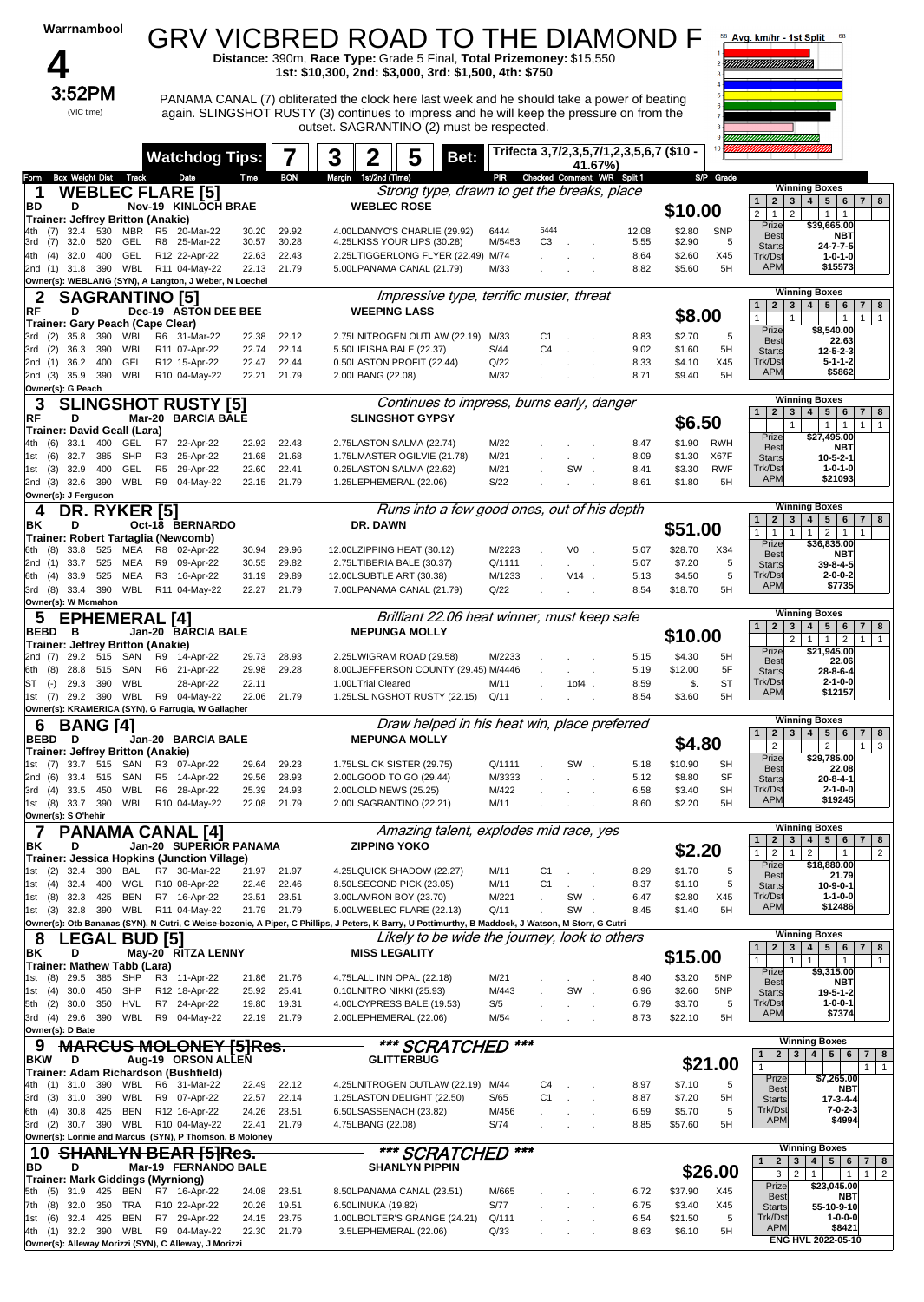| Warrnambool                                                                 | BROAD TREE CARE (1-3 WINS) (250+RAN                                                                                                                                                             |                                  |                |                                                       | Distance: 450m, Race Type: Restricted Win, Total Prizemoney: \$2,780                                      |                |                |                            |                                       |                    |                        | 58 Avg. km/hr - 1st Split<br>uuuun               | 68                                                                                       |
|-----------------------------------------------------------------------------|-------------------------------------------------------------------------------------------------------------------------------------------------------------------------------------------------|----------------------------------|----------------|-------------------------------------------------------|-----------------------------------------------------------------------------------------------------------|----------------|----------------|----------------------------|---------------------------------------|--------------------|------------------------|--------------------------------------------------|------------------------------------------------------------------------------------------|
| 4:12PM<br>(VIC time)                                                        | ASTON KHAN (7) was a scorching 23.08 Horsham winner recently and he can light them up soon<br>after box rise. BRANSON BALE (8) will get a nice cart across early and he is armed with slick mid |                                  |                |                                                       | 1st: \$1,850, 2nd: \$530, 3rd: \$265, 4th: \$135<br>race pace. CRACKERJACK POP (2) can run a cheeky race. |                |                |                            |                                       |                    |                        |                                                  |                                                                                          |
|                                                                             | <b>Watchdog Tips:</b>                                                                                                                                                                           |                                  | 8              | 2                                                     | 3<br>Bet:                                                                                                 |                |                |                            | Trifecta 7/8/1, 2, 3, 4 (\$10 - 250%) |                    |                        |                                                  |                                                                                          |
| <b>Box Weight Dist Track</b><br>Form<br><b>SHERIFF DEMON [5]</b>            | Date                                                                                                                                                                                            | Time<br><b>BON</b>               | Margin         | 1st/2nd (Time)                                        | Can move wide but has solid muster, place hope                                                            | PIR            |                |                            | Checked Comment W/R Split 1           |                    | S/P Grade              |                                                  | <b>Winning Boxes</b>                                                                     |
| <b>BKW</b><br>D                                                             | Apr-20 FABREGAS                                                                                                                                                                                 |                                  |                | <b>VOLKEY</b>                                         |                                                                                                           |                |                |                            |                                       | \$9.00             |                        | $\overline{2}$<br>$\mathbf{1}$<br>$\overline{2}$ | $3 \mid 4 \mid 5 \mid$<br>6<br>$\overline{7}$<br>8<br>1                                  |
| Trainer: Craig Treherne (Lara)<br>31.5<br>400<br>GEL<br>(8)<br>3rd          | R11 06-Apr-22                                                                                                                                                                                   | 22.93<br>22.51                   |                | 3.5LJUMPING JACK (22.70)                              |                                                                                                           | M/65           |                |                            | 8.68                                  | \$11.90            | <b>SH</b>              | Prize<br><b>Best</b>                             | \$5,980.00<br><b>NBT</b>                                                                 |
| (8)<br>31.6<br>425<br>BEN<br>3rd                                            | R1 10-Apr-22                                                                                                                                                                                    | 23.97                            | 23.60          | 2.75LARCHIE (23.79)                                   |                                                                                                           | M/533          |                |                            | 6.62                                  | \$17.10            | X67                    | <b>Starts</b>                                    | 14-3-2-4                                                                                 |
| 450<br><b>BAL</b><br>(2)<br>31.6<br>1st<br>$(5)$ 31.8<br>460<br>GEL<br>7th  | R6 25-Apr-22<br>R6 02-May-22                                                                                                                                                                    | 25.41<br>25.62<br>26.36<br>25.57 |                | 0.25LRANGER MICK (25.63)<br>6.50LERNIE PRANG (25.91)  |                                                                                                           | M/211<br>M/778 |                | W                          | 6.68<br>7.09                          | \$3.30<br>\$10.00  | X67<br>5               | Trk/Dst<br><b>APM</b>                            | 1-0-0-0<br>\$4365                                                                        |
| Owner(s): C Treherne                                                        |                                                                                                                                                                                                 |                                  |                |                                                       |                                                                                                           |                |                |                            |                                       |                    |                        |                                                  | <b>Winning Boxes</b>                                                                     |
| 2<br>ΒK<br>D                                                                | <b>CRACKERJACK POP [5]</b><br>Apr-20 ZINZAN BROOKE                                                                                                                                              |                                  |                | <b>MAXIMUM CHEZ</b>                                   | Impressive effort two runs back, can threaten                                                             |                |                |                            |                                       | \$7.50             |                        | $\mathbf{2}$<br>$\mathbf{3}$<br>$\mathbf{1}$     | $4 \mid 5 \mid$<br>6<br>$\overline{7}$<br>8                                              |
| Trainer: Jordan Cooper (Lethbridge)<br><b>HOR</b><br>32.6<br>485<br>5th (7) | R8<br>08-Mar-22                                                                                                                                                                                 | 27.80                            | 27.49          |                                                       | 4.50LNYAH NYAH FLYER (27.49)                                                                              | M/656          | C <sub>1</sub> |                            | 6.78                                  | \$26.00            | <b>RWH</b>             | $\mathbf{1}$<br>$\mathbf{1}$<br>Prize            | $\mathbf{1}$<br>\$8,167.14                                                               |
| 32.8<br>485<br>HOR<br>7th<br>(4)                                            | R8<br>16-Mar-22                                                                                                                                                                                 | 27.90                            | 27.08          |                                                       | 9.00LNYAH NYAH FLYER (27.28)                                                                              | M/877          | C <sub>5</sub> |                            | 6.85                                  | \$22.70            | <b>RWF</b>             | <b>Best</b><br><b>Starts</b>                     | <b>FSH</b><br>$16 - 3 - 3 - 1$                                                           |
| 485<br>HOR<br>(2)<br>32.8<br>2nd<br>7th (7) 33.3 410 HOR R10 26-Apr-22      | R9<br>29-Mar-22                                                                                                                                                                                 | 27.36<br>23.68                   | 27.14<br>23.05 | 7.50LCLEAR VIEW (23.18)                               | 1.00LMAXIMUM SHIRLEY (27.29)                                                                              | Q/222<br>S/88  |                |                            | 6.71<br>10.91                         | \$2.00<br>\$4.80   | <b>RW</b><br><b>RW</b> | Trk/Dst<br><b>APM</b>                            | $0 - 0 - 0 - 0$<br>\$4332                                                                |
| Owner(s): JORDEAN (SYN), J Cooper, J Cooper                                 |                                                                                                                                                                                                 |                                  |                |                                                       |                                                                                                           |                |                |                            |                                       |                    |                        |                                                  |                                                                                          |
| 3<br><b>MILKMAN NEIL [7]</b><br>ΒK<br>D                                     | Aug-20 ORSON ALLEN                                                                                                                                                                              |                                  |                | <b>MEPUNGA MIDGET</b>                                 | Improving type, solid muster, keep safe                                                                   |                |                |                            |                                       |                    |                        | $\mathbf{2}$<br>$\mathbf{1}$                     | <b>Winning Boxes</b><br>$3 \mid 4 \mid 5 \mid$<br>$6\phantom{.0}$<br>7 <sup>1</sup><br>8 |
| Trainer: Ashley Mcdowall (Nullawarre)                                       |                                                                                                                                                                                                 |                                  |                |                                                       |                                                                                                           |                |                |                            |                                       | \$8.00             |                        | Prize                                            | \$3,690.00                                                                               |
| (8)<br>30.1<br>390<br>WBL<br>4th -<br>WBL<br>(8)<br>30.5<br>450<br>2nd      | R1 07-Apr-22<br>R <sub>3</sub><br>14-Apr-22                                                                                                                                                     | 23.19<br>25.78                   | 22.14<br>25.14 |                                                       | 12.00LCOWBOY BEBOP (22.41)<br>2.50LLOVES TO TALK (25.62)                                                  | M/44<br>Q/322  | C7             |                            | 9.12<br>6.68                          | \$22.90<br>\$6.80  | M<br>MН                | <b>Best</b><br><b>Starts</b>                     | 25.76<br>5-1-1-1                                                                         |
| 30.1<br>450<br>WBL<br>1st (1)                                               | R2 21-Apr-22                                                                                                                                                                                    | 25.76                            | 25.17          |                                                       | 0.25LLOVES TO TALK (25.78)                                                                                | M/111          |                |                            | 6.69                                  | \$7.70             | MF                     | Trk/Dst                                          | 3-1-1-1                                                                                  |
| WBL<br>(2)<br>29.9<br>450<br>3rd<br>Owner(s): A Rippon                      | R2 28-Apr-22                                                                                                                                                                                    | 25.61                            | 24.93          | 5.50LBRAD MAYO (25.24)                                |                                                                                                           | Q/222          |                |                            | 6.65                                  | \$37.00            | X67                    | <b>APM</b>                                       | \$2690                                                                                   |
| <b>INGA LENNY [7]</b><br>4                                                  |                                                                                                                                                                                                 |                                  |                |                                                       | Led for a long way last time, place claims                                                                |                |                |                            |                                       |                    |                        | $\mathbf{1}$                                     | <b>Winning Boxes</b>                                                                     |
| ΒK<br>D<br>Trainer: Peter Inguanti (Gnotuk)                                 | Mar-20 SULZANTI                                                                                                                                                                                 |                                  |                | <b>MISS SHIEKA</b>                                    |                                                                                                           |                |                |                            |                                       | \$12.00            |                        | $2 \mid 3 \mid$                                  | 4 <sup>1</sup><br>$5 \mid 6$<br>8<br>$\mathbf{7}$<br>$\mathbf{1}$                        |
| 29.3<br>390<br>WBL<br>6th (7)                                               | R4 31-Mar-22                                                                                                                                                                                    | 22.85                            | 22.12          |                                                       | 6.50LCHEERY OLA BABY (22.41)                                                                              | M/75           | C4             |                            | 9.04                                  | \$38.20            | <b>RW</b>              | Prize<br><b>Best</b>                             | \$2,969.38<br><b>NBT</b>                                                                 |
| WBL<br>2nd (4)<br>29.5<br>450<br>29.6<br>WBL<br>(4)<br>450                  | R <sub>5</sub><br>04-Apr-22<br>R4 14-Apr-22                                                                                                                                                     | 26.21<br>26.05                   | 25.78<br>25.14 | 6.50LLUSTY LOVIN' (25.78)<br>11.00LSLICK LASS (25.31) |                                                                                                           | Q/232<br>Q/557 | C <sub>1</sub> |                            | 6.83<br>6.76                          | \$5.20<br>\$48.20  | 7<br>X67               | <b>Starts</b><br>Trk/Dst                         | $15 - 1 - 4 - 1$<br>$5 - 0 - 2 - 0$                                                      |
| 6th<br>2nd (1) 29.6<br>WBL<br>450                                           | R5 02-May-22                                                                                                                                                                                    | 25.75                            | 25.72          | 0.50LINGA SADIE (25.72)                               |                                                                                                           | Q/111          |                |                            | 6.71                                  | \$5.80             | 7                      | <b>APM</b>                                       | \$2230                                                                                   |
| Owner(s): T Inguanti                                                        |                                                                                                                                                                                                 |                                  |                |                                                       |                                                                                                           |                |                |                            |                                       |                    |                        |                                                  | <b>Winning Boxes</b>                                                                     |
| YAALA EXPRESS [5]<br>5<br>WBK<br>в                                          | Nov-19 FERNANDO BALE                                                                                                                                                                            |                                  |                | <b>PANDAKEN</b>                                       | Needs room early, likely to get crowded                                                                   |                |                |                            |                                       | \$12.00            |                        | $\mathbf{2}$<br>$\mathbf{1}$                     | $4 \mid 5 \mid$<br>$3^{\circ}$<br>6<br>$\overline{7}$<br>8                               |
| Trainer: Jason Wickham (Lara)<br>26.7<br>450<br>WBL                         | R7 22-Mar-22                                                                                                                                                                                    | 25.94                            | 25.63          |                                                       |                                                                                                           | M/522          | C1             |                            |                                       | \$4.60             | 6G                     | $\mathbf{1}$<br>Prize                            | $\overline{1}$<br>$\mathbf{1}$<br>\$7,960.00                                             |
| 1st (3)<br>WBL<br>3rd<br>(6)<br>26.5<br>450                                 | R6<br>28-Mar-22                                                                                                                                                                                 | 25.97                            | 25.62          | 1.25LHAZELNUT (26.02)                                 | 0.75LZIPPING WINSLET (25.93)                                                                              | M/554          | C <sub>4</sub> |                            | 6.96<br>7.00                          | \$2.80             | 5                      | <b>Best</b><br><b>Starts</b>                     | 25.94<br>24-3-5-5                                                                        |
| 26.9<br>460<br>GEL<br>(6)<br>2nd                                            | R8 05-Apr-22                                                                                                                                                                                    | 26.33                            | 25.80          |                                                       | 8.00LMISS MOLLY LEE (25.80)                                                                               | S/633          |                |                            | 6.87                                  | \$3.70             | 5                      | Trk/Dst<br><b>APM</b>                            | $2 - 1 - 0 - 1$<br>\$3729                                                                |
| 4th (7) 26.4<br>385<br>SHP<br>Owner(s): A Welsh                             | R12 28-Apr-22                                                                                                                                                                                   | 22.32<br>21.83                   |                | 5.00LDIVA DOT (21.98)                                 |                                                                                                           | S/64           |                |                            | 8.39                                  | \$4.10             | 5                      |                                                  |                                                                                          |
| <b>DROP A LINE [6]</b><br>6                                                 |                                                                                                                                                                                                 |                                  |                | <b>ERANNA BALE</b>                                    | Lacking confidence, pace outside a worry, tested                                                          |                |                |                            |                                       |                    |                        | $\mathbf{1}$                                     | <b>Winning Boxes</b><br>2 3 4 5 6<br>$7 \mid 8$                                          |
| WF<br>D<br>Trainer: Michael Gibbons (Lara)                                  | Jul-19 KINDA CRUEL RED                                                                                                                                                                          |                                  |                |                                                       |                                                                                                           |                |                |                            |                                       | \$26.00            |                        | $\overline{2}$<br>Prize                          | \$7,055.00                                                                               |
| 33.1<br>400<br>GEL<br>4th (8)                                               | R10 12-Apr-22                                                                                                                                                                                   | 22.91                            | 22.50          |                                                       | 6.00LPALMER RIVER (22.50)<br>4.25LASTON ELEANOR (28.09)                                                   | S/74           |                |                            | 8.94                                  | \$16.70            | 6G                     | <b>Best</b>                                      | 25.81                                                                                    |
| 33.2 500<br>BEN<br>(7)<br>2=<br>WBL<br>(3)<br>32.9<br>650<br>4th            | R6 16-Apr-22<br>R5<br>21-Apr-22                                                                                                                                                                 | 28.38<br>38.13                   | 28.09<br>37.66 | 7.00LASTON PABLO (37.66)                              |                                                                                                           | M/655<br>M/664 |                |                            | 6.94<br>18.00                         | \$28.20<br>\$17.50 | X67<br>RW              | <b>Starts</b><br>Trk/Dst                         | $32 - 2 - 8 - 3$<br>$9 - 1 - 3 - 1$                                                      |
| 2nd (4) 32.8 450<br>Owner(s): A Gibbons                                     | WBL R7 02-May-22                                                                                                                                                                                | 25.96                            | 25.72          | 2.75LLEKTRA ASHA (25.78)                              |                                                                                                           | M/645          |                |                            | 7.03                                  | \$4.30             | <b>RW</b>              | <b>APM</b>                                       | \$4142                                                                                   |
| <b>ASTON KHAN [5]</b>                                                       |                                                                                                                                                                                                 |                                  |                |                                                       | Class edge, has the pace to cross, yes                                                                    |                |                |                            |                                       |                    |                        |                                                  | <b>Winning Boxes</b>                                                                     |
| ΒK<br>D<br>Trainer: Darvl Brennan (Ross Creek)                              | <b>Oct-19 ASTON KIMETTO</b>                                                                                                                                                                     |                                  |                | <b>ASTON GISLE</b>                                    |                                                                                                           |                |                |                            | <b>BEST</b><br>்ஜ                     | \$1.90             |                        | $\overline{2}$<br>1<br>1                         | 4   5   6<br>$3^{\circ}$<br>$7 \mid 8$<br>$\mathbf{1}$                                   |
| 34.5 390<br>BAL<br>ST (-)                                                   | 18-Apr-22                                                                                                                                                                                       | 22.14                            |                | 3.75LTrial Cleared                                    |                                                                                                           | M/22           |                | 2of4.                      | 8.36                                  | \$.                | ST                     | Prize<br><b>Best</b>                             | \$5,855.00<br><b>FSTD</b>                                                                |
| 1st (5)<br>34.2<br>410<br>HOR<br>WBL<br>3rd (1) 34.2 390                    | R3 23-Apr-22<br>R12 28-Apr-22                                                                                                                                                                   | 23.08<br>22.10                   | 23.08<br>21.99 |                                                       | 2.50LMY NAME'S KAREN (23.25)<br>1.75LQUARTER BALE (21.99)                                                 | Q/11<br>Q/22   |                | SW.                        | 10.18<br>8.57                         | \$2.00<br>\$3.00   | X67<br>X45             | <b>Starts</b><br>Trk/Dst                         | $10-3-0-2$<br>$0 - 0 - 0 - 0$                                                            |
| WBL<br>6th (7) 34.2 390                                                     | R11 04-May-22                                                                                                                                                                                   | 22.58<br>21.79                   |                |                                                       | 12.00LPANAMA CANAL (21.79)                                                                                | M/66           |                |                            | 8.96                                  | \$12.20            | 5H                     | <b>APM</b>                                       | \$4072                                                                                   |
| Owner(s): R Borda<br>8                                                      | <b>BRANSON BALE (NSW)[5]</b>                                                                                                                                                                    |                                  |                |                                                       | Wide runner, racing with confidence, danger                                                               |                |                |                            |                                       |                    |                        |                                                  | <b>Winning Boxes</b>                                                                     |
| WBK<br>D                                                                    | Nov-19 JARVIS BALE                                                                                                                                                                              |                                  |                | <b>DYNA NINA</b>                                      |                                                                                                           |                |                |                            |                                       | \$6.00             |                        | $\mathbf{2}$<br>$\mathbf{1}$<br>$\mathbf{1}$     | $4 \mid 5 \mid 6$<br>$\mathbf{3}$<br>7   8<br>$\mathbf{1}$<br>$\mathbf{1}$               |
| Trainer: Glenn Campbell (Anakie)<br>BAL<br>6th (1) 31.0<br>450              | R7 11-Apr-22                                                                                                                                                                                    | 26.08                            | 25.38          |                                                       | 5.50LMAX ANONYMOUS (25.71)                                                                                | M/446          |                |                            | 6.75                                  | \$3.30             | T3-5                   | Prize                                            | \$7,615.00                                                                               |
| ST (-)<br>30.8<br>400<br>GEL                                                | 19-Apr-22                                                                                                                                                                                       | 22.79                            |                | 0.75LTrial Not Cleared                                |                                                                                                           | S/22           |                | 2of4.                      | 8.48                                  | \$.                | <b>ST</b>              | <b>Best</b><br><b>Starts</b>                     | NBT<br>$25 - 3 - 7 - 4$                                                                  |
| (2)<br>30.8<br>410<br>HOR<br>3rd<br>2nd (5) 30.7 485 HOR R10 03-May-22      | R11 26-Apr-22                                                                                                                                                                                   | 23.83<br>26.95<br>27.62          | 23.05          | 9.00LCARAJILLO (23.23)<br>0.50LSUGAR SHANE (27.59)    |                                                                                                           | M/65<br>M/211  |                | V <sub>0</sub><br>$\Delta$ | 10.75<br>6.75                         | \$20.30<br>\$20.90 | RW<br><b>RW</b>        | Trk/Dst<br><b>APM</b>                            | $2 - 0 - 1 - 0$<br>\$2889                                                                |
| Owner(s): T Hodge                                                           |                                                                                                                                                                                                 |                                  |                |                                                       |                                                                                                           |                |                |                            |                                       |                    |                        |                                                  |                                                                                          |
| 9<br>BK<br>D                                                                | <b>ASTON TRUMP [5]Res.</b><br><b>Nov-18 ASTON BOLERO</b>                                                                                                                                        |                                  |                |                                                       | *** SCRATCHED<br><b>ASTON ECLIPSE</b>                                                                     |                | ***            |                            |                                       |                    |                        | $\mathbf{1}$<br>$\overline{2}$                   | <b>Winning Boxes</b><br>5 <sup>5</sup><br>4 <br>3 <sup>1</sup><br>6<br>7 8               |
| Trainer: Glenn Campbell (Anakie)                                            |                                                                                                                                                                                                 |                                  |                |                                                       |                                                                                                           |                |                |                            |                                       |                    | \$21.00                | $\overline{2}$<br>Prize                          | $\mathbf{1}$<br>\$9,290.00                                                               |
| 4th (8)<br>32.8<br>450<br>BAL<br>32.2<br>WBL<br>2nd (4)<br>450              | R3 04-Apr-22<br>R6 18-Apr-22                                                                                                                                                                    | 26.06<br>25.41<br>25.57<br>25.97 |                | 1.25LFUNKY FELIX (25.90)                              | 6.00LHANNELE BALE (25.64)                                                                                 | M/655<br>Q/233 | C <sub>9</sub> |                            | 6.84<br>6.72                          | \$78.20<br>\$9.00  | SН<br>5                | <b>Best</b><br><b>Starts</b>                     | NBT<br>$33 - 3 - 7 - 5$                                                                  |
| HOR<br>32.2 410<br>6th (5)                                                  | R10 26-Apr-22                                                                                                                                                                                   | 23.64                            | 23.05          | 7.00LCLEAR VIEW (23.18)                               |                                                                                                           | M/77           |                |                            | 10.81                                 | \$48.50            | RW                     | Trk/Dst                                          | $2 - 0 - 1 - 0$                                                                          |
| 4th (1) 32.0 410 HOR<br>Owner(s): R Borda                                   | R11 03-May-22                                                                                                                                                                                   | 23.96<br>23.17                   |                | 5.50LORSON SETH (23.58)                               |                                                                                                           | M/55           |                |                            | 10.91                                 | \$5.50             | 5NP                    | <b>APM</b>                                       | \$3622                                                                                   |
| 10                                                                          | <b>MYOLA RED BOY [7]Res.</b>                                                                                                                                                                    |                                  |                |                                                       | *** SCRATCHED                                                                                             |                | ***            |                            |                                       |                    |                        | $\mathbf{2}$<br>$\mathbf{1}$                     | <b>Winning Boxes</b><br>4 <br>5 6 <br>3<br>7 <sup>1</sup><br>8                           |
| D<br>Trainer: Annette Kampman (Purdeet)                                     | Oct-19 LIGHTNING FRANK                                                                                                                                                                          |                                  |                |                                                       | <b>POCKET QUEEN</b>                                                                                       |                |                |                            |                                       |                    | \$26.00                |                                                  | $\mathbf{1}$                                                                             |
| 450<br>WBL<br>4th (7) 33.3                                                  | R5<br>18-Apr-22                                                                                                                                                                                 | 25.57<br>26.48                   |                | 6.50LDIMORA JET (26.04)                               |                                                                                                           | S/887          |                |                            | 7.49                                  | \$51.00            | $\overline{7}$         | Prize<br><b>Best</b>                             | \$3,130.00<br>NBT                                                                        |
| 33.1<br>512<br>MTG<br>5th<br>(1)<br>33.5<br>512<br>MTG<br>(2)<br>5th        | R8<br>21-Apr-22<br>R7<br>28-Apr-22                                                                                                                                                              | 30.51<br>30.49                   | 30.20<br>29.82 |                                                       | 2.25LPRINCESS WARRIOR (30.35)<br>9.50LHOLD FAST BELLA (29.82)                                             |                |                |                            | 4.58<br>4.55                          | \$19.00<br>\$41.00 | <b>RW</b><br>RW        | <b>Starts</b><br>Trk/Dst                         | $30-1-1-2$<br>11-0-0-0                                                                   |
| 6th (4) 33.5<br>450<br>WBL<br>Owner(s): A Kampman                           | R5<br>07-May-22                                                                                                                                                                                 | 26.29                            | 25.73          |                                                       | 6.00LMORAINE SUZIE (25.90)                                                                                | S/676          |                |                            | 7.11                                  | \$43.40            | X67                    | <b>APM</b>                                       | \$1616                                                                                   |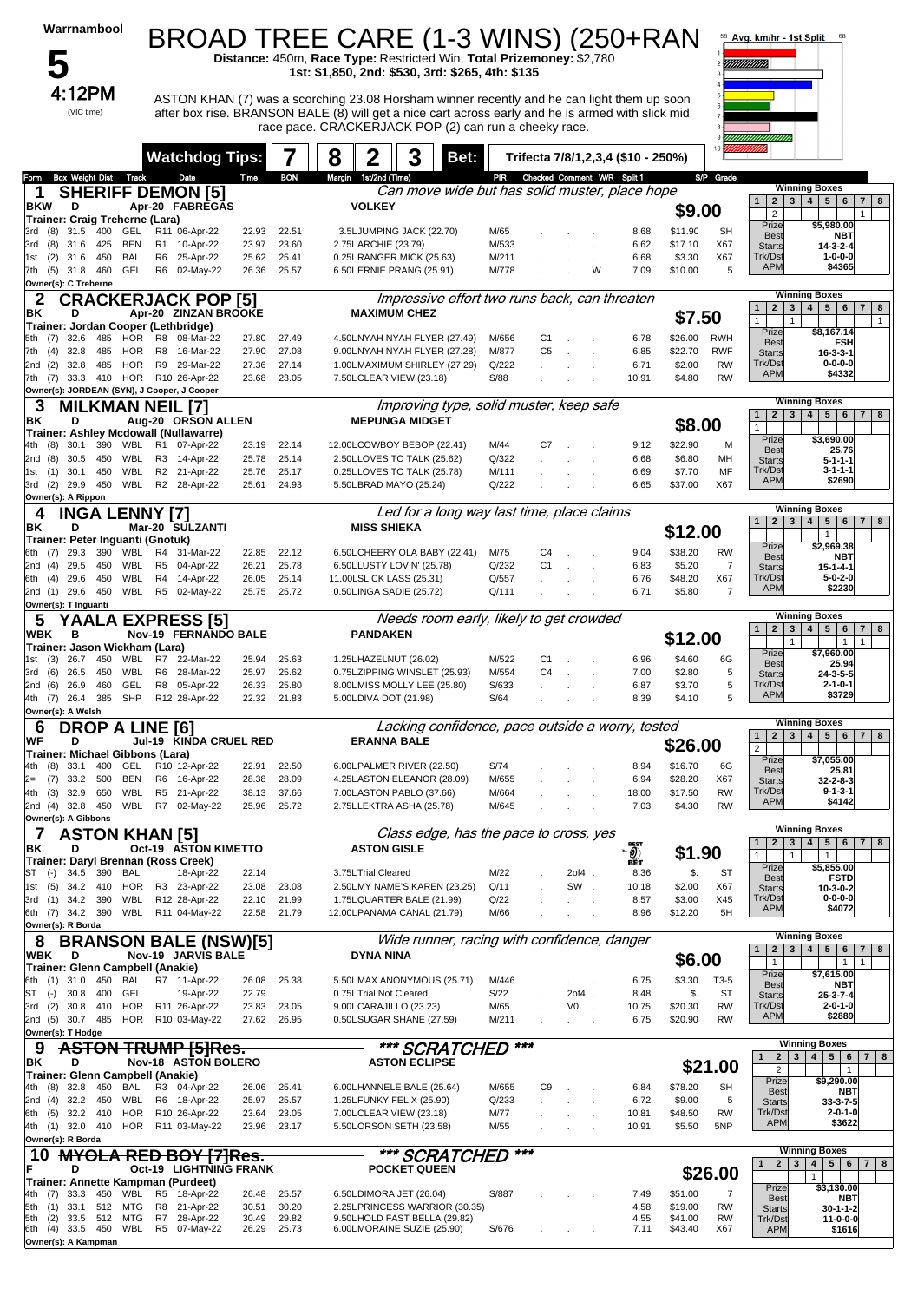| Warrnambool<br>n                                          |                          |                |                                                          |                |                | <b>KERMONDS HAMBURGERS</b><br>Distance: 450m, Race Type: Grade 5, Total Prizemoney: \$2,780<br>1st: \$1,850, 2nd: \$530, 3rd: \$265, 4th: \$135                                                                                                     |                                                                        |      |              |                |                |                                                   |                    |            | Avg. km/hr - 1st Split                                                         | 68                                                                                                  |
|-----------------------------------------------------------|--------------------------|----------------|----------------------------------------------------------|----------------|----------------|-----------------------------------------------------------------------------------------------------------------------------------------------------------------------------------------------------------------------------------------------------|------------------------------------------------------------------------|------|--------------|----------------|----------------|---------------------------------------------------|--------------------|------------|--------------------------------------------------------------------------------|-----------------------------------------------------------------------------------------------------|
| 4:27PM<br>(VIC time)                                      |                          |                |                                                          |                |                | FLAMBOYANT LAD (1) is armed with dazzling pace soon after box rise and he is drawn to make<br>every post a winner. HAILEY LAINEY (7) is racing with extreme confidence and she will be on the<br>pace throughout. LIMBURG RAPID (3) can fire fresh. |                                                                        |      |              |                |                |                                                   |                    |            |                                                                                |                                                                                                     |
|                                                           |                          |                | <b>Watchdog Tips:</b>                                    |                |                | 3                                                                                                                                                                                                                                                   |                                                                        | Bet: |              |                |                | Trifecta 1,7/1,2,3,7/1,2,3,6,7 (\$10 -<br>55.56%) |                    |            |                                                                                |                                                                                                     |
| <b>Box Weight Dist</b><br>Form                            | Track                    |                | Date                                                     | Time           | <b>BON</b>     | Margin 1st/2nd (Time)                                                                                                                                                                                                                               |                                                                        |      | PR           |                |                | Checked Comment W/R Split 1                       |                    | S/P Grade  |                                                                                | <b>Winning Boxes</b>                                                                                |
| 1<br><b>WBK</b><br>D                                      |                          |                | <b>FLAMBOYANT LAD [5]</b><br><b>Feb-20 COSMIC RUMBLE</b> |                |                |                                                                                                                                                                                                                                                     | Explodes soon after box rise, hard to hold out<br><b>MEPUNGA DASHA</b> |      |              |                |                |                                                   | \$2.40             |            | 2 <br>3 <sup>1</sup><br>$\mathbf{1}$                                           | 4   5   6<br>7 8                                                                                    |
| Trainer: Samantha Hooke (Bushfield)                       | 450                      |                |                                                          |                | 25.38          |                                                                                                                                                                                                                                                     |                                                                        |      | M/423        |                |                | 6.68                                              | \$3.50             | T3-5       | $\overline{2}$<br>$\mathbf{1}$<br>Prize                                        | $\mathbf{1}$<br>\$8,755.00                                                                          |
| 3rd (7)<br>34.2<br>33.9<br>2nd (8)                        | BAL<br>450<br>BAL        | R6<br>R3       | 11-Apr-22<br>20-Apr-22                                   | 25.61<br>25.59 | 25.21          |                                                                                                                                                                                                                                                     | 3.25LREIKO BARTY (25.39)<br>4.00LOLDRIK BALE (25.33)                   |      | M/422        |                |                | 6.68                                              | \$4.80             | 5          | <b>Best</b><br><b>Starts</b>                                                   | <b>FSTD</b><br>$14 - 4 - 1 - 4$                                                                     |
| 3rd (7)<br>34.1                                           | <b>HVL</b><br>350        | R7             | 24-Apr-22                                                | 19.62          | 19.31          |                                                                                                                                                                                                                                                     | 1.5LCYPRESS BALE (19.53)                                               |      | M/2          |                |                | 6.66                                              | \$3.60             | 5<br>5     | Trk/Dst<br><b>APM</b>                                                          | $0 - 0 - 0 - 0$<br>\$5415                                                                           |
| 7th (5) 34.1 500<br>Owner(s): S Hooke                     | <b>BEN</b>               | R <sub>8</sub> | 29-Apr-22                                                | 28.97          | 28.24          |                                                                                                                                                                                                                                                     | 11.00LRATHER (28.24)                                                   |      | M/547        |                |                | 6.73                                              | \$5.50             |            |                                                                                |                                                                                                     |
| $\mathbf 2$<br>WILL                                       | <b>DO (NSW)[5]</b>       |                |                                                          |                |                |                                                                                                                                                                                                                                                     | Hit or miss early but has the talent, keep safe                        |      |              |                |                |                                                   |                    |            | $\overline{2}$<br>$3^{\circ}$<br>$\mathbf{1}$                                  | <b>Winning Boxes</b><br>$5 \mid 6$<br>4 <br>$\overline{7}$<br>8                                     |
| BK<br>D<br>Trainer: Anita Gibbons (Lara)                  |                          |                | Mar-18 KEVLARR                                           |                |                |                                                                                                                                                                                                                                                     | <b>ANGELS SING</b>                                                     |      |              |                |                |                                                   | \$10.00            |            | $\overline{4}$<br>$\mathbf{1}$                                                 | $\overline{2}$<br>$1 \mid 1 \mid$<br>$\overline{1}$<br>2 <sup>1</sup>                               |
| 3rd (4) 32.9                                              | 400<br>GEL               |                | R11 12-Apr-22                                            | 22.93          | 22.50          |                                                                                                                                                                                                                                                     | 6.00LTIGGERLONG WATER (22.52) M/43                                     |      |              |                |                | 8.65                                              | \$6.00             | 5          | Prize<br><b>Best</b>                                                           | \$29,276.88<br>25.16                                                                                |
| 32.8<br>1st (8)<br>2nd $(7)$<br>32.5                      | 390<br>BAL<br>390<br>WBL |                | R4 18-Apr-22<br>R12 21-Apr-22                            | 22.75<br>22.45 | 22.23<br>21.95 |                                                                                                                                                                                                                                                     | 0.75LBROADY LIGHTS (22.80)<br>1.25LDRAKENSBERG DOT (22.36) Q/22        |      | M/44         |                |                | 8.65<br>8.75                                      | \$6.30<br>\$14.10  | T3-5<br>5  | <b>Starts</b><br>Trk/Dst                                                       | 89-12-8-13<br>$10 - 1 - 2 - 1$                                                                      |
| 6th (8) 32.2                                              | <b>SHP</b><br>385        |                | R11 25-Apr-22                                            | 22.55          | 21.68          | 13.00LSKULL (21.71)                                                                                                                                                                                                                                 |                                                                        |      | S/86         |                |                | 8.65                                              | \$25.90            | 5          | <b>APM</b>                                                                     | \$4813                                                                                              |
| Owner(s): G Black                                         |                          |                |                                                          |                |                |                                                                                                                                                                                                                                                     |                                                                        |      |              |                |                |                                                   |                    |            |                                                                                | <b>Winning Boxes</b>                                                                                |
| З<br>D<br>BK                                              |                          |                | <b>LIMBURG RAPID [5]</b><br>Nov-19 MEPUNGA BLAZER        |                |                |                                                                                                                                                                                                                                                     | Resuming, capable type when fit, can threaten<br><b>KAYLEY'S COMET</b> |      |              |                |                |                                                   | \$6.00             |            | $\overline{2}$<br>$\mathbf{3}$<br>$\mathbf{1}$                                 | $5 \mid 6$<br>$7 \mid 8$<br>4                                                                       |
| Trainer: Jeffrey Britton (Anakie)                         |                          |                |                                                          |                |                |                                                                                                                                                                                                                                                     |                                                                        |      | M/5444       |                |                |                                                   |                    |            | $\mathbf{1}$<br>Prize                                                          | 1<br>1<br>$\overline{1}$<br>\$6,860.00                                                              |
| 30.5<br>4th (3)<br>(2)<br>31.0<br>3rd                     | 515<br>SAN<br>MEP<br>525 |                | R12 06-Jan-22<br>R7 12-Jan-22                            | 29.64<br>30.39 | 29.25<br>30.00 |                                                                                                                                                                                                                                                     | 3.25LTHREE WISHES (29.42)<br>1.00LINNOCENT DIVA (30.34)                |      | M/5443       | C1<br>C1       |                | 5.29<br>5.30                                      | \$13.20<br>\$1.90  | 5<br>5     | <b>Best</b><br><b>Starts</b>                                                   | <b>FSH</b><br>16-4-0-2                                                                              |
| (5)<br>30.5<br>4th                                        | 600<br>MEP               | R9             | 19-Jan-22                                                | 35.35          | 34.24          |                                                                                                                                                                                                                                                     | 10.00LINVICTUS JAXSON (34.66)                                          |      | S/4334       | C8             |                | 9.27                                              | \$29.60            | 5H         | Trk/Dst<br><b>APM</b>                                                          | $0 - 0 - 0 - 0$<br>\$2445                                                                           |
| 5th (5) 31.1 485<br>Owner(s): R Reivers                   |                          |                | HOR R11 01-Feb-22                                        | 27.91          | 27.12          |                                                                                                                                                                                                                                                     | 6.50LMYSTIFY KICK (27.47)                                              |      | M/233        | C <sub>5</sub> |                | 6.66                                              | \$10.80            | X45        |                                                                                |                                                                                                     |
| 4                                                         |                          |                | ARA DIAMOND [5]                                          |                |                |                                                                                                                                                                                                                                                     | Beaten in all five runs here, look to others                           |      |              |                |                |                                                   |                    |            | 2 <sub>1</sub><br>3 <sup>1</sup><br>$\mathbf{1}$                               | <b>Winning Boxes</b><br>4   5   6<br>$\overline{7}$<br>8                                            |
| ΒK<br>в<br>Trainer: Melissa Fullerton (Red Cliffs)        |                          |                | <b>Feb-18 COSMIC RUMBLE</b>                              |                |                |                                                                                                                                                                                                                                                     | <b>VELO GALORE</b>                                                     |      |              |                |                |                                                   | \$21.00            |            | $\overline{4}$                                                                 | $\mathbf{1}$                                                                                        |
| 7th (7) 27.5                                              | 450<br>BAL               | R6             | 07-Mar-22                                                | 26.88          | 25.68          |                                                                                                                                                                                                                                                     | 16.00LRED HOT LADY (25.79)                                             |      | M/888        | C4             | V <sub>0</sub> | 7.32                                              | \$26.30            | T3-5       | Prize<br><b>Best</b>                                                           | \$8,310.00<br><b>NBT</b>                                                                            |
| 27.0<br>4th (1)                                           | HOR<br>410               | R6             | 12-Apr-22                                                | 23.71          | 22.99          |                                                                                                                                                                                                                                                     | 6.00LBLUE TICK FERN (23.30)                                            |      | M/84         |                |                | 10.70                                             | \$34.40            | 5          | <b>Starts</b><br>Trk/Dst                                                       | $57 - 5 - 2 - 8$<br>$5 - 0 - 0 - 0$                                                                 |
| 5th (7) 27.4 485<br>6th (3) 27.7 410 HOR R12 03-May-22    | HOR                      | R5             | 23-Apr-22                                                | 28.11<br>24.05 | 27.22<br>23.17 |                                                                                                                                                                                                                                                     | 11.00LWHERE'S LESLEY (27.39)<br>12.00LSLINGSHOT BRUNO (23.26) M/77     |      | M/455        |                |                | 6.81<br>11.02                                     | \$43.50<br>\$22.70 | 5NP<br>5NP | <b>APM</b>                                                                     | \$951                                                                                               |
| Owner(s): FULLO (SYN), B Fullerton, M Fullerton           |                          |                |                                                          |                |                |                                                                                                                                                                                                                                                     |                                                                        |      |              |                |                |                                                   |                    |            |                                                                                | <b>Winning Boxes</b>                                                                                |
| ***<br>5                                                  |                          |                | <b>VACANT BOX ***</b>                                    |                |                |                                                                                                                                                                                                                                                     |                                                                        |      |              |                |                |                                                   |                    |            |                                                                                |                                                                                                     |
| Trainer:                                                  |                          |                |                                                          |                |                |                                                                                                                                                                                                                                                     |                                                                        |      |              |                |                |                                                   |                    |            |                                                                                |                                                                                                     |
| Owner(s):<br>6                                            |                          |                | <b>ON THE AIR (NSW)[5]</b>                               |                |                |                                                                                                                                                                                                                                                     | Empty draw helps, strong type, can run a drum                          |      |              |                |                |                                                   |                    |            |                                                                                | <b>Winning Boxes</b>                                                                                |
| BK<br>в                                                   |                          |                | Mar-19 CRASH                                             |                |                |                                                                                                                                                                                                                                                     | <b>ZIPPING TARN</b>                                                    |      |              |                |                |                                                   | \$9.00             |            | $\mathbf{2}$<br>$\mathbf{3}$<br>$\mathbf{1}$<br>$\overline{2}$<br>$\mathbf{1}$ | $\overline{4}$<br>5 <sub>5</sub><br>$6 \mid 7$<br>8<br>$\mathbf{1}$<br>$\mathbf{1}$<br>$\mathbf{1}$ |
| Trainer: Michael Gibbons (Lara)<br>(8)<br>27.7 450<br>1st | WBL                      | R8             | 28-Mar-22                                                | 25.88          | 25.62          |                                                                                                                                                                                                                                                     | 1.75LBIG BRAVEHEART (25.99)                                            |      | Q/221        | C1             |                | 6.81                                              | \$12.30            | 5          | Prize                                                                          | \$14,569.64                                                                                         |
| (6)<br>27.3<br>5th                                        | 450<br>SHP               | R8             | 09-Apr-22                                                | 26.17          | 25.41          |                                                                                                                                                                                                                                                     | 4.75LI'M A LAWYER (25.84)                                              |      | M/765        | C1             |                | 7.14                                              | \$10.30            | 5          | <b>Best</b><br><b>Starts</b>                                                   | 25.88<br>58-6-8-10                                                                                  |
| 26.6<br>(6)<br>3=                                         | WBL<br>390               |                | R12 21-Apr-22                                            | 22.69          | 21.95          |                                                                                                                                                                                                                                                     | 4.75LDRAKENSBERG DOT (22.36) S/64                                      |      |              |                |                | 9.04                                              | \$25.90            | 5          | Trk/Dst<br><b>APM</b>                                                          | $14 - 2 - 2 - 3$<br>\$3299                                                                          |
| 7th (2) 26.7 450<br>Owner(s): G Black                     | SHP                      |                | R8 25-Apr-22                                             | 26.07          | 25.27          |                                                                                                                                                                                                                                                     | 8.00LBENCHESTER (25.54)                                                |      | M/586        |                |                | 7.03                                              | \$33.80            | X45        |                                                                                |                                                                                                     |
| 7                                                         | <b>HAILEY LAINEY [5]</b> |                |                                                          |                |                |                                                                                                                                                                                                                                                     | Racing with confidence, early burn, main danger                        |      |              |                |                |                                                   |                    |            | $2 \mid 3 \mid$<br>1                                                           | <b>Winning Boxes</b><br>4   5   6   7   8                                                           |
| BK<br>в<br>Trainer: Jason Wickham (Lara)                  |                          |                | Nov-19 FERNANDO BALE                                     |                |                |                                                                                                                                                                                                                                                     | <b>PANDAKEN</b>                                                        |      |              |                |                |                                                   | \$3.40             |            | $\overline{2}$<br>$\overline{1}$                                               | $\overline{1}$                                                                                      |
| 25.2<br>(2)<br>3rd                                        | 425<br>BEN               |                | R11 16-Apr-22                                            | 24.27          | 23.51          |                                                                                                                                                                                                                                                     | 0.75LBAHROSE (24.23)                                                   |      | M/434        |                |                | 6.72                                              | \$43.00            | 6G         | Prize<br><b>Best</b>                                                           | \$8,080.00<br>NBT                                                                                   |
| 25.8 450<br>1st (2)                                       | SHP                      |                | R7 23-Apr-22                                             | 25.39          | 24.86          |                                                                                                                                                                                                                                                     | 3.00LCHILLOUT COOKIE (25.60)                                           |      | M/111        |                |                | 6.73                                              | \$2.40             | 6G         | <b>Starts</b>                                                                  | $25 - 4 - 6 - 4$                                                                                    |
| 1st (1) 25.8 425<br>2nd (1) 25.7 450 BAL                  | BEN                      |                | R2 29-Apr-22<br>R5 05-May-22                             | 24.11<br>25.84 | 23.75<br>25.38 |                                                                                                                                                                                                                                                     | 2.50LTENNESSEE PLATES (24.27) M/111<br>7.00LASTON MALLE (25.38)        |      | M/222        |                |                | 6.64<br>6.61                                      | \$3.60<br>\$4.30   | RW<br>RW   | Trk/Dst<br><b>APM</b>                                                          | 1-0-1-0<br>\$5655                                                                                   |
| Owner(s): PANDA BEAR (SYN), C Mercieca, A Welsh           |                          |                |                                                          |                |                |                                                                                                                                                                                                                                                     |                                                                        |      |              |                |                |                                                   |                    |            |                                                                                |                                                                                                     |
| 8<br>ΒK<br>в                                              |                          |                | <b>BLAZING BEAST [5]</b><br>Mar-19 MEPUNGA BLAZER        |                |                |                                                                                                                                                                                                                                                     | Every chance last time, needs it easier, tested<br><b>PENNY POP</b>    |      |              |                |                |                                                   |                    |            | $\mathbf{2}$<br>3 <sup>1</sup><br>$\mathbf{1}$                                 | <b>Winning Boxes</b><br>4 <sup>1</sup><br>5   6   7   8                                             |
| Trainer: Andrea Gurry (Nhill)                             |                          |                |                                                          |                |                |                                                                                                                                                                                                                                                     |                                                                        |      |              |                |                |                                                   | \$12.00            |            | $\overline{2}$<br>$\mathbf{1}$<br>$\mathbf{1}$                                 | $\overline{2}$<br>$\overline{2}$<br>$\mathbf{1}$                                                    |
| 4th (8) 27.3 410 HOR                                      |                          |                | R10 19-Apr-22                                            | 23.61          | 23.08          |                                                                                                                                                                                                                                                     | 6.00LSOLEUS (23.19)                                                    |      | Q/76         |                |                | 10.65                                             | \$32.60            | 5          | Prize<br><b>Best</b>                                                           | \$21,380.00<br>25.60                                                                                |
| 5th (8) 27.3 390<br>5th (8) 27.0                          | BAL                      |                | R11 22-Apr-22<br>410 HOR R12 26-Apr-22                   | 22.69<br>23.63 | 22.18<br>23.05 |                                                                                                                                                                                                                                                     | 6.00LLEMBOR (22.29)<br>2.50LLEKTRA SAMMY (23.46)                       |      | M/84<br>M/63 |                |                | 8.78<br>10.83                                     | \$9.90<br>\$31.70  | 5<br>5     | <b>Starts</b><br>Trk/Dst                                                       | 68-9-6-15<br>$2 - 1 - 0 - 1$                                                                        |
| 3rd (1) 26.9 410 HOR R4 03-May-22                         |                          |                |                                                          | 23.60          | 23.17          |                                                                                                                                                                                                                                                     | 2.75LSTAY TOGETHER (23.41)                                             |      | Q/22         |                |                | 10.47                                             | \$5.60             | 5NP        | <b>APM</b>                                                                     | \$5263                                                                                              |
| Owner(s): A Gurry                                         |                          |                |                                                          |                |                |                                                                                                                                                                                                                                                     |                                                                        |      |              |                |                |                                                   |                    |            |                                                                                | <b>Winning Boxes</b>                                                                                |
| 9                                                         |                          |                | *** NO RESERVE ***                                       |                |                |                                                                                                                                                                                                                                                     |                                                                        |      |              |                |                |                                                   |                    |            |                                                                                |                                                                                                     |
| Trainer:                                                  |                          |                |                                                          |                |                |                                                                                                                                                                                                                                                     |                                                                        |      |              |                |                |                                                   |                    |            |                                                                                |                                                                                                     |
| Owner(s):<br>***<br>10                                    | <b>NO RESERVE</b>        |                | ***                                                      |                |                |                                                                                                                                                                                                                                                     |                                                                        |      |              |                |                |                                                   |                    |            |                                                                                | <b>Winning Boxes</b>                                                                                |
|                                                           |                          |                |                                                          |                |                |                                                                                                                                                                                                                                                     |                                                                        |      |              |                |                |                                                   |                    |            |                                                                                |                                                                                                     |
| Trainer:<br>Owner(s):                                     |                          |                |                                                          |                |                |                                                                                                                                                                                                                                                     |                                                                        |      |              |                |                |                                                   |                    |            |                                                                                |                                                                                                     |
|                                                           |                          |                |                                                          |                |                |                                                                                                                                                                                                                                                     |                                                                        |      |              |                |                |                                                   |                    |            |                                                                                |                                                                                                     |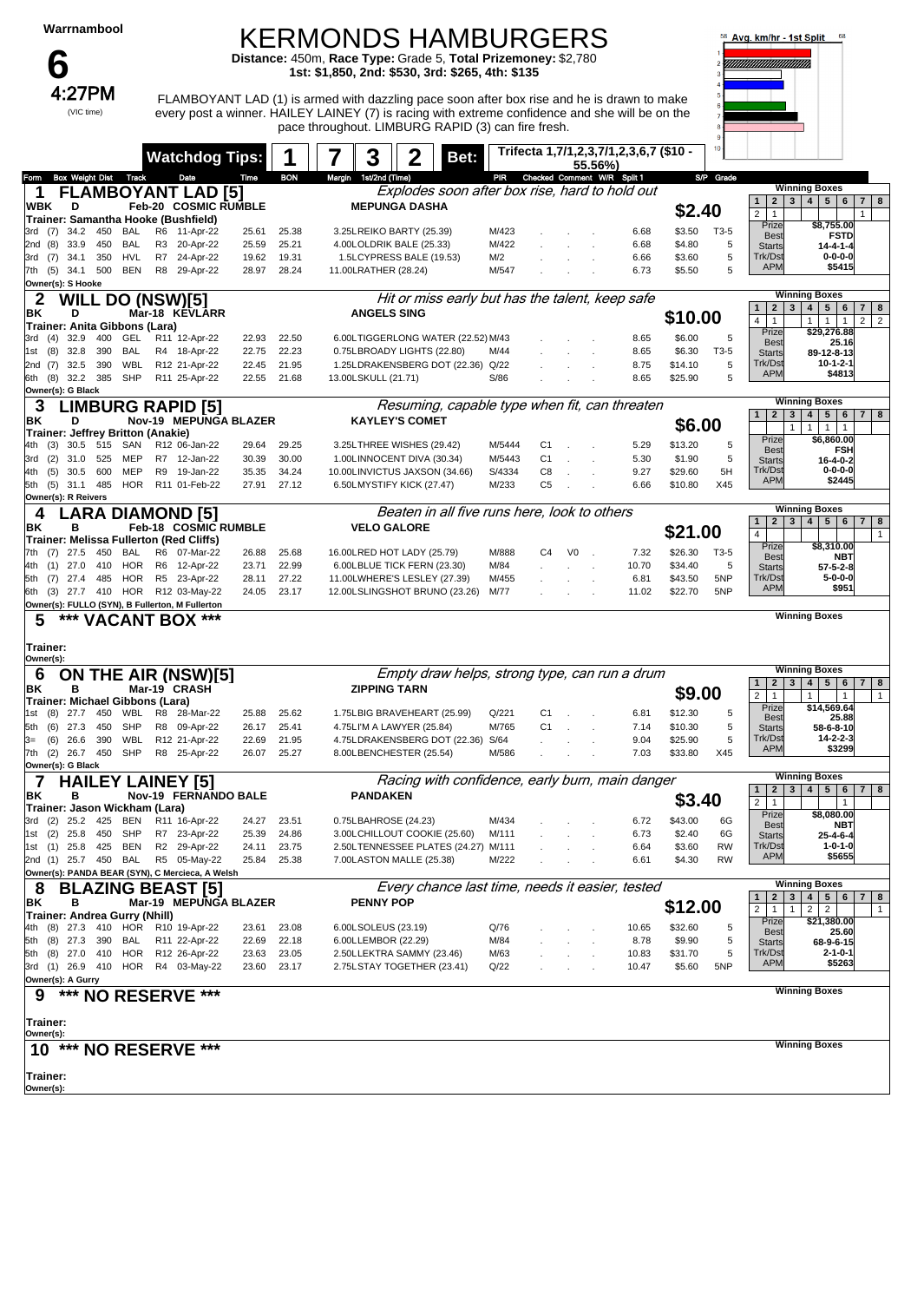| Warrnambool |
|-------------|
|             |

4:49PM

(VIC time)

### CASSIGN DESIGN (1-3 WINS)

**Distance:** 450m, **Race Type:** Restricted Win, **Total Prizemoney:** \$2,780 **1st: \$1,850, 2nd: \$530, 3rd: \$265, 4th: \$135**

 $4:49PM$  ASTON SERPENS (2) was a scorching 25.11 winner here last time and he will take a power of beating again. COULTER BALE (1) was a dazzling 25.97 debut winner at Geelong and he will continue to get better with more racing. SOLICITOR (3) has claims



|                       |                                      |     |            |                | <b>Watchdog Tips:</b>                                                  |                | 2                          | 3                     |                                                        | Bet:                                             |                                 |                |         |   |               | Trifecta 1,2/1,2/3,7,8 (\$10 - 166.67%) |                |                                                       |                                                                                      |
|-----------------------|--------------------------------------|-----|------------|----------------|------------------------------------------------------------------------|----------------|----------------------------|-----------------------|--------------------------------------------------------|--------------------------------------------------|---------------------------------|----------------|---------|---|---------------|-----------------------------------------|----------------|-------------------------------------------------------|--------------------------------------------------------------------------------------|
| Form                  | Box Weight Dist Track                |     |            |                | Date                                                                   | Time           | <b>BON</b>                 | Margin 1st/2nd (Time) |                                                        |                                                  | PIR Checked Comment W/R Split 1 |                |         |   |               |                                         | S/P Grade      |                                                       |                                                                                      |
| 1                     |                                      |     |            |                | <b>COULTER BALE (NSW)[7]</b>                                           |                |                            |                       |                                                        | Dynamic debut winner, big danger if steps away   |                                 |                |         |   |               |                                         |                |                                                       | <b>Winning Boxes</b>                                                                 |
| ΒK                    | D                                    |     |            |                | Sep-20 JIMINY RENO                                                     |                |                            |                       | <b>SAMUS ALLEN</b>                                     |                                                  |                                 |                |         |   |               | \$3.60                                  |                | $2 \mid 3 \mid$<br>1                                  | 4   5   6   7   8                                                                    |
|                       | Trainer: Robert Camilleri (Lara)     |     |            |                |                                                                        |                |                            |                       |                                                        |                                                  |                                 |                |         |   |               |                                         |                | $\mathbf{1}$<br>Prize                                 | \$1,735.00                                                                           |
| 1st                   | $(1)$ 33.7 460                       |     | GEL        |                | R9 22-Apr-22                                                           | 25.97          | 25.55                      |                       | 11.00LORLA BALE (26.70)                                |                                                  | M/311                           |                | SW.     |   | 6.75          | \$2.00                                  | М              | <b>Best</b>                                           | FSH                                                                                  |
|                       | 4th (4) 33.6 460                     |     |            |                | GEL R5 02-May-22                                                       | 26.08          | 25.57                      |                       |                                                        | 7.50LSTREET OF DREAMS (25.57) M/454              |                                 |                |         |   | 6.78          | \$4.70                                  | X67            | <b>Starts</b>                                         | $2 - 1 - 0 - 0$                                                                      |
|                       | Owner(s): B Wheeler                  |     |            |                |                                                                        |                |                            |                       |                                                        |                                                  |                                 |                |         |   |               |                                         |                | Trk/Dst<br><b>APM</b>                                 | $0 - 0 - 0 - 0$<br>\$1735                                                            |
|                       |                                      |     |            |                |                                                                        |                |                            |                       |                                                        |                                                  |                                 |                |         |   |               |                                         |                |                                                       |                                                                                      |
|                       |                                      |     |            |                | <b>ASTON SERPENS [7]</b>                                               |                |                            |                       |                                                        | Blew away his rivals last time, hard to hold out |                                 |                |         |   |               |                                         |                | $\mathbf{3}$<br>$\overline{2}$<br>1                   | <b>Winning Boxes</b><br>$\overline{4}$<br>5 <sup>1</sup><br>6<br>7 <sup>1</sup><br>8 |
| ΒK                    | D                                    |     |            |                | <b>Nov-19 ASTON KIMETTO</b>                                            |                |                            |                       | <b>ASTON SELENA</b>                                    |                                                  |                                 |                |         |   |               | \$1.90                                  |                |                                                       | $\mathbf{1}$                                                                         |
|                       | 2nd (8) 32.9 390 WBL                 |     |            |                | Trainer: Aimee Drew (Warrnambool)<br>R2 24-Mar-22                      | 22.63          | 22.21                      |                       | 0.50LBANK HEIST (22.60)                                |                                                  | M/43                            | C <sub>4</sub> |         |   | 8.85          | \$2.50                                  | м              | Prize                                                 | \$1,920.00                                                                           |
|                       | 2nd (5) 32.9 425                     |     | BEN        |                | R2 08-Apr-22                                                           | 24.22          | 23.60                      |                       |                                                        | 1.00LHERE COMES LENNY (24.16) S/522              |                                 |                |         |   | 6.79          | \$2.20                                  | MН             | <b>Best</b><br><b>Starts</b>                          | 25.11<br>$3 - 1 - 2 - 0$                                                             |
|                       |                                      |     |            |                | 1st (4) 32.4 450 WBL R2 25-Apr-22                                      | 25.11          | 25.11                      |                       |                                                        | 12.00LDOUBLE RAINBOW (25.89) M/111               |                                 |                | SW.     |   | 6.54          | \$1.10                                  | M              | Trk/Dst                                               | $1 - 1 - 0 - 0$                                                                      |
|                       | Owner(s): R Borda                    |     |            |                |                                                                        |                |                            |                       |                                                        |                                                  |                                 |                |         |   |               |                                         |                | <b>APM</b>                                            | \$1828                                                                               |
| З                     | <b>SOLICITOR [5]</b>                 |     |            |                |                                                                        |                |                            |                       |                                                        | Impressive type, good muster, can threaten       |                                 |                |         |   |               |                                         |                |                                                       | <b>Winning Boxes</b>                                                                 |
| ΒK                    | D                                    |     |            |                | Jul-20 ZAMBORA BROCKIE                                                 |                |                            | <b>APPOINTED</b>      |                                                        |                                                  |                                 |                |         |   |               |                                         |                | 2 <sup>1</sup><br>$\mathbf{3}$<br>1 <sup>1</sup>      | 4 <br>5 <br>6 <sup>1</sup><br>7 <sup>1</sup><br>8                                    |
|                       | Trainer: Robert Camilleri (Lara)     |     |            |                |                                                                        |                |                            |                       |                                                        |                                                  |                                 |                |         |   |               | \$8.00                                  |                | $\overline{2}$<br>Prize                               | $\mathbf{1}$                                                                         |
| (2)                   |                                      |     |            |                | 29.7 525 MEA R2 16-Apr-22                                              | 0.00           | 29.89                      |                       | .JIGGLYPUFF (30.21)                                    |                                                  | M/5666                          |                | V0      | W | 5.27          | \$7.20                                  | <b>RW</b>      | <b>Best</b>                                           | \$5,610.00<br>FSH                                                                    |
|                       | 1st (1) 29.6                         | 440 | <b>SLE</b> |                | R10 24-Apr-22                                                          | 24.94          | 24.57                      |                       | 4.00LSWEET LIFE (25.21)                                |                                                  | M/211                           |                | SW      |   | 5.30          | \$3.30                                  | X67            | <b>Starts</b>                                         | $7 - 3 - 0 - 1$                                                                      |
| (3)<br>8th            | 30.2 460<br>5th (1) 29.8 450 BAL     |     | GEL        |                | R8 29-Apr-22<br>R6 05-May-22                                           | 26.58<br>26.06 | 25.79<br>25.38             |                       | 8.50LLITTLE TIGER (26.02)<br>5.50LFOUR PILLARS (25.68) |                                                  | S/888<br>M/433                  |                |         |   | 7.17<br>6.69  | \$15.70<br>\$20.30                      | X45<br>X45     | Trk/Dst<br><b>APM</b>                                 | $0 - 0 - 0 - 0$<br>\$5290                                                            |
|                       | Owner(s): A Tullio                   |     |            |                |                                                                        |                |                            |                       |                                                        |                                                  |                                 |                |         |   |               |                                         |                |                                                       |                                                                                      |
| 4                     | <b>INSIDE JOB [6]</b>                |     |            |                |                                                                        |                |                            |                       |                                                        | Injured last time, may need the run, next time   |                                 |                |         |   |               |                                         |                |                                                       | <b>Winning Boxes</b>                                                                 |
| BD                    | D                                    |     |            |                | Jun-19 UNLAWFUL ENTRY                                                  |                |                            | <b>TIJUANA ICON</b>   |                                                        |                                                  |                                 |                |         |   |               | \$51.00                                 |                | 1 <sup>1</sup><br>$\overline{2}$<br>$\mathbf{3}$<br>1 | 4 <br>5 <sup>1</sup><br>6<br>7 <sup>1</sup><br>8<br>$\mathbf{1}$                     |
|                       | Trainer: Robert Camilleri (Lara)     |     |            |                |                                                                        |                |                            |                       |                                                        |                                                  |                                 |                |         |   |               |                                         |                | Prize                                                 | \$4,847.50                                                                           |
| 3rd (8)               | 34.6 400                             |     | GEL        |                | R3 06-Apr-22                                                           | 23.36          | 22.51                      |                       | 8.00LGUNAI GIRL (22.82)<br>4.50LGOLD MATE (22.82)      |                                                  | M/23                            | C <sub>4</sub> |         |   | 8.82          | \$10.00                                 | X67            | <b>Best</b>                                           | <b>FSH</b>                                                                           |
|                       | 1st (6) 34.8 400<br>2nd (4) 34.5 425 |     | GEL<br>BEN |                | R4 12-Apr-22<br>R11 16-Apr-22                                          | 22.51<br>24.24 | 22.50<br>23.51             |                       | 0.25LBAHROSE (24.23)                                   |                                                  | M/31<br>M/342                   |                | SW.     |   | 8.56<br>6.72  | \$2.10<br>\$5.20                        | X67<br>6G      | <b>Starts</b><br>Trk/Dst                              | $12 - 2 - 4 - 2$<br>$0 - 0 - 0 - 0$                                                  |
|                       | 7th (2) 34.9 460                     |     | GEL        |                | R11 19-Apr-22                                                          | 26.74          | 25.69                      |                       | 12.00LTOM KEEPING (25.95)                              |                                                  | M/488                           |                | $V14$ . |   | 6.81          | \$5.00                                  | X67            | <b>APM</b>                                            | \$2538                                                                               |
|                       | Owner(s): S Boreland                 |     |            |                |                                                                        |                |                            |                       |                                                        |                                                  |                                 |                |         |   |               |                                         |                |                                                       |                                                                                      |
| 5                     | ***                                  |     |            |                | 'ACANT BOX ***                                                         |                |                            |                       |                                                        |                                                  |                                 |                |         |   |               |                                         |                |                                                       | <b>Winning Boxes</b>                                                                 |
|                       |                                      |     |            |                |                                                                        |                |                            |                       |                                                        |                                                  |                                 |                |         |   |               |                                         |                |                                                       |                                                                                      |
| Trainer:              |                                      |     |            |                |                                                                        |                |                            |                       |                                                        |                                                  |                                 |                |         |   |               |                                         |                |                                                       |                                                                                      |
| Owner(s):             |                                      |     |            |                |                                                                        |                |                            |                       |                                                        |                                                  |                                 |                |         |   |               |                                         |                |                                                       |                                                                                      |
| 6                     | DR. RONALD [7]                       |     |            |                |                                                                        |                |                            |                       |                                                        | Poor strike rate, meets a few good ones, tested  |                                 |                |         |   |               |                                         |                | $2 \mid 3 \mid$<br>1                                  | <b>Winning Boxes</b><br>5 <sup>1</sup><br>$6 \mid 7 \mid 8$<br>4                     |
| ΒK                    | D                                    |     |            |                | Apr-20 BERNARDO                                                        |                |                            |                       | DR. CINNAMON                                           |                                                  |                                 |                |         |   |               | \$26.00                                 |                |                                                       | $\mathbf{1}$                                                                         |
| (8)                   | 29.6                                 |     | 450 WBL    |                | Trainer: Alan Croxford (Mount Moriac)<br>R5 11-Apr-22                  | 26.10          | 25.65                      |                       | 4.75LNIMBLE SAMMI (25.79)                              |                                                  | M/654                           |                | SW      |   | 7.00          | \$6.70                                  | 7              | Prize                                                 | \$2,450.00                                                                           |
| 3rd                   | $(1)$ 29.8 450                       |     | WBL        | R <sub>5</sub> | 18-Apr-22                                                              | 26.37          | 25.57                      |                       | 4.75LDIMORA JET (26.04)                                |                                                  | Q/333                           |                |         |   | 6.86          | \$12.00                                 | 7              | <b>Best</b><br><b>Starts</b>                          | <b>NBT</b><br>17-1-3-1                                                               |
| (2)<br>5th            | 29.8                                 | 460 | GEL        |                | R7 26-Apr-22                                                           | 26.52          | 25.70                      |                       |                                                        | 12.00LSTREET OF DREAMS (25.70) M/555             |                                 |                |         |   | 6.99          | \$45.10                                 | $\overline{7}$ | Trk/Dst                                               | 4-0-0-1                                                                              |
| 4th                   | $(8)$ 29.5 450                       |     |            |                | WBL R5 02-May-22                                                       | 26.08          | 25.72                      |                       | 5.50LINGA SADIE (25.72)                                |                                                  | Q/444                           |                |         |   | 6.92          | \$14.80                                 | $\overline{7}$ | <b>APM</b>                                            | \$1889                                                                               |
|                       | Owner(s): A Croxford                 |     |            |                |                                                                        |                |                            |                       |                                                        |                                                  |                                 |                |         |   |               |                                         |                |                                                       | <b>Winning Boxes</b>                                                                 |
| 7<br><b>BKW</b>       | в                                    |     |            |                | <b>POPPY'S PRIDE [7]</b>                                               |                |                            |                       | <b>MEPUNGA MIDGET</b>                                  | Can unwind a strong finish, must keep safe       |                                 |                |         |   |               |                                         |                | $1 \mid 2 \mid 3 \mid$                                | 4   5   6<br>7 <br>8                                                                 |
|                       |                                      |     |            |                | Aug-20 ORSON ALLEN<br>Trainer: Ashley Mcdowall (Nullawarre)            |                |                            |                       |                                                        |                                                  |                                 |                |         |   |               | \$10.00                                 |                |                                                       | $\mathbf{1}$                                                                         |
|                       | 1st (7) 24.9 390 WBL                 |     |            |                | R2 07-Apr-22                                                           | 22.63          | 22.14                      |                       | 0.75LHYDRO GLIDE (22.67)                               |                                                  | S/43                            |                | SW      | W | 8.82          | \$11.60                                 | м              | Prize<br><b>Best</b>                                  | \$2,360.00<br>NBT                                                                    |
|                       |                                      |     |            |                | 2nd (1) 25.0 450 WBL R4 14-Apr-22                                      | 25.54          | 25.14                      |                       | 3.5LSLICK LASS (25.31)                                 |                                                  | S/732                           |                | SW.     |   | 6.80          | \$14.50                                 | X67            | <b>Starts</b>                                         | $6 - 1 - 1 - 1$                                                                      |
|                       |                                      |     |            |                | 5th (1) 24.9 450 WBL R3 21-Apr-22                                      | 25.95          | 25.17                      |                       | 9.00LBOO BOO BILLY (25.32)                             |                                                  | M/676                           |                |         |   | 6.82          | \$12.50                                 | <b>RW</b>      | Trk/Dst<br><b>APM</b>                                 | 5-0-1-1<br>\$2314                                                                    |
|                       | Owner(s): A Rippon                   |     |            |                | 5th (1) 24.6 450 WBL R2 28-Apr-22                                      |                | 26.05 24.93                |                       | 12.00LBRAD MAYO (25.24)                                |                                                  | S/777                           |                |         |   | 7.06          | \$17.70                                 | X67            |                                                       |                                                                                      |
| 8                     |                                      |     |            |                |                                                                        |                |                            |                       |                                                        | May be posted wide early, place claims best      |                                 |                |         |   |               |                                         |                |                                                       | <b>Winning Boxes</b>                                                                 |
| F                     | D                                    |     |            |                | <b>LEKTRA RODNEY [5]</b><br>Jan-20 BARCIA BALE                         |                |                            | <b>LEKTRA FIRE</b>    |                                                        |                                                  |                                 |                |         |   |               |                                         |                |                                                       | $1 \mid 2 \mid 3 \mid 4 \mid 5 \mid 6 \mid 7 \mid 8$                                 |
|                       | Trainer: Philip Lenehan (Toolong)    |     |            |                |                                                                        |                |                            |                       |                                                        |                                                  |                                 |                |         |   |               | \$12.00                                 |                | $\mathbf{1}$<br>Prize                                 | 1<br>\$8,210.00                                                                      |
|                       |                                      |     |            |                | 1st (1) 32.0 390 WBL R2 24-Feb-22                                      |                | 22.56 22.23                |                       | 2.25LMIRACLE BELLE (22.70)                             |                                                  | M/21                            |                |         |   | 8.68          | \$2.40                                  | 7              | <b>Best</b>                                           | <b>NBT</b>                                                                           |
|                       |                                      |     |            |                | 1st (4) 32.0 390 WBL R4 03-Mar-22<br>4th (7) 32.3 390 WBL R7 10-Mar-22 |                | 22.57 22.07                |                       | 1.25LZAMBORA JAY (22.65)                               |                                                  | M/42<br>M/65                    | C4             | C8.     |   | 8.79          | \$3.30                                  | 6G<br>X45      | <b>Starts</b><br>Trk/Dst                              | $10-3-2-2$<br>$1 - 0 - 0 - 1$                                                        |
|                       |                                      |     |            |                | 6th (6) 31.6 410 HOR R7 12-Apr-22                                      |                | 22.97 22.20<br>23.69 22.99 |                       | 12.00LSMIRKEY (22.20)<br>9.00LMAXIMUM BROOKE (23.09)   |                                                  | M/66                            |                |         |   | 8.82<br>10.77 | \$10.80<br>\$13.10                      | <b>RWH</b>     | <b>APM</b>                                            | \$4262                                                                               |
|                       | Owner(s): P Lenehan                  |     |            |                |                                                                        |                |                            |                       |                                                        |                                                  |                                 |                |         |   |               |                                         |                |                                                       |                                                                                      |
| 9                     |                                      |     |            |                | *** NO RESERVE ***                                                     |                |                            |                       |                                                        |                                                  |                                 |                |         |   |               |                                         |                |                                                       | <b>Winning Boxes</b>                                                                 |
| Trainer:              |                                      |     |            |                |                                                                        |                |                            |                       |                                                        |                                                  |                                 |                |         |   |               |                                         |                |                                                       |                                                                                      |
| Owner(s):             |                                      |     |            |                |                                                                        |                |                            |                       |                                                        |                                                  |                                 |                |         |   |               |                                         |                |                                                       |                                                                                      |
|                       |                                      |     |            |                | 10 *** NO RESERVE ***                                                  |                |                            |                       |                                                        |                                                  |                                 |                |         |   |               |                                         |                |                                                       | <b>Winning Boxes</b>                                                                 |
| Trainer:<br>Owner(s): |                                      |     |            |                |                                                                        |                |                            |                       |                                                        |                                                  |                                 |                |         |   |               |                                         |                |                                                       |                                                                                      |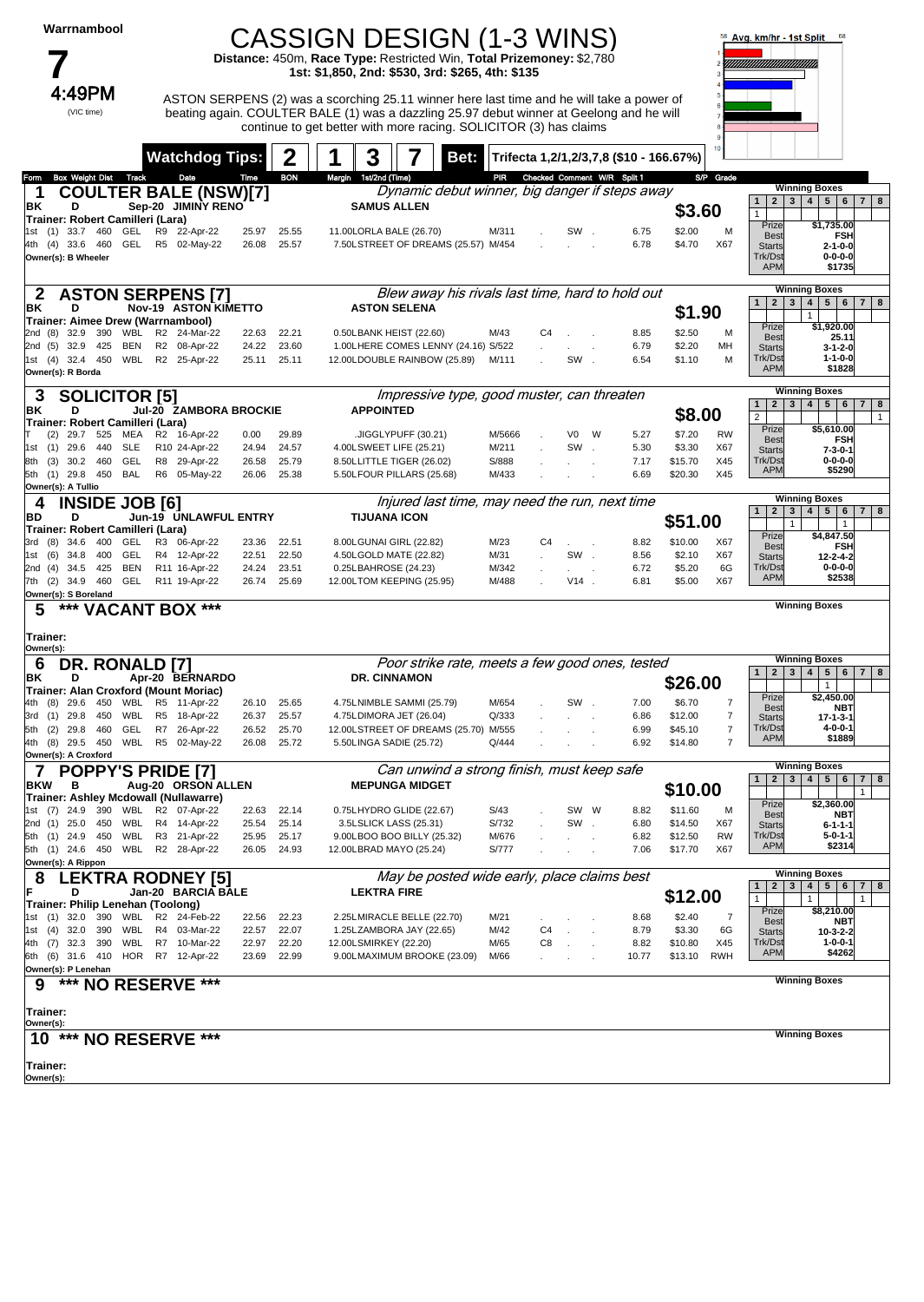| Warrnambool                                                                            |                                                 |                |                | WARRNAMBOOL FENCING SPECIALISTS                                                                                                                                                                                                         |                  |                                        |               |                                            | Avg. km/hr - 1st Split<br>68                                                                                                         |
|----------------------------------------------------------------------------------------|-------------------------------------------------|----------------|----------------|-----------------------------------------------------------------------------------------------------------------------------------------------------------------------------------------------------------------------------------------|------------------|----------------------------------------|---------------|--------------------------------------------|--------------------------------------------------------------------------------------------------------------------------------------|
| $\bullet$                                                                              |                                                 |                |                | Distance: 450m, Race Type: Mixed 4/5, Total Prizemoney: \$2,915<br>1st: \$1,950, 2nd: \$550, 3rd: \$275, 4th: \$140                                                                                                                     |                  |                                        |               |                                            |                                                                                                                                      |
| 5:08PM<br>(VIC time)                                                                   |                                                 |                |                | SIX SPEED MANUAL (3) can run the hands off the clock and he just needs a little room early on.<br>BELLA BEAUTY (1) has terrific pace once balanced and she should clear the red early on. ASTON<br>SUZETTE (8) is an exciting prospect. |                  |                                        |               |                                            |                                                                                                                                      |
|                                                                                        | <b>Watchdog Tips:</b>                           |                | 3              | 2<br>8<br>Bet:                                                                                                                                                                                                                          |                  | Trifecta 2,3/2,3,7,8/2,3,6,7,8 (\$10 - | 55.56%)       |                                            |                                                                                                                                      |
| Box Weight Dist Track<br>Form                                                          | Date                                            | Time           | <b>BON</b>     | Margin 1st/2nd (Time)                                                                                                                                                                                                                   | PIR              | Checked Comment W/R Split 1            |               | S/P Grade                                  | <b>Winning Boxes</b>                                                                                                                 |
| <b>KEYBOW SALLY [5]</b><br>1<br>в<br>ΒK                                                | Oct-18 KEYBOW                                   |                |                | Back in form but this is harder, next time<br><b>SHE'S MAJESTIC</b>                                                                                                                                                                     |                  |                                        |               | \$41.00                                    | 4   5   6   7   8<br>2 <br>3 <br>$\mathbf{1}$<br>$\overline{2}$<br>$2 \mid 2 \mid 2$<br>4<br>$\overline{2}$<br>$\mathbf{1}$          |
| Trainer: Kevin Quinn (Mt Moriac)<br>28.4<br>450<br>WBL<br>(6)<br>1st                   | R8 11-Apr-22                                    | 25.74          | 25.65          | 1.00LDON'T ARGUE LOVE (25.80)                                                                                                                                                                                                           | Q/111            |                                        | 6.54          | \$3.20<br>5                                | \$25,592.50<br>Prize<br>25.23<br><b>Best</b>                                                                                         |
| (6)<br>28.3<br>460<br>GEL<br>8th                                                       | R6<br>19-Apr-22                                 | 26.70          | 25.69          | 15.00LREIKO BARTY (25.69)                                                                                                                                                                                                               | M/878            |                                        | 6.85          | \$23.20<br>5                               | <b>Starts</b><br>84-15-11-8<br>Trk/Dst<br>$15 - 7 - 1 - 1$                                                                           |
| WBL<br>28.3<br>390<br>(4)<br>1st<br>390<br>WBL<br>4th (4) 28.5<br>Owner(s): A Croxford | R10 25-Apr-22<br>R5 04-May-22                   | 22.34<br>22.58 | 22.18<br>21.79 | 2.50LHURRICANE DIVA (22.51)<br>2.75LTHERE'S MY SPOT (22.39)                                                                                                                                                                             | M/11<br>M/64     |                                        | 8.58<br>8.96  | \$6.80<br><b>SH</b><br><b>SF</b><br>\$8.30 | <b>APM</b><br>\$5587                                                                                                                 |
| <b>BELI</b><br>2<br>в<br>ΒK                                                            | A BEAUTY [5].<br>Dec-19 FERNANDO BALE           |                |                | Explodes soon after box rise, clear danger<br><b>BONNIE BEAUTY</b>                                                                                                                                                                      |                  |                                        |               | \$4.60                                     | <b>Winning Boxes</b><br>4   5   6   7   8<br>$2^{\circ}$<br>3 <sup>1</sup><br>$\mathbf{1}$                                           |
| Trainer: Melissa Fullerton (Red Cliffs)<br>25.0<br>390<br>WBL<br>(6)<br>1st            | R3 17-Mar-22                                    | 22.06          | 22.06          | 2.00LZIPPING BRONTE (22.19)                                                                                                                                                                                                             | M/32             | C1                                     | 8.62          | \$9.50<br>5                                | $\overline{2}$<br>$\overline{2}$<br>2<br>Prize<br>\$12,010.00                                                                        |
| 450<br>WBL<br>(6)<br>24.9<br>6th                                                       | R6 24-Mar-22                                    | 25.73          | 25.37          | 5.50LPURPLE STORM (25.37)                                                                                                                                                                                                               | M/455            | C <sub>5</sub><br>$\sim$               | 6.75          | \$3.20<br><b>RWH</b>                       | <b>Best</b><br><b>NBT</b><br><b>Starts</b><br>$11 - 6 - 2 - 0$                                                                       |
| 425<br>BEN<br>(6)<br>24.7<br>1st                                                       | R5 01-Apr-22                                    | 23.81          | 23.81          | 1.75LSPEARHEAD JOE (23.93)                                                                                                                                                                                                              | M/422            |                                        | 6.58          | \$5.50<br>X45                              | Trk/Dst<br>$2 - 0 - 0 - 0$<br><b>APM</b><br>\$6322                                                                                   |
| 2nd (1) 25.4<br>390<br>BAL<br>Owner(s): J Borg                                         | R11 27-Apr-22                                   | 22.27          | 21.97          | 3.25LWEST SONG (22.05)                                                                                                                                                                                                                  | M/34             |                                        | 8.46          | \$1.70<br>5                                |                                                                                                                                      |
| 3<br>ΒK<br>D                                                                           | SIX SPEED MANUAL (NSW)[5]<br>Dec-19 BARCIA BALE |                |                | Powerful type, can test the clock, looks good<br><b>CHEVY LADY</b>                                                                                                                                                                      |                  |                                        |               | \$6.00                                     | <b>Winning Boxes</b><br>2 3 4 5 6 7 8<br>$\mathbf{1}$<br>$\overline{2}$<br>$\mathbf{1}$<br>$\mathbf{1}$<br>$\mathbf{1}$              |
| Trainer: Craig Treherne (Lara)<br>33.6<br>450<br><b>BAL</b><br>2nd (5)                 | R4 08-Apr-22                                    | 25.27          | 24.87          | 3.00LSTRUCK GOLD (25.07)                                                                                                                                                                                                                | M/533            |                                        | 6.62          | \$5.10<br>5F                               | Prize<br>\$20,415.00                                                                                                                 |
| (5)<br>33.5<br>545<br>BAL<br>1st                                                       | R7 13-Apr-22                                    | 30.63          | 30.63          | 1.75LQUINCEE BALE (30.73)                                                                                                                                                                                                               | M/2111           | SW.                                    | 6.61          | \$3.10<br>5H                               | 25.32<br><b>Best</b><br><b>Starts</b><br>$30 - 5 - 9 - 7$                                                                            |
| 33.7 545<br>BAL<br>2nd (7)<br>6th (1) 33.4<br>BAL<br>545                               | R <sub>6</sub><br>20-Apr-22<br>R4 27-Apr-22     | 31.23<br>31.54 | 30.77<br>30.75 | 2.00LTOWN ROCKER (31.10)<br>12.00LASTON MARVEL (30.75)                                                                                                                                                                                  | M/3222<br>M/5555 |                                        | 6.96<br>6.96  | \$2.30<br>5F<br>\$2.00<br>RWH              | Trk/Dst<br>$5 - 1 - 1 - 2$<br><b>APM</b><br>\$10759                                                                                  |
| Owner(s): L Miller                                                                     |                                                 |                |                |                                                                                                                                                                                                                                         |                  |                                        |               |                                            |                                                                                                                                      |
| 4<br>BЕ<br>D                                                                           | <b>BLUE REDEEMER [5]</b><br>Feb-20 MY REDEEMER  |                |                | Every chance at Horsham, will need it easier<br><b>SUGAR HIT HEIDI</b>                                                                                                                                                                  |                  |                                        |               | \$9.00                                     | <b>Winning Boxes</b><br>2 <br>3   4   5   6   7   8<br>1<br>$\mathbf{1}$<br>$\mathbf{1}$<br>3                                        |
| Trainer: Daryl Williams (Bannockburn)<br><b>HOR</b><br>32.5<br>410<br>4th<br>(6)       | R9<br>05-Apr-22                                 | 23.66          | 22.91          | 5.00LSHANLYN BEAR (23.32)                                                                                                                                                                                                               | M/45             | C <sub>2</sub>                         | 10.60         | \$3.50<br>X45                              | Prize<br>\$14,017.50                                                                                                                 |
| SHP<br>(3)<br>32.7 450<br>7th                                                          | R6 11-Apr-22                                    | 25.92          | 25.19          | 6.50LAMAZONIAN QUEEN (25.50)                                                                                                                                                                                                            | M/667            |                                        | 7.00          | \$3.50<br><b>RWH</b>                       | <b>Best</b><br><b>NBT</b><br><b>Starts</b><br>$27 - 5 - 7 - 2$                                                                       |
| <b>HOR</b><br>32.7 485<br>4th<br>(7)<br>HOR<br>2nd (8) 32.5 485<br>Owner(s): T Preiato | R <sub>6</sub><br>19-Apr-22<br>R8 26-Apr-22     | 27.69<br>27.32 | 26.99<br>26.83 | 5.50LQUEEN AMAROK (27.33)<br>4.00LIN A BLUE (27.05)                                                                                                                                                                                     | M/233<br>M/222   |                                        | 6.64<br>6.55  | \$7.80<br>5<br>\$5.00<br>X45               | Trk/Dst<br>$2 - 0 - 1 - 0$<br><b>APM</b><br>\$7433                                                                                   |
| *** VACANT BOX ***<br>5                                                                |                                                 |                |                |                                                                                                                                                                                                                                         |                  |                                        |               |                                            | <b>Winning Boxes</b>                                                                                                                 |
| Trainer:<br>Owner(s):                                                                  |                                                 |                |                |                                                                                                                                                                                                                                         |                  |                                        |               |                                            | <b>Winning Boxes</b>                                                                                                                 |
| <b>PLAN AHEAD [5]</b><br>6<br>ВE<br>D                                                  | Apr-19 FERNANDO BALE                            |                |                | Can unwind a strong finish, include in exotics<br><b>ART NOVEAU</b>                                                                                                                                                                     |                  |                                        |               |                                            | 4   5   6   7   8<br>2 <sup>1</sup><br>3 <sup>1</sup><br>1                                                                           |
| Trainer: Angela Langton (Anakie)                                                       |                                                 |                |                |                                                                                                                                                                                                                                         |                  |                                        |               | \$7.50                                     | 2<br>$\mathbf{3}$<br>3<br>$\mathbf{1}$<br>\$63,555.00<br>Prize                                                                       |
| 1st<br>(1)<br>32.8<br>515<br>SAN<br>(2)<br>32.9<br>525<br>MEA<br>2nd                   | R9<br>23-Dec-21<br>R4 01-Jan-22                 | 29.19<br>29.99 | 29.19<br>29.79 | 2.25LZIVON BALE (29.34)<br>0.025LNIKOLI BALE (29.99)                                                                                                                                                                                    | Q/2111<br>M/5322 | SW<br>C <sub>2</sub>                   | 5.10<br>5.21  | \$2.80<br>5<br>\$3.20<br>X45               | NBT<br><b>Best</b><br>56-9-12-14<br><b>Starts</b>                                                                                    |
| 3rd (4) 32.9 515<br>SAP                                                                | R7 09-Jan-22                                    | 29.77          | 29.30          | 4.75LJUST LIKE MICK (29.45)                                                                                                                                                                                                             | S/7643           | C <sub>4</sub>                         | 5.30          | \$1.70<br>5H                               | Trk/Dst<br>$2 - 0 - 1 - 0$                                                                                                           |
| 4th (2) 32.9 525 MEA<br>Owner(s): CHAMPAGNE PTN (SYN), S Smith, A Langton              | R3 15-Jan-22                                    | 30.50          | 29.75          | 3.5LUNCLE'S GIRL (30.25)                                                                                                                                                                                                                | M/3544           | C <sub>5</sub>                         | 5.18          | \$1.90<br>5H                               | <b>APM</b><br>\$10110                                                                                                                |
| 7                                                                                      | <b>MEPUNGA LEGEND [4]</b>                       |                |                | Dominant win here last week, keep safe again                                                                                                                                                                                            |                  |                                        |               |                                            | <b>Winning Boxes</b>                                                                                                                 |
| ΒK<br>D<br>Trainer: Stephen Bruce (Warrnambool)                                        | Oct-19 BARCIA BALE                              |                |                | <b>MEPUNGA MIA</b>                                                                                                                                                                                                                      |                  |                                        |               | \$6.00                                     | 4   5   6<br>$\mathbf{1}$<br>$\mathbf{2}$<br>3 <sup>1</sup><br>$\overline{7}$<br>8<br>$\overline{2}$<br>$\mathbf{3}$<br>$\mathbf{1}$ |
| $(8)$ 37.5 545<br>BAL<br>1st                                                           | R9 09-Feb-22                                    | 31.14          | 31.14          | 0.50LWINNIE COASTER (31.17)                                                                                                                                                                                                             | M/3322           |                                        | W<br>6.74     | \$1.60<br>X45                              | Prize<br>\$26,095.00<br><b>Best</b><br>25.26                                                                                         |
| 37.5<br>650<br>WBL<br>2nd (4)<br>WBL<br>6th (7) 37.4 450                               | R8<br>17-Feb-22<br>R5 28-Apr-22                 | 38.01<br>25.57 | 37.95<br>24.93 | 1.00LFOREVER A DREAM (37.95)<br>9.50LMEPUNGA MUSTANG (24.93) M/887                                                                                                                                                                      | M/111            | C <sub>1</sub>                         | 17.31<br>6.79 | S<br>\$2.30<br>\$44.70<br><b>SH</b>        | 36-6-9-5<br><b>Starts</b><br>Trk/Dst<br>$2 - 1 - 0 - 0$                                                                              |
| 1st (8) 37.2 450<br>WBL                                                                | R2 04-May-22                                    | 25.26          | 25.02          | 5.00LMOTH ROCKS (25.61)                                                                                                                                                                                                                 | M/211            | SW                                     | 6.72          | \$15.00<br>X45                             | <b>APM</b><br>\$9420                                                                                                                 |
| Owner(s): B Smith                                                                      |                                                 |                |                |                                                                                                                                                                                                                                         |                  |                                        |               |                                            | <b>Winning Boxes</b>                                                                                                                 |
| <b>ASTON SUZETTE [5]</b><br>8<br>в<br>ΒK                                               | Jan-20 ASTON KIMETTO                            |                |                | Slashing 23.60 Bendigo winner, looks a threat<br><b>ASTON DINNIGAN</b>                                                                                                                                                                  |                  |                                        |               |                                            | 4   5   6   7  <br>1<br>$\mathbf{2}$<br>$3^{\circ}$<br>8                                                                             |
| Trainer: Paul Abela (Parwan)                                                           |                                                 |                |                |                                                                                                                                                                                                                                         |                  |                                        |               | \$3.00                                     | $\overline{2}$<br>$\mathbf{1}$<br>$\mathbf{1}$<br>Prize<br>\$7,040.00                                                                |
| 5th (5) 29.7<br>385<br>SHP<br>30.3<br>450<br>SHP<br>(8)<br>1st                         | R2 19-Mar-22<br>28-Mar-22<br>R4                 | 22.13<br>25.34 | 21.38<br>25.18 | 6.00LTWILIGHT SOFIA (21.71)<br>1.75LBEN CHARLIE (25.46)                                                                                                                                                                                 | M/77<br>M/111    | C4                                     | 8.37<br>6.64  | \$2.40<br>RWH<br>\$1.40<br>X67             | <b>Best</b><br>FSH<br><b>Starts</b><br>$9 - 4 - 1 - 0$                                                                               |
| 1st (4) 31.1 425<br>BEN                                                                | R4 10-Apr-22                                    | 23.60          | 23.60          | 1.75LWILD ONE MIKADO (23.71)                                                                                                                                                                                                            | M/411            | SW.                                    | 6.60          | <b>RWH</b><br>\$1.50                       | Trk/Dst<br>$0 - 0 - 0 - 0$                                                                                                           |
| 4th (5) 31.1 425<br>BEN<br>Owner(s): R Borda                                           | R6 17-Apr-22                                    | 24.28          | 23.50          | 9.00LASTON SALMA (23.66)                                                                                                                                                                                                                | M/554            |                                        | 6.64          | <b>RWF</b><br>\$3.00                       | <b>APM</b><br>\$4992                                                                                                                 |
| ***<br>9<br><b>NO RESERVE</b>                                                          | ***                                             |                |                |                                                                                                                                                                                                                                         |                  |                                        |               |                                            | <b>Winning Boxes</b>                                                                                                                 |
| Trainer:                                                                               |                                                 |                |                |                                                                                                                                                                                                                                         |                  |                                        |               |                                            |                                                                                                                                      |
| Owner(s):<br>***<br>10                                                                 | <b>NO RESERVE ***</b>                           |                |                |                                                                                                                                                                                                                                         |                  |                                        |               |                                            | <b>Winning Boxes</b>                                                                                                                 |
| Trainer:<br>Owner(s):                                                                  |                                                 |                |                |                                                                                                                                                                                                                                         |                  |                                        |               |                                            |                                                                                                                                      |
|                                                                                        |                                                 |                |                |                                                                                                                                                                                                                                         |                  |                                        |               |                                            |                                                                                                                                      |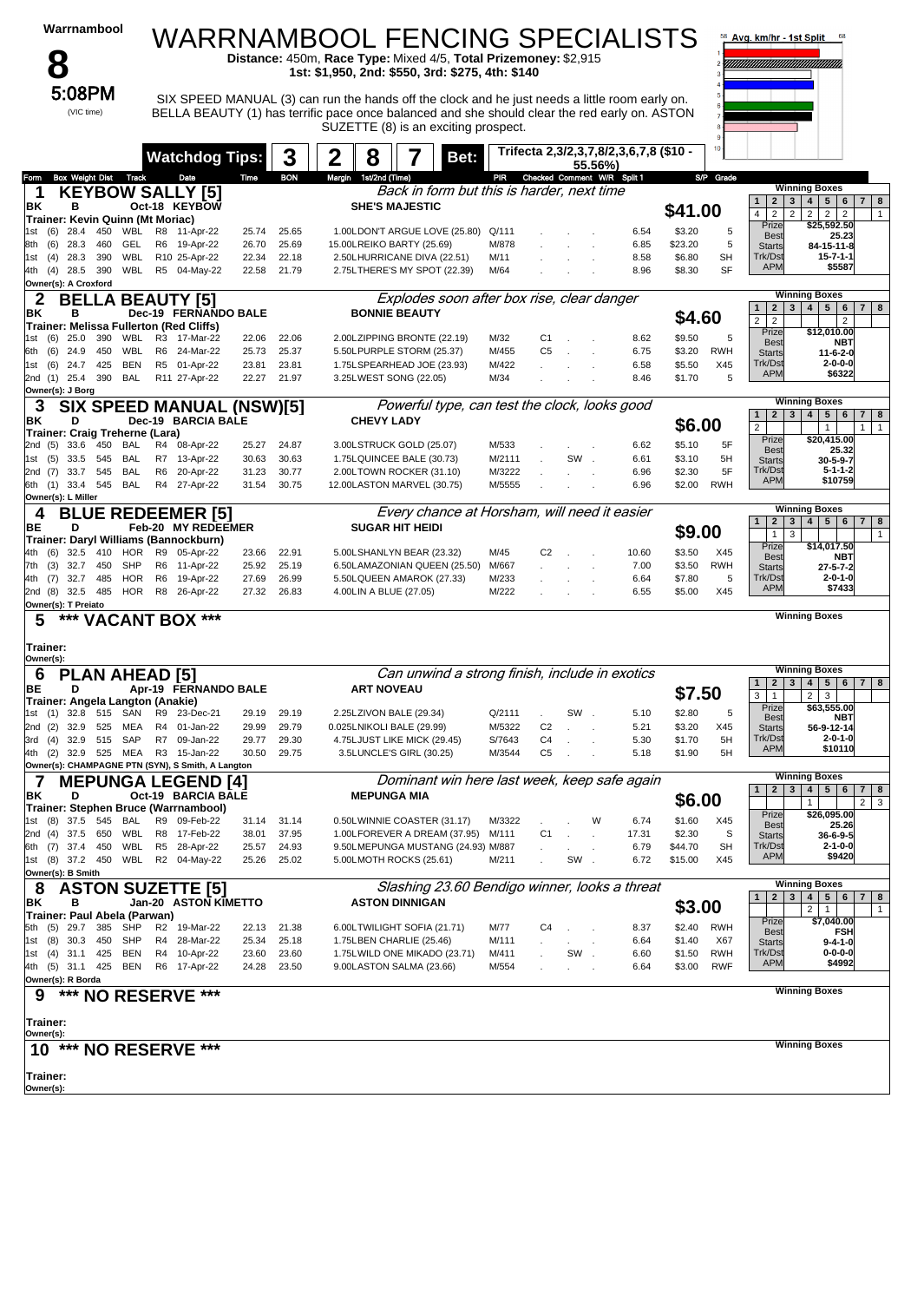**9**<br>5:30PM

(VIC time)

### COAST FM & 3YB **Distance:** 390m, **Race Type:** Mixed 4/5, **Total Prizemoney:** \$2,915

**1st: \$1,950, 2nd: \$550, 3rd: \$275, 4th: \$140**

ASTON CAREY (6) has won five of eight to date in explosive fashion and he can assume control soon after box rise. JUNIOR MARJEN (7) scorched around Geelong in a trial recently and he'll get a nice cart across early. LEKTRA GAL (5) can spear the lids



|                                                                      | <b>Watchdog Tips:</b>                        | 6                                |        | 5                                                       | Bet:                                            |              |                                 |                | Trifecta 6,7/2,5,6,7/1,2,5,6,7,8 (\$10 - |                    | $10 -$           |                                                                                           |                                                                                                    |
|----------------------------------------------------------------------|----------------------------------------------|----------------------------------|--------|---------------------------------------------------------|-------------------------------------------------|--------------|---------------------------------|----------------|------------------------------------------|--------------------|------------------|-------------------------------------------------------------------------------------------|----------------------------------------------------------------------------------------------------|
| <b>Box Weight Dist Track</b><br>Form                                 | Date                                         | Time<br><b>BON</b>               | Margin | 1st/2nd (Time)                                          |                                                 |              | PIR Checked Comment W/R Split 1 | 41.67%)        |                                          |                    | S/P Grade        |                                                                                           |                                                                                                    |
| 1                                                                    | <b>CURNOW'S BLUES [5]</b>                    |                                  |        |                                                         | Beaten in all four runs here, place claims best |              |                                 |                |                                          |                    |                  |                                                                                           | <b>Winning Boxes</b>                                                                               |
| BK<br>D                                                              | <b>Dec-18 INVICTUS RAPID</b>                 |                                  |        | <b>PAUA TO EXCITE</b>                                   |                                                 |              |                                 |                |                                          |                    |                  | $\mathbf{3}$<br>$\overline{2}$<br>1                                                       | 5 <sub>5</sub><br>8<br>$\overline{4}$<br>6<br>7 <sup>1</sup>                                       |
| Trainer: Andrea Gurry (Nhill)                                        |                                              |                                  |        |                                                         |                                                 |              |                                 |                |                                          | \$8.00             |                  | 1<br>$\mathbf{1}$<br>Prize                                                                | $\mathbf{1}$<br>$\mathbf{1}$<br>$\mathbf{1}$<br>\$13,150.00                                        |
| $(1)$ 30.5<br>410<br>1st                                             | HOR R5 12-Mar-22                             | 23.25<br>23.02                   |        |                                                         | 0.50LCRACKERJACK SUNI (23.27) Q/11              |              |                                 |                | 10.20                                    | \$4.40             | X45              | <b>Best</b>                                                                               | <b>NBT</b>                                                                                         |
| (6)<br>30.9<br>390<br>WBL<br>6th                                     | R6<br>31-Mar-22                              | 22.12<br>23.26                   |        |                                                         | 16.00LNITROGEN OUTLAW (22.19)                   | M/66         | C7                              | V <sub>5</sub> | 9.17                                     | \$4.30             | 5                | <b>Starts</b>                                                                             | $25 - 5 - 3 - 4$                                                                                   |
| WBL<br>(2)<br>30.2<br>390<br>4th<br>30.2 390<br>BAL<br>(6)<br>7th    | R7 14-Apr-22<br>R10 22-Apr-22                | 22.00<br>22.36<br>22.18<br>22.82 |        | 5.50LKEPAL (22.00)<br>9.50LTYNSLEE BALE (22.18)         |                                                 | Q/33<br>Q/64 |                                 |                | 8.58<br>8.69                             | \$15.30<br>\$23.80 | X45<br>X45       | Trk/Dst<br><b>APM</b>                                                                     | $4 - 0 - 0 - 0$<br>\$5446                                                                          |
| Owner(s): A Gurry                                                    |                                              |                                  |        |                                                         |                                                 |              |                                 |                |                                          |                    |                  |                                                                                           |                                                                                                    |
| 2<br><b>WEST SONG [4]</b>                                            |                                              |                                  |        |                                                         | Airborne at present, reliable early, keep safe  |              |                                 |                |                                          |                    |                  |                                                                                           | <b>Winning Boxes</b>                                                                               |
| ΒK<br>в                                                              | Apr-19 MEPUNGA BLAZER                        |                                  |        | <b>SHIMA SONG</b>                                       |                                                 |              |                                 |                |                                          | \$5.50             |                  | $\mathbf{1}$<br>$\overline{2}$<br>3                                                       | 5 <sup>5</sup><br>4<br>6<br>7 <br>8                                                                |
| Trainer: Patricia Smith (Wonwondah)                                  |                                              |                                  |        |                                                         |                                                 |              |                                 |                |                                          |                    |                  | 3<br>Prize                                                                                | $\overline{4}$<br>$\overline{2}$<br>$\mathbf{1}$<br>\$29,240.00                                    |
| 385<br>$(8)$ 29.6<br>SHP<br>1st                                      | R9 11-Apr-22                                 | 22.09<br>21.76                   |        |                                                         | 2.00LALL INN CHRISTY (22.22)                    | M/21         |                                 |                | 8.29                                     | \$2.60             | 5                | <b>Best</b>                                                                               | 22.18                                                                                              |
| (8)<br>29.6<br>390<br>WBL<br>1st<br>390<br>BAL<br>(8)<br>29.9<br>1st | R11 21-Apr-22<br>R11 27-Apr-22               | 22.18<br>21.95<br>22.05<br>21.97 |        | 3.25LBELLA BEAUTY (22.27)                               | 1.00LCOLDEN BROOKIE (22.24)                     | M/11<br>M/21 |                                 |                | 8.58<br>8.39                             | \$8.90<br>\$5.50   | 5<br>5           | <b>Starts</b><br>Trk/Dst                                                                  | 54-10-10-9<br>$1 - 1 - 0 - 0$                                                                      |
| 1st (1) 29.8 410 HOR R6 03-May-22                                    |                                              | 23.23<br>23.17                   |        |                                                         | 5.00LERTUGRUL BEY (23.56)                       | Q/11         |                                 | SW.            | 10.29                                    | \$2.00             | <b>FFA</b>       | <b>APM</b>                                                                                | \$12682                                                                                            |
| Owner(s): Classified Racing (SYN), D Jolley, A Cullen                |                                              |                                  |        |                                                         |                                                 |              |                                 |                |                                          |                    |                  |                                                                                           |                                                                                                    |
|                                                                      | <b>PRIDE INTO POWER (NSW)[4]</b>             |                                  |        |                                                         | Needs to lead, too much pace inside and out     |              |                                 |                |                                          |                    |                  |                                                                                           | <b>Winning Boxes</b>                                                                               |
| RF<br>в                                                              | Jul-18 FERNANDO BALE                         |                                  |        |                                                         | <b>TAYLOR MADE STAR</b>                         |              |                                 |                |                                          | \$12.00            |                  | $\overline{2}$<br>3<br>$\mathbf{1}$<br>$\overline{4}$<br>$\overline{4}$<br>$\overline{2}$ | 5 <sub>5</sub><br>4<br>6<br>8<br>7 I<br>$\overline{2}$<br>$\overline{2}$<br>1<br>$\mathbf{1}$<br>1 |
| Trainer: Anita Gibbons (Lara)<br>$(1)$ 27.8<br>410                   | HOR R9 01-Mar-22                             | 23.55<br>22.92                   |        | 9.50LACTION GIRL (22.92)                                |                                                 | M/33         |                                 |                | 10.47                                    | \$8.50             | 5H               | Prize                                                                                     | \$36,130.00                                                                                        |
| 2nd (4) 27.2<br>390<br>WBL                                           | R7 10-Mar-22                                 | 22.20<br>22.24                   |        | 0.75LSMIRKEY (22.20)                                    |                                                 | Q/22         |                                 |                | 8.52                                     | \$3.80             | X45              | <b>Best</b><br><b>Starts</b>                                                              | 22.00<br>68-17-10-8                                                                                |
| 27.2<br>390<br>WBL<br>(4)<br>3rd                                     | R10 17-Mar-22                                | 22.06<br>22.51                   |        |                                                         | 3.00LCRACKERJACK KEG (22.31)                    | M/12         | C <sub>1</sub>                  |                | 8.46                                     | \$11.20            | X34              | Trk/Dst                                                                                   | $15 - 4 - 3 - 3$                                                                                   |
| 5th (1) 27.0 390<br>BAL                                              | R10 27-Apr-22                                | 22.61<br>21.97                   |        |                                                         | 9.50LSMOKIN' CHARLIE (21.97)                    | M/34         |                                 |                | 8.49                                     | \$23.20            | X45              | <b>APM</b>                                                                                | \$4309                                                                                             |
| Owner(s): G Black                                                    |                                              |                                  |        |                                                         |                                                 |              |                                 |                |                                          |                    |                  |                                                                                           |                                                                                                    |
| 4                                                                    | <b>ASTON BOMBER [4]</b>                      |                                  |        |                                                         | Likely to find this class beyond him, next time |              |                                 |                |                                          |                    |                  | 1 <sup>1</sup><br>$\overline{2}$<br>$\mathbf{3}$                                          | <b>Winning Boxes</b><br>4<br>5 <sup>1</sup><br>6 <sup>1</sup><br>$7 \mid 8$                        |
| ΒK<br>D                                                              | May-18 ASTON BOLERO                          |                                  |        | <b>ASTON TARA</b>                                       |                                                 |              |                                 |                |                                          | \$21.00            |                  | $\mathbf{1}$<br>1                                                                         | $\overline{2}$<br>4<br>1                                                                           |
| Trainer: Jack Campbell (Anakie)<br>36.1<br>395<br>TRA<br>(8)<br>4th  | R9 02-Feb-22                                 | 22.66<br>21.68                   |        | 1.25LON PURSUIT (22.57)                                 |                                                 | Q/111        |                                 | W              | 3.79                                     | \$2.30             | 5                | Prize                                                                                     | \$20,970.00                                                                                        |
| (6)<br>36.3<br>390<br>BAL<br>5th                                     | R11 09-Feb-22                                | 22.59<br>21.90                   |        |                                                         | 6.00LWHISKEY ROAD (22.20)                       | M/65         | $C11$ .                         |                | 8.81                                     | \$84.70            | 5                | <b>Best</b><br><b>Starts</b>                                                              | 22.22<br>56-9-9-8                                                                                  |
| GEL<br>(3)<br>35.9<br>400<br>5th                                     | R8 26-Apr-22                                 | 22.53<br>22.93                   |        | 4.50LPURNIA BALE (22.63)                                |                                                 | M/33         |                                 |                | 8.58                                     | \$9.70             | X45              | Trk/Dst                                                                                   | $16 - 2 - 3 - 1$                                                                                   |
| 3rd (1) 35.5 410 HOR R7 03-May-22                                    |                                              | 23.61<br>23.17                   |        |                                                         | 2.25LDOONSIDE SHADOW (23.45) M/22               |              |                                 |                | 10.55                                    | \$14.90            | 5                | <b>APM</b>                                                                                | \$3563                                                                                             |
| Owner(s): R Borda                                                    |                                              |                                  |        |                                                         |                                                 |              |                                 |                |                                          |                    |                  |                                                                                           | <b>Winning Boxes</b>                                                                               |
| 5<br><b>LEKTRA GAL [4]</b>                                           |                                              |                                  |        |                                                         | Goes well here, can spear the lids, big threat  |              |                                 |                |                                          |                    |                  | 2 <br>1 <sup>1</sup><br>$\mathbf{3}$                                                      | 5 <sup>1</sup><br>6<br>4<br>$7 \mid 8$                                                             |
| ΒK<br>в<br>Trainer: Philip Lenehan (Toolong)                         | Jan-20 ZAMBORA BROCKIE                       |                                  |        | <b>LEKTRA VIKI</b>                                      |                                                 |              |                                 |                |                                          | \$6.50             |                  | 3                                                                                         | 1<br>3<br>$\mathbf{1}$                                                                             |
| 25.1<br>390<br>(2)<br>1st                                            | WBL R11 14-Apr-22                            | 22.24<br>22.00                   |        |                                                         | 0.25LCHARLOTT'S BLAZE (22.25)                   | Q/11         |                                 |                | 8.48                                     | \$3.40             | 5                | Prize<br><b>Best</b>                                                                      | \$19,199.38<br>22.12                                                                               |
| $(1)$ 24.8<br>390<br>WBL<br>3rd                                      | R4 21-Apr-22                                 | 22.31<br>21.95                   |        | 5.50LFREYA BALE (21.95)                                 |                                                 | Q/22         |                                 |                | 8.51                                     | \$19.10            | <b>FFA</b>       | <b>Starts</b>                                                                             | 33-8-7-6                                                                                           |
| 390<br>WBL<br>2nd (5) 24.5                                           | R12 28-Apr-22                                | 22.08<br>21.99                   |        |                                                         | 1.25LQUARTER BALE (21.99)                       | Q/11         |                                 |                | 8.50                                     | \$4.90             | X45              | Trk/Dst<br><b>APM</b>                                                                     | 18-3-4-5<br>\$9409                                                                                 |
| 390<br>4th (5) 24.3                                                  | WBL R12 04-May-22                            | 21.79<br>22.30                   |        |                                                         | 4.50LSMOKIN' CHARLIE (21.98)                    | M/44         |                                 |                | 8.78                                     | \$5.30             | X45              |                                                                                           |                                                                                                    |
| Owner(s): P Lenehan<br><b>ASTON CAREY [5]</b><br>6                   |                                              |                                  |        |                                                         | Exciting prospect, great turn of foot, go close |              |                                 |                |                                          |                    |                  |                                                                                           | <b>Winning Boxes</b>                                                                               |
| ΒK<br>D                                                              | Jan-20 ASTON KIMETTO                         |                                  |        | <b>ASTON DINNIGAN</b>                                   |                                                 |              |                                 |                |                                          |                    |                  | 1<br>$\overline{2}$<br>$\mathbf{3}$                                                       | 5 <sup>1</sup><br>4 <br>6<br>$7 \mid 8$                                                            |
| Trainer: Paul Abela (Parwan)                                         |                                              |                                  |        |                                                         |                                                 |              |                                 |                |                                          | \$3.00             |                  | $\mathbf{1}$                                                                              | $\overline{2}$<br>$\mathbf{1}$<br>1                                                                |
| 35.4<br>425<br>BEN<br>(8)<br>6th                                     | R9<br>17-Apr-22                              | 24.21<br>23.50                   |        | 7.00LRIGG (23.75)                                       |                                                 | M/524        |                                 |                | 6.62                                     | \$3.30             | <b>RWF</b>       | Prize<br><b>Best</b>                                                                      | \$9,000.00<br>NBT                                                                                  |
| (4)<br>35.0<br>400<br>GEL<br>1st                                     | R5 22-Apr-22                                 | 22.43<br>22.43                   |        |                                                         | 3.00LHONESTLY TWO (22.64)                       | Q/11         |                                 |                | 8.28                                     | \$2.90             | <b>RWH</b>       | <b>Starts</b><br>Trk/Dst                                                                  | $8 - 5 - 0 - 0$<br>$1 - 0 - 0 - 0$                                                                 |
| GEL<br>400<br>(7)<br>34.8<br>5th<br>WBL<br>6th (5) 34.9 390          | R <sub>5</sub><br>29-Apr-22<br>R10 04-May-22 | 22.41<br>22.66<br>22.60<br>21.79 |        | 7.50LBANG (22.08)                                       | 1.00LSLINGSHOT RUSTY (22.60)                    | M/43<br>M/55 |                                 |                | 8.49<br>8.78                             | \$3.10<br>\$4.30   | <b>RWF</b><br>5H | <b>APM</b>                                                                                | \$7300                                                                                             |
| Owner(s): R Borda                                                    |                                              |                                  |        |                                                         |                                                 |              |                                 |                |                                          |                    |                  |                                                                                           |                                                                                                    |
| 7                                                                    | JUNIOR MARJEN [5]                            |                                  |        |                                                         | Scorched in a trial at Geelong, clear danger    |              |                                 |                |                                          |                    |                  |                                                                                           | <b>Winning Boxes</b>                                                                               |
| ΒK<br>D                                                              | Nov-19 MEPUNGA BLAZER                        |                                  |        | <b>BIG BANG MARJEN</b>                                  |                                                 |              |                                 |                |                                          | \$3.60             |                  | 1 <sup>1</sup><br>2 <sub>1</sub><br>3<br>$\mathbf{1}$                                     | 4 <br>$5 \mid 6$<br>$7 \mid 8$<br>$\mathbf{1}$<br>$\overline{2}$<br>$\mathbf{1}$<br>$1 \vert$      |
| Trainer: Stephen Tabb (Lara)                                         |                                              |                                  |        |                                                         |                                                 |              |                                 |                |                                          |                    |                  | Prize                                                                                     | \$15,125.00                                                                                        |
| $(6)$ 33.8 450<br>SHP<br>5th<br>$(8)$ 34.5<br>HVL<br>350<br>1st      | R6 11-Apr-22<br>R6<br>24-Apr-22              | 25.19<br>25.75<br>19.31<br>19.51 |        | 0.50LSHIMA BOLT (19.54)                                 | 3.75LAMAZONIAN QUEEN (25.50)                    | M/745<br>M/6 |                                 |                | 7.02<br>6.66                             | \$4.70<br>\$9.40   | <b>RWH</b><br>5  | <b>Best</b>                                                                               | <b>FSTD</b>                                                                                        |
| 7th (2) 34.8<br>460<br>GEL                                           | R8 29-Apr-22                                 | 26.29<br>25.79                   |        | 4.00LLITTLE TIGER (26.02)                               |                                                 | S/326        |                                 | V0             | 6.75                                     | \$11.50            | X45              | <b>Starts</b><br>Trk/Dst                                                                  | 22-6-7-0<br>$0 - 0 - 0 - 0$                                                                        |
| 400 GEL<br>ST (-) 34                                                 | 03-May-22                                    | 22.46                            |        | 6.00LTrial Cleared                                      |                                                 | M/11         |                                 | $10f4$ .       | 8.38                                     | \$.                | ST               | <b>APM</b>                                                                                | \$9431                                                                                             |
| Owner(s): STEV MARJEN (SYN), I Marr, C Stevens, L Burfurd            |                                              |                                  |        |                                                         |                                                 |              |                                 |                |                                          |                    |                  |                                                                                           |                                                                                                    |
| 8                                                                    | <b>PARLO BALE (NSW)[4]</b>                   |                                  |        |                                                         | Solid record here, good muster, place claims    |              |                                 |                |                                          |                    |                  | $\overline{2}$<br>$\mathbf{3}$<br>$\mathbf{1}$                                            | <b>Winning Boxes</b><br>$5 \mid 6$                                                                 |
| D<br>BD                                                              | Dec-18 TURANZA BALE                          |                                  |        | <b>HELGA BALE</b>                                       |                                                 |              |                                 |                |                                          | \$12.00            |                  | 3 <sup>1</sup><br>$\overline{2}$                                                          | 4 <br>$7 \mid 8$<br>$\overline{2}$<br>$1 \vert$<br>$1 \mid 2$<br>$\mathbf{1}$                      |
| Trainer: Andrea Gurry (Nhill)<br>6th (5) 30.4 410 HOR R5 05-Apr-22   |                                              |                                  |        |                                                         |                                                 |              |                                 |                |                                          |                    |                  | Prize                                                                                     | \$28,330.00                                                                                        |
| 6th (1) 30.1 410                                                     | HOR R8 12-Apr-22                             | 22.91<br>23.63<br>22.99<br>23.64 |        | 11.00LSILVER BRUTE (22.91)<br>5.00LBEATRIX BALE (23.29) |                                                 | M/78<br>M/65 | C5                              |                | 10.76<br>10.77                           | \$31.40<br>\$10.60 | 5F<br>5          | <b>Best</b><br><b>Starts</b>                                                              | 22.23<br>76-12-13-15                                                                               |
| 2nd (8) 30.6 390<br>BAL                                              | R10 22-Apr-22                                | 22.29<br>22.18                   |        | 1.75LTYNSLEE BALE (22.18)                               |                                                 | M/32         |                                 |                | 8.54                                     | \$31.20            | X45              | Trk/Dst                                                                                   | $6 - 1 - 3 - 1$                                                                                    |
| 4th (5) 30.2 410 HOR R12 26-Apr-22                                   |                                              | 23.62<br>23.05                   |        |                                                         | 2.50LLEKTRA SAMMY (23.46)                       | M/58         |                                 |                | 10.72                                    | \$10.20            | 5                | <b>APM</b>                                                                                | \$5308                                                                                             |
| Owner(s): A Gurry                                                    |                                              |                                  |        |                                                         |                                                 |              |                                 |                |                                          |                    |                  |                                                                                           | <b>Winning Boxes</b>                                                                               |
| <del>INGA LETTY [5]Res.</del>                                        |                                              |                                  |        |                                                         | *** SCRATCHED                                   |              | ***                             |                |                                          |                    |                  | $\mathbf{2}$<br>$\mathbf{1}$                                                              | 3   4   5   6   7   8                                                                              |
| BK<br>в                                                              | Mar-20 SULZANTI                              |                                  |        | <b>MISS SHIEKA</b>                                      |                                                 |              |                                 |                |                                          |                    | \$26.00          | 1<br>$\mathbf{1}$                                                                         | $\mathbf{1}$                                                                                       |
| Trainer: Vito Inguanti (Gnotuk)<br>6th (1) 25.1<br>450               | WBL R8 04-Apr-22                             | 26.40<br>25.78                   |        | 7.50LBUSH TIGER (25.88)                                 |                                                 | M/244        | C <sub>2</sub>                  |                | 6.79                                     | \$5.10             | 5                | Prize                                                                                     | \$4,162.14                                                                                         |
| 4th (3) 25.0<br>WBL<br>450                                           | R8 11-Apr-22                                 | 25.65<br>26.30                   |        |                                                         | 8.00LKEYBOW SALLY (25.74)                       | M/554        |                                 |                | 6.86                                     | \$33.60            | 5                | <b>Best</b><br><b>Starts</b>                                                              | 22.88<br>$17 - 3 - 0 - 1$                                                                          |
| 5th (6) 25.1<br>450<br>WBL                                           | R3 25-Apr-22                                 | 26.24<br>25.11                   |        | 15.00LREIKO OREO (25.22)                                |                                                 | Q/134        |                                 |                | 6.67                                     | \$18.30            | 5                | Trk/Dst                                                                                   | $10 - 3 - 0 - 1$                                                                                   |
| 7th (4) 24.8 390                                                     | WBL R11 02-May-22                            | 22.95<br>22.22                   |        |                                                         | 11.00LTEXICALI SWEETY (22.22)                   | M/76         |                                 |                | 9.07                                     | \$29.30            | 5                | <b>APM</b>                                                                                | \$2828                                                                                             |
| Owner(s): P Inguanti                                                 |                                              |                                  |        |                                                         |                                                 |              |                                 |                |                                          |                    |                  |                                                                                           | <b>Winning Boxes</b>                                                                               |
| *** NO RESERVE ***<br>10                                             |                                              |                                  |        |                                                         |                                                 |              |                                 |                |                                          |                    |                  |                                                                                           |                                                                                                    |
|                                                                      |                                              |                                  |        |                                                         |                                                 |              |                                 |                |                                          |                    |                  |                                                                                           |                                                                                                    |

**Owner(s): Trainer:**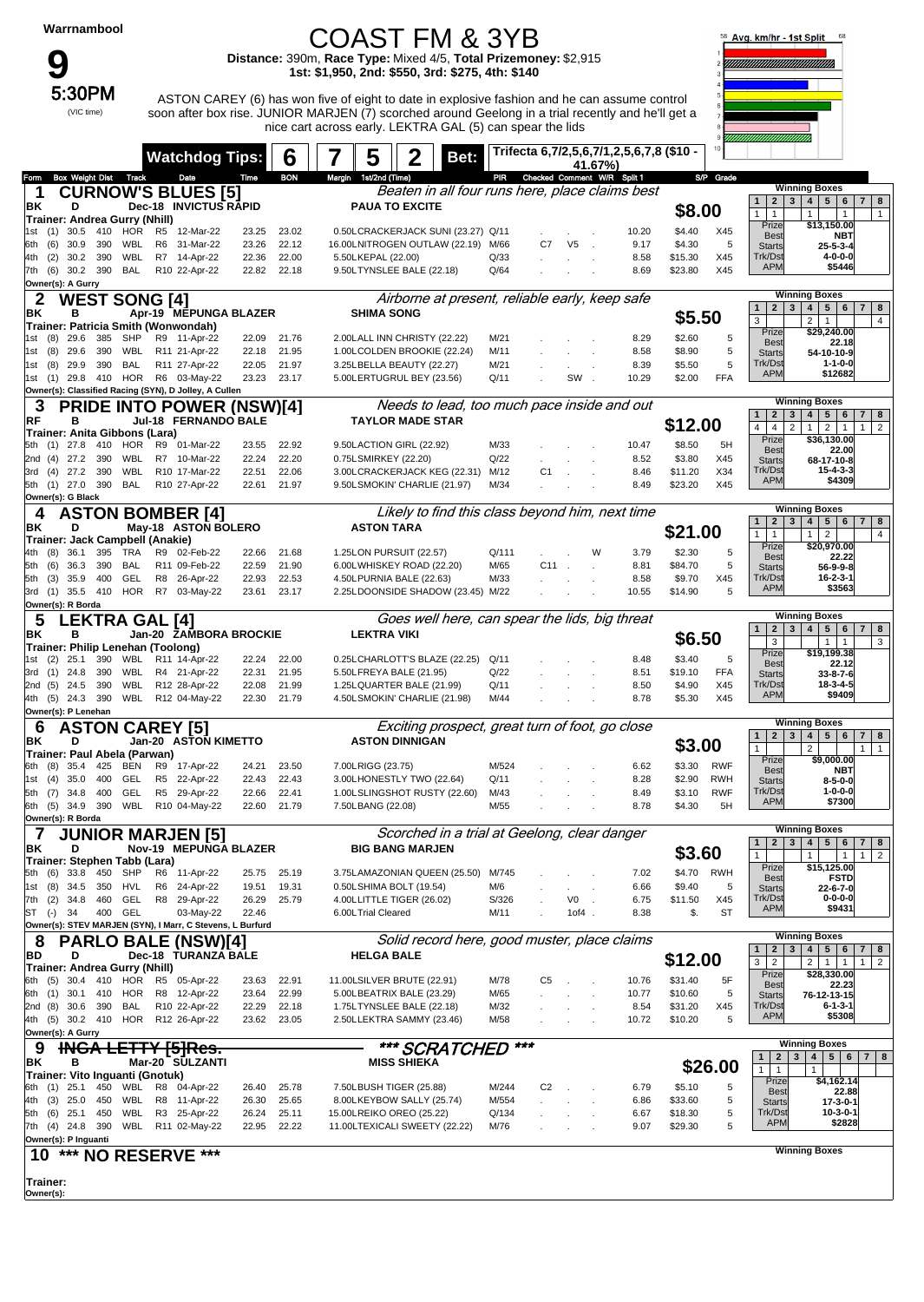**10**<br>5:52PM

(VIC time)

#### EDWARDS ELECTRICAL

little luck early on. MARCUS MOLONEY (5) goes well here

**Distance:** 390m, **Race Type:** Grade 5, **Total Prizemoney:** \$2,780 **1st: \$1,850, 2nd: \$530, 3rd: \$265, 4th: \$135**

ZEEBA'S LEGACY (2) was a scorching 21.94 Ballarat winner recently and he will appreciate the drop in class today. ROBIN'S CHOICE (4) was impressive here two runs back and he just needs a



| <b>Watchdog Tips:</b>                                                                                                                                                                     | 2                                | 5<br>8<br>4<br>Bet:                                      | Exacta 2/4,5,8 (\$10 for 333.33%)                                                                                                                                                                 | ,,,,,,,,,,,,,,,,,,,,,,,,,,,,<br>10                                                                                                                                    |  |  |  |  |  |  |  |
|-------------------------------------------------------------------------------------------------------------------------------------------------------------------------------------------|----------------------------------|----------------------------------------------------------|---------------------------------------------------------------------------------------------------------------------------------------------------------------------------------------------------|-----------------------------------------------------------------------------------------------------------------------------------------------------------------------|--|--|--|--|--|--|--|
| <b>Box Weight Dist Track</b><br>Date<br>Form                                                                                                                                              | <b>BON</b><br>Time               | Margin 1st/2nd (Time)                                    | PIR Checked Comment W/R Split 1                                                                                                                                                                   | S/P Grade                                                                                                                                                             |  |  |  |  |  |  |  |
| <b>SNEAKY KISS [5]</b><br>1                                                                                                                                                               |                                  |                                                          | Needs to lead, will cop pressure early, place                                                                                                                                                     | <b>Winning Boxes</b>                                                                                                                                                  |  |  |  |  |  |  |  |
| в<br>ΒK<br>Jan-19 BARCIA BALE                                                                                                                                                             |                                  | <b>QUICK KISSES</b>                                      |                                                                                                                                                                                                   | 4   5   6<br>$2 \mid 3$<br>7 8<br>$\mathbf{1}$<br>\$12.00<br>$\mathbf{1}$<br>$\overline{2}$<br>$\mathbf{1}$<br>$\mathbf{1}$<br>$\mathbf{1}$                           |  |  |  |  |  |  |  |
| <b>Trainer: Melissa Fullerton (Red Cliffs)</b>                                                                                                                                            |                                  |                                                          |                                                                                                                                                                                                   | Prize<br>\$12,875.00                                                                                                                                                  |  |  |  |  |  |  |  |
| 32.0 410 HOR R6 12-Apr-22<br>6th (2)<br>32.1 410 HOR R11 19-Apr-22                                                                                                                        | 22.99<br>23.84<br>23.08          | 8.00LBLUE TICK FERN (23.30)                              | M/65<br>10.63<br>Q/22                                                                                                                                                                             | \$18.30<br>5<br><b>Best</b><br>NBT<br>\$33.10                                                                                                                         |  |  |  |  |  |  |  |
| 2nd (8)<br>HOR<br>R7 23-Apr-22<br>(6)<br>32.0 410<br>1st                                                                                                                                  | 23.57<br>23.42<br>23.08          | 2.00LMAGNIS BALE (23.44)<br>1.5LMISS DAISY HILL (23.51)  | 10.55<br>M/11<br>10.35                                                                                                                                                                            | 5NP<br><b>Starts</b><br>$39 - 6 - 4 - 3$<br>Trk/Dst<br>$2 - 0 - 0 - 0$<br>\$10.50<br>5                                                                                |  |  |  |  |  |  |  |
| 32.1 390 BAL<br>R9 27-Apr-22<br>8th (5)                                                                                                                                                   | 22.90<br>21.97                   | 11.00LPADRINO ROCKS (22.19)                              | M/58<br>8.58                                                                                                                                                                                      | <b>APM</b><br>\$5303<br>\$14.50<br>5                                                                                                                                  |  |  |  |  |  |  |  |
| Owner(s): FULLO (SYN), B Fullerton, M Fullerton                                                                                                                                           |                                  |                                                          |                                                                                                                                                                                                   |                                                                                                                                                                       |  |  |  |  |  |  |  |
| <b>ZEEBA'S LEGACY [5]</b>                                                                                                                                                                 |                                  |                                                          | Slashing 21.94 Ballarat winner, hard to hold out                                                                                                                                                  | <b>Winning Boxes</b>                                                                                                                                                  |  |  |  |  |  |  |  |
| Apr-19 BARCIA BALE<br>D                                                                                                                                                                   |                                  | <b>PINK SHOELACES</b>                                    | $\overline{2}$<br>$\mathbf{3}$<br>4 <br>$5 \mid 6$<br>$7 \mid 8$<br>$\mathbf{1}$<br>\$1.90<br>$\overline{2}$<br>$2 \mid 1 \mid$<br>$\overline{2}$<br>$\overline{2}$<br>$2 \mid 2$<br>$\mathbf{1}$ |                                                                                                                                                                       |  |  |  |  |  |  |  |
| Trainer: Angela Langton (Anakie)                                                                                                                                                          |                                  |                                                          |                                                                                                                                                                                                   | Prize<br>\$36,330.00                                                                                                                                                  |  |  |  |  |  |  |  |
| R4 01-Apr-22<br>(2)<br>38.0 450<br>BAL<br>7th<br>390<br>1st (7) 38.0<br>BAL<br>R1 08-Apr-22                                                                                               | 25.85<br>24.79<br>21.62<br>21.94 | 9.00LHENNESSEY (25.23)<br>4.25LQUEBEC BALE (22.22)       | M/447<br>C8<br>6.58<br>M/11<br>8.36                                                                                                                                                               | \$26.30<br><b>SH</b><br><b>Best</b><br>NBT<br>\$1.50<br>5                                                                                                             |  |  |  |  |  |  |  |
| 520<br>GEL<br>R5 15-Apr-22<br>6th (1) 37.8                                                                                                                                                | 30.44<br>29.75                   | 6.00LUNATHI BALE (30.04)                                 | M/3245<br>5.40<br>÷.                                                                                                                                                                              | <b>Starts</b><br>38-14-2-4<br>Trk/Dst<br>1-0-0-0<br><b>SH</b><br>\$16.20                                                                                              |  |  |  |  |  |  |  |
| 4th (1) 37.8<br>390<br>WBL R10 04-May-22                                                                                                                                                  | 22.44<br>21.79                   | 5.50LBANG (22.08)                                        | M/23<br>8.62                                                                                                                                                                                      | <b>APM</b><br>\$9776<br>\$3.20<br>5H                                                                                                                                  |  |  |  |  |  |  |  |
| Owner(s): J Worsfold                                                                                                                                                                      |                                  |                                                          |                                                                                                                                                                                                   |                                                                                                                                                                       |  |  |  |  |  |  |  |
| <b>Winning Boxes</b><br>Beaten in all six runs here, prefer to watch<br>3<br><b>ASTON PIRATE [5]</b>                                                                                      |                                  |                                                          |                                                                                                                                                                                                   |                                                                                                                                                                       |  |  |  |  |  |  |  |
| Nov-17 ASTON BOLERO<br>D<br>ΒK                                                                                                                                                            |                                  | <b>ASTON DAWN</b>                                        |                                                                                                                                                                                                   | $\overline{2}$<br>4   5   6<br>$7 \mid 8$<br>$\mathbf{1}$<br>3<br>\$26.00<br>$\overline{2}$<br>$\overline{2}$<br>1<br>$\overline{2}$<br>1<br>5<br>$\overline{1}$<br>1 |  |  |  |  |  |  |  |
| Trainer: Jack Campbell (Anakie)<br>385<br>$(7)$ 34.8<br>SHP<br>R2 14-Mar-22<br>1st                                                                                                        | 22.20<br>21.41                   | 0.05LMARKET BOB (22.20)                                  | M/22<br>C4<br>8.46                                                                                                                                                                                | Prize<br>\$42,775.00<br>\$2.70<br><b>VET</b>                                                                                                                          |  |  |  |  |  |  |  |
| R12 24-Mar-22<br>4th (4)<br>34.8<br>390<br>WBL                                                                                                                                            | 22.21<br>22.59                   | 4.00LLOVE HEART (22.32)                                  | M/44<br>C <sub>2</sub><br>8.92                                                                                                                                                                    | <b>Best</b><br>NBT<br>\$7.20<br><b>VET</b><br><b>Starts</b><br>116-15-19-26                                                                                           |  |  |  |  |  |  |  |
| 34.4 410<br>HOR<br>4th (3)<br>R12 05-Apr-22                                                                                                                                               | 22.91<br>23.74                   | 8.00LKRAKEN TEX (23.19)                                  | M/22<br>10.64                                                                                                                                                                                     | Trk/Dst<br>$6 - 0 - 0 - 0$<br><b>VET</b><br>\$7.70                                                                                                                    |  |  |  |  |  |  |  |
| 3rd (6) 34.2 400<br>GEL<br>R6 26-Apr-22                                                                                                                                                   | 22.87<br>22.53                   | 3.00LMISS YOU EMMA (22.67)                               | M/55<br>8.66                                                                                                                                                                                      | <b>APM</b><br>\$5051<br>\$12.10<br>5                                                                                                                                  |  |  |  |  |  |  |  |
| Owner(s): R Borda                                                                                                                                                                         |                                  |                                                          |                                                                                                                                                                                                   |                                                                                                                                                                       |  |  |  |  |  |  |  |
| <b>ROBIN'S CHOICE [5]</b><br>4                                                                                                                                                            |                                  |                                                          | Great effort two runs back, danger if crosses                                                                                                                                                     | <b>Winning Boxes</b><br>$5 \mid 6$<br>$\mathbf{2}$<br>$\mathbf{3}$<br>4 <sup>1</sup><br>$7 \mid 8$<br>$\mathbf{1}$                                                    |  |  |  |  |  |  |  |
| Oct-18 COLLISION<br>ΒK<br>D                                                                                                                                                               |                                  | <b>NANCY MAY</b>                                         |                                                                                                                                                                                                   | \$4.60<br>$\overline{2}$<br>$\overline{2}$<br>$\overline{2}$<br>1<br>3<br>$\mathbf{1}$                                                                                |  |  |  |  |  |  |  |
| Trainer: Stephen Elsum (Camperdown)<br>31.8 410<br>3rd (8)<br>HOR R7 29-Mar-22                                                                                                            | 23.08<br>23.51                   | 3.5LBENCHESTER (23.27)                                   | M/44<br>10.47                                                                                                                                                                                     | \$32,644.38<br>Prize<br>\$7.50<br><b>FFA</b>                                                                                                                          |  |  |  |  |  |  |  |
| 5th (6) 31.8 390<br>WBL<br>R11 21-Apr-22                                                                                                                                                  | 21.95<br>22.59                   | 6.00LWEST SONG (22.18)                                   | M/76<br>8.93                                                                                                                                                                                      | <b>Best</b><br>NBT<br>\$11.50<br>5<br>58-11-12-8<br><b>Starts</b>                                                                                                     |  |  |  |  |  |  |  |
| 450<br>WBL<br>R4 28-Apr-22<br>2nd (2) 31.8                                                                                                                                                | 25.41<br>24.93                   | 3.5LASTRO BOY (25.18)                                    | Q/222<br>SW.<br>6.55                                                                                                                                                                              | Trk/Dst<br>$11 - 0 - 3 - 1$<br><b>SH</b><br>\$61.20                                                                                                                   |  |  |  |  |  |  |  |
| 5th (3) 31.7 450<br>WBL R6 04-May-22                                                                                                                                                      | 25.02<br>25.72                   | 3.5LMOBILE LEGEND (25.48)                                | M/355<br>6.66                                                                                                                                                                                     | <b>APM</b><br>\$6963<br>\$30.50<br>S                                                                                                                                  |  |  |  |  |  |  |  |
| Owner(s): S Elsum                                                                                                                                                                         |                                  |                                                          |                                                                                                                                                                                                   |                                                                                                                                                                       |  |  |  |  |  |  |  |
| <b>MARCUS MOLONEY [5]</b><br>5                                                                                                                                                            |                                  |                                                          | Placed in five of seven here, looks a threat                                                                                                                                                      | <b>Winning Boxes</b><br>4   5   6<br>$\mathbf{1}$<br>$2 \mid 3$<br>7   8                                                                                              |  |  |  |  |  |  |  |
| Aug-19 ORSON ALLEN<br><b>BKW</b><br>D                                                                                                                                                     |                                  | <b>GLITTERBUG</b>                                        |                                                                                                                                                                                                   | \$9.00<br>$\mathbf{1}$<br>1<br>$\overline{1}$                                                                                                                         |  |  |  |  |  |  |  |
| Trainer: Adam Richardson (Bushfield)<br>WBL R6 31-Mar-22<br>4th (1) 31.0<br>390                                                                                                           | 22.12<br>22.49                   | 4.25LNITROGEN OUTLAW (22.19) M/44                        | C4<br>8.97                                                                                                                                                                                        | \$7,265.00<br>Prize<br>\$7.10<br>5                                                                                                                                    |  |  |  |  |  |  |  |
| 390<br>WBL<br>R9 07-Apr-22<br>3rd (3) 31.0                                                                                                                                                | 22.14<br>22.57                   | 1.25LASTON DELIGHT (22.50)                               | S/65<br>C <sub>1</sub><br>8.87                                                                                                                                                                    | <b>Best</b><br>NBT<br>\$7.20<br>5H<br><b>Starts</b><br>$17 - 3 - 4 - 4$                                                                                               |  |  |  |  |  |  |  |
| 425<br><b>BEN</b><br>R12 16-Apr-22<br>30.8<br>6th (4)                                                                                                                                     | 24.26<br>23.51                   | 6.50LSASSENACH (23.82)                                   | M/456<br>6.59                                                                                                                                                                                     | Trk/Dst<br>$7 - 0 - 2 - 3$<br>5<br>\$5.70                                                                                                                             |  |  |  |  |  |  |  |
| 30.7 390 WBL R10 04-May-22<br>3rd (2)                                                                                                                                                     | 22.41<br>21.79                   | 4.75LBANG (22.08)                                        | S/74<br>8.85                                                                                                                                                                                      | <b>APM</b><br>\$4994<br>\$57.60<br>5H                                                                                                                                 |  |  |  |  |  |  |  |
| Owner(s): Lonnie and Marcus (SYN), P Thomson, B Moloney                                                                                                                                   |                                  |                                                          |                                                                                                                                                                                                   | <b>Winning Boxes</b>                                                                                                                                                  |  |  |  |  |  |  |  |
| <b>BELL PARK DRAGON [5]</b><br>6                                                                                                                                                          |                                  | <b>TAXI SONO QUI</b>                                     | Down on confidence, tough draw, next time                                                                                                                                                         | 5 <sub>1</sub><br>$\mathbf{2}$<br>3<br>$4 \mid$<br>6<br>$7 \mid 8$<br>$\mathbf{1}$                                                                                    |  |  |  |  |  |  |  |
| Mar-19 MAGIC SPRITE<br>ΒK<br>в<br>Trainer: Jack Campbell (Anakie)                                                                                                                         |                                  |                                                          |                                                                                                                                                                                                   | \$21.00<br>$\overline{2}$<br>$\mathbf{1}$<br>$\overline{2}$<br>1<br>$\mathbf{1}$<br>4                                                                                 |  |  |  |  |  |  |  |
| 390<br>26.1<br>WBL R11 07-Apr-22<br>(5)<br>2nd                                                                                                                                            | 22.54<br>22.14                   | 2.50LIEISHA BALE (22.37)                                 | M/22<br>C <sub>1</sub><br>8.88                                                                                                                                                                    | \$20,672.59<br>Prize<br>\$18.80<br>5H<br>22.29<br><b>Best</b>                                                                                                         |  |  |  |  |  |  |  |
| 390<br>WBL<br>R10 14-Apr-22<br>6th (8)<br>26.0                                                                                                                                            | 22.00<br>22.43                   | 5.00LWEDDING OR BABY (22.10)                             | M/46<br>8.77                                                                                                                                                                                      | \$28.10<br>5F<br>63-11-8-10<br><b>Starts</b>                                                                                                                          |  |  |  |  |  |  |  |
| 390<br>WBL<br>R11 21-Apr-22<br>6th (3)<br>25.7                                                                                                                                            | 22.70<br>21.95                   | 7.50LWEST SONG (22.18)                                   | M/67<br>8.93                                                                                                                                                                                      | Trk/Dst<br>19-4-2-3<br>\$23.90<br>5<br><b>APM</b><br>\$6542                                                                                                           |  |  |  |  |  |  |  |
| 25.5 410 HOR R5 03-May-22<br>7th<br>(7)<br>Owner(s): Bell Park Cricket Club (SYN), M Lymer, K Craven, L Turner, J Spiller, J Moulton, A Fothergill, J Brown, I Mani, J Campbell, M Scoble | 24.23<br>23.17                   | 10.00LNITRO ANTWON (23.54)                               | M/65<br>10.97                                                                                                                                                                                     | \$20.70<br>5                                                                                                                                                          |  |  |  |  |  |  |  |
| $\overline{7}$<br><b>JOSIE'S CALL [5]</b>                                                                                                                                                 |                                  |                                                          | Front runner, rises in class, prefer others                                                                                                                                                       | <b>Winning Boxes</b>                                                                                                                                                  |  |  |  |  |  |  |  |
| ΒK<br>в<br>May-18 MY BRO FABIO                                                                                                                                                            |                                  | <b>TRIXIE DIAMOND</b>                                    |                                                                                                                                                                                                   | $\sqrt{5}$<br>$\mathbf{1}$<br>$\overline{2}$<br>3<br>$\overline{\mathbf{4}}$<br>6<br>$\overline{7}$<br>8                                                              |  |  |  |  |  |  |  |
| Trainer: Kevin Quinn (Mt Moriac)                                                                                                                                                          |                                  |                                                          |                                                                                                                                                                                                   | \$10.00<br>4<br>$\overline{2}$<br>$\mathbf{1}$<br>$\mathbf{1}$<br>$\overline{2}$<br>$\overline{2}$<br>$\overline{2}$                                                  |  |  |  |  |  |  |  |
| 6th (7) 25.0 400<br>GEL R11 30-Mar-22                                                                                                                                                     | 22.64<br>23.35                   | 11.00LSURELLA BALE (22.64)                               | M/56<br>C <sub>2</sub><br>8.71                                                                                                                                                                    | \$16,665.00<br>Prize<br>\$34.30<br>5<br><b>Best</b><br>22.28                                                                                                          |  |  |  |  |  |  |  |
| 2nd (8) 25.7 400<br>GEL<br>R7 12-Apr-22                                                                                                                                                   | 23.08<br>22.50                   | 8.00LBLACKPOOL REX (22.56)                               | M/22<br>8.63                                                                                                                                                                                      | \$11.30<br>5<br>75-14-5-9<br><b>Starts</b>                                                                                                                            |  |  |  |  |  |  |  |
| WBL<br>R6 25-Apr-22<br>1st (4) 24.8<br>390<br>6th (8) 25.1 390 WBL R3 04-May-22                                                                                                           | 22.52<br>22.18<br>22.74<br>21.79 | 1.00LHALO LAD (22.58)<br>8.50LDESMONDE (22.18)           | M/11<br>8.66<br>M/33<br>8.94                                                                                                                                                                      | Trk/Dst<br>30-11-2-2<br>\$5.90<br><b>SH</b><br><b>APM</b><br>\$4138<br>S<br>\$9.30                                                                                    |  |  |  |  |  |  |  |
| Owner(s): GOREY SEVEN (SYN), G Malcolm, D Gore, J Couzens, G Kent                                                                                                                         |                                  |                                                          |                                                                                                                                                                                                   |                                                                                                                                                                       |  |  |  |  |  |  |  |
| 8<br><b>AWESOME VALUE 15</b>                                                                                                                                                              |                                  |                                                          | Can unwind a strong finish, must keep safe                                                                                                                                                        | <b>Winning Boxes</b>                                                                                                                                                  |  |  |  |  |  |  |  |
| Apr-19 FERNANDO BALE<br>ΒK<br>D                                                                                                                                                           |                                  | <b>CLOONA LASS</b>                                       |                                                                                                                                                                                                   | 5 6 <br>$\mathbf{2}$<br>3<br>$4 \mid$<br>7 8<br>$\mathbf{1}$<br>\$10.00                                                                                               |  |  |  |  |  |  |  |
| Trainer: Kevin Mugavin (Killarney)                                                                                                                                                        |                                  |                                                          | ∖∳                                                                                                                                                                                                | $1 \mid$<br>$\mathbf{3}$<br>$\overline{2}$<br>$\mathbf{1}$<br>\$14,050.00<br>Prize                                                                                    |  |  |  |  |  |  |  |
| $(8)$ 31.2 390<br>WBL R5 31-Mar-22<br>4th                                                                                                                                                 | 22.12<br>22.74                   | 6.00LCANDLELIGHT JAZZ (22.34)                            | 9.10<br>M/75<br>C4                                                                                                                                                                                | \$15.20<br>5<br>NBT<br><b>Best</b>                                                                                                                                    |  |  |  |  |  |  |  |
| 3rd (7) 31.7 410<br>HOR<br>R8 19-Apr-22<br><b>HOR</b><br>3rd (2) 31.8 410<br>R4 26-Apr-22                                                                                                 | 23.64<br>23.08<br>23.32<br>23.05 | 8.50LFERDINAND BOY (23.08)<br>4.00LZIGZAG CABANG (23.05) | S/64<br>10.83<br>SW.<br>10.53<br>M/43                                                                                                                                                             | \$123.30<br>FFA<br>34-7-2-4<br><b>Starts</b><br>Trk/Dst<br>$3 - 0 - 0 - 1$<br>\$81.80<br>FFA                                                                          |  |  |  |  |  |  |  |
| 4th (3) 32.0 410<br>HOR R6 03-May-22                                                                                                                                                      | 23.62<br>23.17                   | 6.00LWEST SONG (23.23)                                   | M/54<br>10.83                                                                                                                                                                                     | <b>APM</b><br>\$5428<br><b>FFA</b><br>\$9.70                                                                                                                          |  |  |  |  |  |  |  |
| Owner(s): K Mugavin                                                                                                                                                                       |                                  |                                                          |                                                                                                                                                                                                   |                                                                                                                                                                       |  |  |  |  |  |  |  |
| <b>INGA LETTY [5]Res.</b><br>9                                                                                                                                                            |                                  | *** SCRATCHED                                            | ***                                                                                                                                                                                               | <b>Winning Boxes</b>                                                                                                                                                  |  |  |  |  |  |  |  |
| в<br>Mar-20 SULZANTI<br>ΒK                                                                                                                                                                |                                  | <b>MISS SHIEKA</b>                                       |                                                                                                                                                                                                   | $5 \mid 6$<br>$\mathbf{1}$<br>$\overline{2}$<br>3<br>4<br>7 8<br>\$26.00<br>1<br>$\mathbf{1}$<br>1                                                                    |  |  |  |  |  |  |  |
| Trainer: Vito Inguanti (Gnotuk)                                                                                                                                                           |                                  |                                                          |                                                                                                                                                                                                   | \$4,162.14<br>Prize                                                                                                                                                   |  |  |  |  |  |  |  |
| 6th (1) 25.1<br>450<br>WBL R8 04-Apr-22<br>R8 11-Apr-22<br>4th (3) 25.0 450<br>WBL                                                                                                        | 25.78<br>26.40<br>26.30<br>25.65 | 7.50LBUSH TIGER (25.88)<br>8.00LKEYBOW SALLY (25.74)     | M/244<br>C2<br>6.79<br>M/554<br>6.86                                                                                                                                                              | \$5.10<br>5<br><b>Best</b><br>22.88<br>\$33.60<br>5                                                                                                                   |  |  |  |  |  |  |  |
| WBL<br>R3 25-Apr-22<br>5th (6) 25.1<br>450                                                                                                                                                | 26.24<br>25.11                   | 15.00LREIKO OREO (25.22)                                 | Q/134<br>6.67                                                                                                                                                                                     | $17 - 3 - 0 - 1$<br><b>Starts</b><br>Trk/Dst<br>$10-3-0-1$<br>\$18.30<br>5                                                                                            |  |  |  |  |  |  |  |
| 7th (4) 24.8 390<br>WBL R11 02-May-22                                                                                                                                                     | 22.95<br>22.22                   | 11.00LTEXICALI SWEETY (22.22)                            | M/76<br>9.07                                                                                                                                                                                      | <b>APM</b><br>\$2828<br>\$29.30<br>5                                                                                                                                  |  |  |  |  |  |  |  |
| Owner(s): P Inguanti                                                                                                                                                                      |                                  |                                                          |                                                                                                                                                                                                   |                                                                                                                                                                       |  |  |  |  |  |  |  |
| ***<br>***<br>10<br><b>NO RESERVE</b>                                                                                                                                                     |                                  |                                                          |                                                                                                                                                                                                   | <b>Winning Boxes</b>                                                                                                                                                  |  |  |  |  |  |  |  |
| <b>Trainer:</b>                                                                                                                                                                           |                                  |                                                          |                                                                                                                                                                                                   |                                                                                                                                                                       |  |  |  |  |  |  |  |

**Owner(s):**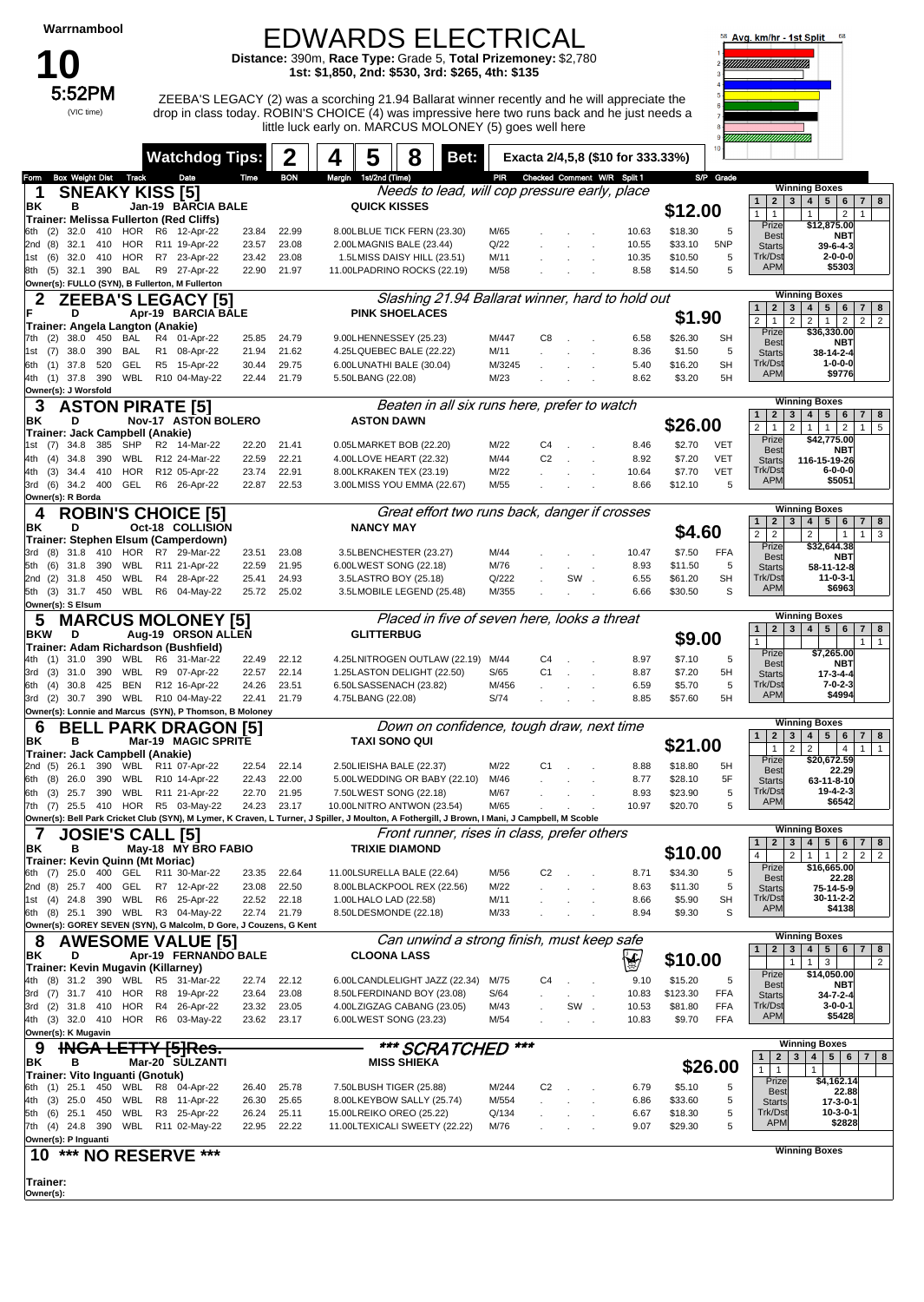## MEPUNGA CRUZER @ STUD **Distance:** 390m, **Race Type:** Grade 5, **Total Prizemoney:** \$2,780

**1st: \$1,850, 2nd: \$530, 3rd: \$265, 4th: \$135**

DUSTY COUNTRY (6) should find this easier than her most recent racing and she can burn them off in the middle stages. OUR FRANKIE (7) races well here and she will be on the pace from the outset. SAINT MAC (4) can charge to the line.



|                                                                      | <b>Watchdog Tips:</b>                          |                | b              | Bet:                                                        |                |                             |                                | Quinella 6/2,4,7 (\$10 for 333.33%) |                    |                        |                                                                                      |                                                                         |
|----------------------------------------------------------------------|------------------------------------------------|----------------|----------------|-------------------------------------------------------------|----------------|-----------------------------|--------------------------------|-------------------------------------|--------------------|------------------------|--------------------------------------------------------------------------------------|-------------------------------------------------------------------------|
| <b>Box Weight Dist Track</b><br>Form                                 | Date                                           | Time           | <b>BON</b>     | 1st/2nd (Time)<br>Margin                                    | PIR            | Checked Comment W/R Split 1 |                                |                                     |                    | S/P Grade              |                                                                                      |                                                                         |
| 1                                                                    | ZARA'S PRINCESS [5]                            |                |                | Better than form, draw helps, place hope                    |                |                             |                                |                                     |                    |                        | $\mathbf{1}$                                                                         | <b>Winning Boxes</b>                                                    |
| ΒK<br>в                                                              | Dec-19 MY REDEEMER                             |                |                | <b>MIRACLES HAPPEN</b>                                      |                |                             |                                |                                     | \$8.00             |                        | $\mathbf{2}$<br>$3^{\circ}$<br>$\mathbf{1}$                                          | $4 \mid 5 \mid 6$<br>78<br>$\mathbf{1}$<br>$\mathbf{1}$                 |
| Trainer: Trevor Steel (Nullawarre)<br>27.5<br>450<br>BAL             | R5<br>02-Mar-22                                | 26.14          | 24.77          | 14.00LBALBINA BALE (25.20)                                  | M/767          | C4                          |                                | 6.80                                | \$73.00            | 5                      | Prize                                                                                | \$7,495.00                                                              |
| (3)<br>7th<br>WBL<br>(2)<br>27.0<br>450<br>6th                       | R5 10-Mar-22                                   | 26.10          | 25.25          | 13.00LMASTER AVENGER (25.25)                                | M/467          | C <sub>9</sub>              | $\sim$                         | 6.72                                | \$29.30            | 5H                     | <b>Best</b><br><b>Starts</b>                                                         | 22.66<br>$21 - 3 - 2 - 2$                                               |
| WBL<br>(7)<br>26.9<br>450<br>6th                                     | R10 31-Mar-22                                  | 26.40          | 25.46          | 14.00LVANCE BALE (25.48)                                    | Q/146          | C8                          | V7                             | 6.64                                | \$14.70            | 5                      | Trk/Dst                                                                              | $6 - 2 - 0 - 0$                                                         |
| 6th (7) 27.0<br>390<br>WBL                                           | R12 04-May-22                                  | 22.55          | 21.79          | 8.50LSMOKIN' CHARLIE (21.98)                                | M/66           |                             |                                | 8.95                                | \$51.20            | X45                    | <b>APM</b>                                                                           | \$3009                                                                  |
| Owner(s): T Steel                                                    |                                                |                |                |                                                             |                |                             |                                |                                     |                    |                        |                                                                                      |                                                                         |
| 2                                                                    | <b>MAXIMUM SOPHIE [5]</b>                      |                |                | No luck of late, can make amends, keep safe                 |                |                             |                                |                                     |                    |                        | 2 <sub>1</sub><br>3 <br>$\mathbf{1}$                                                 | <b>Winning Boxes</b><br>$4 \mid 5 \mid 6$<br>$7 \mid 8$                 |
| ΒK<br>в                                                              | Apr-20 ZINZAN BROOKE                           |                |                | <b>MAXIMUM CHEZ</b>                                         |                |                             |                                |                                     | \$9.00             |                        | $\mathbf{1}$                                                                         | 1 <sup>1</sup><br>$\overline{1}$                                        |
| Trainer: Jordan Cooper (Lethbridge)<br>26.9<br>390<br>BAL<br>1st (1) | R2 11-Apr-22                                   | 22.69          | 22.16          | 2.25LBELLE YARAKI (22.84)                                   | Q/23           |                             |                                | 8.59                                | \$1.50             | T3-6                   | Prize                                                                                | \$5,055.00                                                              |
| (2)<br>27.1<br>390<br>BAL<br>5th                                     | R4 18-Apr-22                                   | 22.84          | 22.23          | 1.25LWILL DO (22.75)                                        | M/56           |                             |                                | 8.67                                | \$8.60             | $T3-5$                 | <b>Best</b><br><b>Starts</b>                                                         | 22.47<br>$20-3-2-5$                                                     |
| <b>HOR</b><br>26.8<br>410<br>5th<br>(3)                              | R10 23-Apr-22                                  | 23.94          | 23.08          | 7.00LQUINNISH (23.47)                                       | M/55           |                             |                                | 10.81                               | \$12.70            | 5                      | Trk/Dst                                                                              | $6 - 1 - 2 - 1$                                                         |
| 26.7 410<br>HOR<br>8th<br>(2)                                        | R10 26-Apr-22                                  | 23.74          | 23.05          | 8.00LCLEAR VIEW (23.18)                                     | M/66           |                             |                                | 10.75                               | \$36.60            | <b>RW</b>              | <b>APM</b>                                                                           | \$3774                                                                  |
| Owner(s): JORDEAN (SYN), J Cooper, J Cooper                          |                                                |                |                |                                                             |                |                             |                                |                                     |                    |                        |                                                                                      | <b>Winning Boxes</b>                                                    |
| З                                                                    | <b>CARIBBEAN QUEEN (SA)[5]</b>                 |                |                | One paced, poor strike rate here, tested                    |                |                             |                                |                                     |                    |                        | $\mathbf{1}$<br>$2^{\circ}$<br>$\mathbf{3}$                                          | 4   5   6   7   8                                                       |
| ΒK<br>в<br>Trainer: Cristina Gason (Mount Moriac)                    | Sep-18 WORM BURNER                             |                |                | <b>MOLLY DOBBS</b>                                          |                |                             |                                |                                     | \$21.00            |                        | $\mathbf{1}$                                                                         | 2<br>$\mathbf{1}$                                                       |
| 27.8<br>400<br>MTG<br>2nd (1)                                        | R3 07-Apr-22                                   | 23.62          | 22.92          | 2.50LWHITE HULK (23.43)                                     |                |                             |                                | 11.01                               | \$4.60             | <b>RWH</b>             | Prize<br><b>Best</b>                                                                 | \$7,445.00<br>22.82                                                     |
| 27.6<br>400<br>MTG<br>4th<br>(8)<br>(7)<br>27.5<br>400<br>MTG<br>2nd | R <sub>3</sub><br>14-Apr-22<br>R7<br>21-Apr-22 | 23.63          | 22.99<br>23.27 | 6.50LSIMPLY CHAOS (23.16)<br>10.00LVELOCITY CLEO (23.66)    |                |                             |                                | 11.18                               | \$34.00<br>\$26.00 | <b>RW</b><br><b>RW</b> | <b>Starts</b>                                                                        | 78-4-9-6                                                                |
| $(7)$ 27.5<br>400 MTG<br>8th                                         | R5<br>28-Apr-22                                | 24.36<br>23.74 | 23.04          | 7.50LOLD MATE PADDY (23.23)                                 |                |                             |                                | 11.46<br>11.38                      | \$41.00            | <b>RW</b>              | Trk/Dst<br><b>APM</b>                                                                | $28 - 1 - 4 - 4$<br>\$2554                                              |
| Owner(s): WINDY PLAINS (SYN), K Quinn, C Gason                       |                                                |                |                |                                                             |                |                             |                                |                                     |                    |                        |                                                                                      |                                                                         |
| <b>SAINT MAC [5]</b><br>4                                            |                                                |                |                | Strong type, drops in class, threat with luck               |                |                             |                                |                                     |                    |                        |                                                                                      | <b>Winning Boxes</b>                                                    |
| D<br>ΒK                                                              | Apr-19 BARCIA BALE                             |                |                | <b>MISS LAVA</b>                                            |                |                             |                                |                                     | \$4.60             |                        | 2 <sup>1</sup><br>3 <sup>1</sup><br>$\mathbf{1}$<br>$\overline{2}$<br>$\overline{2}$ | 4   5   6<br>$7 \mid 8$<br>$\overline{2}$<br>$\overline{2}$<br>1<br>1   |
| Trainer: Peter Byrne (Koroit)<br>33.8<br>425<br>BEN                  |                                                |                |                |                                                             |                | $C12$ .                     |                                | 6.72                                |                    |                        | Prize                                                                                | \$26,300.00                                                             |
| (6)<br>5th<br>WBL<br>(1)<br>33.4<br>450<br>4th                       | R7<br>04-Mar-22<br>R <sub>5</sub><br>10-Mar-22 | 24.78<br>25.85 | 23.77<br>25.25 | 10.00LBALLARA BULLET (24.09)<br>9.00LMASTER AVENGER (25.25) | M/776<br>M/356 | C <sub>2</sub>              | $\sim$                         | 6.71                                | \$6.90<br>\$22.50  | 5<br>5H                | <b>Best</b><br><b>Starts</b>                                                         | 21.91<br>54-10-8-6                                                      |
| (8)<br>33.4<br>460<br>GEL<br>5th                                     | R <sub>8</sub><br>15-Mar-22                    | 26.41          | 26.02          | 5.50LBINGO RINGO (26.06)                                    | M/776          |                             |                                | 6.87                                | \$5.00             | X45                    | Trk/Dst                                                                              | $14 - 3 - 2 - 3$                                                        |
| WBL<br>3rd (7) 33.5 390                                              | R5 25-Apr-22                                   | 22.70          | 22.18          | 3.25LREIKO CLEO (22.48)                                     | M/33           |                             |                                | 8.86                                | \$4.90             | <b>SH</b>              | <b>APM</b>                                                                           | \$3341                                                                  |
| Owner(s): P Byrne                                                    |                                                |                |                |                                                             |                |                             |                                |                                     |                    |                        |                                                                                      | <b>Winning Boxes</b>                                                    |
| 5<br><b>MYOLA DAWN [5]</b>                                           |                                                |                |                | Not the worst, can sneak into a place at odds               |                |                             |                                |                                     |                    |                        | $\mathbf{1}$                                                                         | 2   3   4   5   6<br>7 8                                                |
| ΒK<br>в<br>Trainer: Annette Kampman (Purdeet)                        | Feb-19 BLACK BEAR LEE                          |                |                | <b>LIEU KNEE ANNIE</b>                                      |                |                             |                                |                                     | \$10.00            |                        | $\overline{2}$<br>$\mathbf{1}$                                                       | $\mathbf{1}$<br>$\overline{2}$<br>$\mathbf{1}$<br>$\mathbf{1}$          |
| 26.8<br>400<br>MTG<br>(5)<br>2nd                                     | R9<br>14-Apr-22                                | 23.48          | 22.99          | 3.25LMAJOR TOM FURY (23.25)                                 |                |                             |                                | 10.98                               | \$11.00            | <b>RW</b>              | Prize                                                                                | \$13,637.00<br>22.53                                                    |
| 390<br>WBL<br>1st<br>(6)<br>26.8                                     | R4 18-Apr-22                                   | 22.77          | 22.34          | 0.75LZIPPING PISTOL (22.81)                                 | Q/11           |                             |                                | 8.75                                | \$6.60             | 5                      | <b>Best</b><br><b>Starts</b>                                                         | 69-9-4-14                                                               |
| 400<br>(8)<br>26.6<br>MTG<br>4th<br>4th (1) 26.9<br>400<br>MTG       | R10 21-Apr-22<br>R12 28-Apr-22                 | 24.19<br>23.63 | 23.27<br>23.04 | 11.00LEVIDENT (23.47)<br>3.00LLEWIS OSTI (23.41)            |                |                             |                                | 11.44<br>11.16                      | \$3.80<br>\$3.10   | <b>RW</b><br><b>RW</b> | Trk/Dst<br><b>APM</b>                                                                | 42-6-1-12<br>\$4601                                                     |
| Owner(s): A Kampman                                                  |                                                |                |                |                                                             |                |                             |                                |                                     |                    |                        |                                                                                      |                                                                         |
| 6                                                                    | <b>DUSTY COUNTRY (NSW)[5]</b>                  |                |                | Drops in class, will stay wide, take stopping               |                |                             |                                |                                     |                    |                        |                                                                                      | <b>Winning Boxes</b>                                                    |
| ΒK<br>в                                                              | Feb-19 COSMIC RUMBLE                           |                |                | <b>COUNTRY HELEN</b>                                        |                |                             |                                |                                     | \$3.40             |                        | 2 <sub>1</sub><br>$\mathbf{1}$<br>$\overline{2}$<br>1                                | 3   4   5   6   7   8<br>$\mathbf{1}$                                   |
| Trainer: Michael Gibbons (Lara)<br>25.6<br>400<br>GEL                | R11 05-Apr-22                                  | 23.26          | 22.69          | 6.00LOUR FRANKIE (22.87)                                    | M/55           | C <sub>1</sub>              | W                              | 8.84                                | \$4.10             | 5                      | Prize                                                                                | \$6,790.00                                                              |
| (5)<br>3rd<br>25.4<br>450<br>SHP<br>2nd (8)                          | R6 09-Apr-22                                   | 25.58          | 25.41          | 2.50LHOLD FAST BELLA (25.41)                                | M/222          |                             |                                | 6.79                                | \$2.60             | 5                      | <b>Best</b><br><b>Starts</b>                                                         | <b>FSTD</b><br>31-4-8-4                                                 |
| <b>GEL</b><br>25.2<br>460<br>3rd<br>(8)                              | R8<br>12-Apr-22                                | 26.16          | 25.72          | 6.50LJIMMY REIKO (25.72)                                    | M/434          |                             |                                | 6.81                                | \$2.90             | 5                      | Trk/Dst                                                                              | $0 - 0 - 0 - 0$                                                         |
| 5th (4) 24.8<br>460<br>GEL                                           | R11 26-Apr-22                                  | 26.40          | 25.70          | 7.50LMAELYNN BALE (25.88)                                   | Q/356          |                             |                                | 6.72                                | \$10.10            | 5                      | <b>APM</b>                                                                           | \$2433                                                                  |
| Owner(s): G Black                                                    |                                                |                |                |                                                             |                |                             |                                |                                     |                    |                        |                                                                                      |                                                                         |
| <b>OUR FRANKIE [5]</b><br>7                                          |                                                |                |                | Goes well here, has early speed, danger                     |                |                             |                                |                                     |                    |                        | $\mathbf{2}$<br>3 <br>$\mathbf{1}$                                                   | <b>Winning Boxes</b><br>4<br>5 <sup>1</sup><br>6<br>$\overline{7}$<br>8 |
| ΒK<br>в<br>Trainer: Colin Kelly (Warrnambool)                        | Dec-18 LIGHTNING FRANK                         |                |                | <b>CALLUM'S MUM</b>                                         |                |                             |                                |                                     | \$6.00             |                        | $\overline{2}$<br>$\mathbf{1}$                                                       | $1\overline{1}$<br>$\mathbf{1}$                                         |
| 26.6<br>390<br>WBL<br>3rd<br>(6)                                     | R12 31-Mar-22                                  | 22.49          | 22.12          | 4.50LMAXIMUM BROOKE (22.19)                                 | M/33           |                             |                                | 8.71                                | \$9.20             | 5                      | Prize                                                                                | \$12,412.50                                                             |
| 26.7<br>400<br>GEL<br>1st (3)                                        | R11 05-Apr-22                                  | 22.87          | 22.69          | 4.50LPERFECT GODDESS (23.18)                                | Q/11           |                             | SW<br>$\overline{\phantom{a}}$ | 8.49                                | \$3.70             | 5                      | Best<br><b>Starts</b>                                                                | 22.45<br>43-6-5-8                                                       |
| WBL<br>26.7 390<br>7th (8)                                           | R12 14-Apr-22                                  | 22.72          | 22.00          | 8.50LRULE THE GALAXY (22.15)                                | M/67           |                             |                                | 8.89                                | \$13.60            | 5NP                    | Trk/Dst                                                                              | 19-3-2-2<br>\$3996                                                      |
| 6th (2) 26.3 390                                                     | WBL R4 25-Apr-22                               | 22.82          | 22.18          | 5.50LCAIRNLEA WINNIE (22.45)                                | M/66           |                             |                                | 8.88                                | \$8.70             | <b>SH</b>              | <b>APM</b>                                                                           |                                                                         |
| Owner(s): L Kelly                                                    |                                                |                |                | Front runner, unlikely to cross, prefer to watch            |                |                             |                                |                                     |                    |                        |                                                                                      | <b>Winning Boxes</b>                                                    |
| <b>LAXMAN</b> [5]<br>8<br>F<br>D                                     | Apr-18 SPUD REGIS                              |                |                | <b>MY ZEPHYR</b>                                            |                |                             |                                |                                     |                    |                        | 2 <sup>1</sup><br>3 <sup>1</sup><br>$\mathbf{1}$                                     | 4   5   6<br>$\overline{7}$<br>8                                        |
| Trainer: Jennifer Fullerton (Red Cliffs)                             |                                                |                |                |                                                             |                |                             |                                |                                     | \$9.00             |                        |                                                                                      | 3<br>$\mathbf{1}$                                                       |
| 30.0<br>390<br>BAL<br>4th (5)                                        | R4 07-Mar-22                                   | 22.71          | 22.26          | 3.5LASTON PIRATE (22.47)                                    | Q/12           | C1                          |                                | 8.31                                | \$11.60            | T3-5                   | Prize<br><b>Best</b>                                                                 | \$6,475.00<br>22.64                                                     |
| 6th (2) 29.8<br>390<br>WBL                                           | R12 17-Mar-22                                  | 22.76          | 22.06          | 5.50LASTON STELLA (22.40)                                   | M/34           | C <sub>4</sub>              | W                              | 8.47                                | \$19.70            | 5                      | <b>Starts</b>                                                                        | 34-5-4-0                                                                |
| <b>HOR</b><br>5th (4) 29.9<br>410                                    | R10 19-Apr-22                                  | 23.62          | 23.08          | 6.50LSOLEUS (23.19)                                         | Q/22           |                             |                                | 10.37                               | \$57.10            | 5<br>5                 | Trk/Dst<br><b>APM</b>                                                                | $5 - 1 - 2 - 0$<br>\$1776                                               |
| 4th (2) 29.8 390<br><b>BAL</b><br>Owner(s): J Fullerton              | R9 27-Apr-22                                   | 22.70          | 21.97          | 7.50LPADRINO ROCKS (22.19)                                  | M/24           |                             |                                | 8.55                                | \$19.60            |                        |                                                                                      |                                                                         |
| 9                                                                    | <del>LETTY [5]Res.</del>                       |                |                | *** SCRATCHED                                               |                | ***                         |                                |                                     |                    |                        |                                                                                      | <b>Winning Boxes</b>                                                    |
| в<br>ΒK                                                              | Mar-20 SULZANTI                                |                |                | <b>MISS SHIEKA</b>                                          |                |                             |                                |                                     |                    | \$21.00                | 1<br>2 <sup>1</sup>                                                                  | 3 <br>4 <sup>1</sup><br>5   6   7  <br>8                                |
| Trainer: Vito Inguanti (Gnotuk)                                      |                                                |                |                |                                                             |                |                             |                                |                                     |                    |                        | $\mathbf{1}$<br>$\mathbf{1}$<br>Prize                                                | 1<br>\$4,162.14                                                         |
| 6th (1) 25.1<br>450<br>WBL                                           | 04-Apr-22<br>R8                                | 26.40          | 25.78          | 7.50LBUSH TIGER (25.88)                                     | M/244          | C <sub>2</sub>              |                                | 6.79                                | \$5.10             | 5                      | <b>Best</b>                                                                          | 22.88                                                                   |
| 4th (3) 25.0<br>450<br>WBL<br><b>WBL</b><br>5th (6) 25.1<br>450      | R8<br>11-Apr-22<br>R3 25-Apr-22                | 26.30<br>26.24 | 25.65<br>25.11 | 8.00LKEYBOW SALLY (25.74)<br>15.00LREIKO OREO (25.22)       | M/554<br>Q/134 |                             |                                | 6.86<br>6.67                        | \$33.60<br>\$18.30 | 5<br>5                 | <b>Starts</b><br>Trk/Dst                                                             | 17-3-0-1<br>$10-3-0-1$                                                  |
| 7th (4) 24.8 390<br>WBL                                              | R11 02-May-22                                  | 22.95          | 22.22          | 11.00LTEXICALI SWEETY (22.22)                               | M/76           |                             |                                | 9.07                                | \$29.30            | 5                      | <b>APM</b>                                                                           | \$2828                                                                  |
| Owner(s): P Inguanti                                                 |                                                |                |                |                                                             |                |                             |                                |                                     |                    |                        |                                                                                      |                                                                         |
| ***<br>10                                                            | <b>NO RESERVE ***</b>                          |                |                |                                                             |                |                             |                                |                                     |                    |                        |                                                                                      | <b>Winning Boxes</b>                                                    |
|                                                                      |                                                |                |                |                                                             |                |                             |                                |                                     |                    |                        |                                                                                      |                                                                         |
| Trainer:<br>Owner(s):                                                |                                                |                |                |                                                             |                |                             |                                |                                     |                    |                        |                                                                                      |                                                                         |